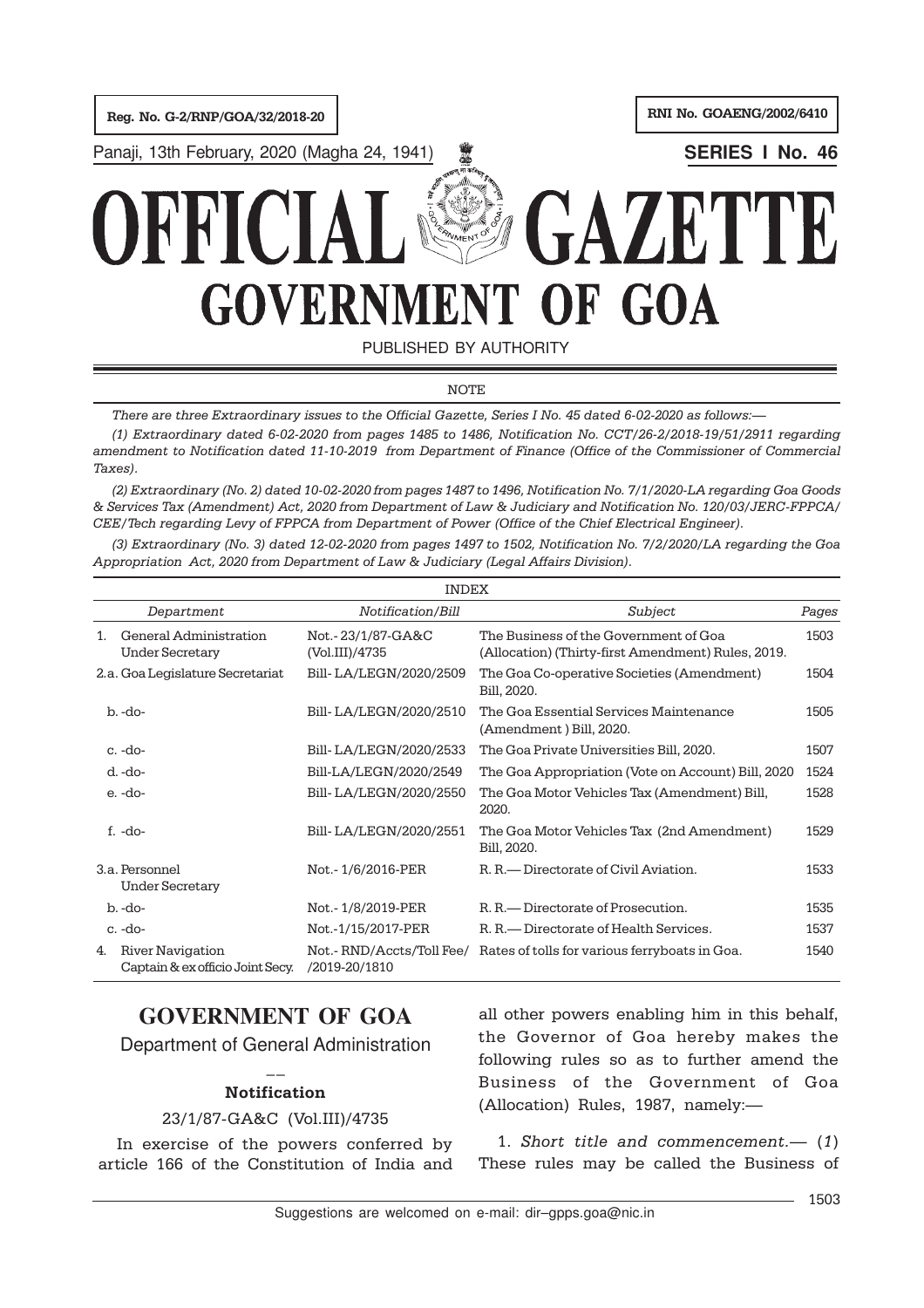the Government of Goa (Allocation) (Thirtyfirst Amendment) Rules, 2019.

(2) They shall come into force on the date of their publication in the Official Gazette.

2. Amendment of Schedule.— In the Schedule appended to the Business of the Government of Goa (Allocation) Rules, 1987, for the existing entry at Serial Number 37, the following entry shall be substituted, namely:—

"37. Department of Rural Development:

(a) District Rural Development Agency (North) and District Rural Development Agency (South) and all Centrally sponsored Schemes, namely, National Rural Livelihood Mission (NRLM), Pradhan Mantri Awaas Yojana-Gramin (PMAY-G), Mahatma Gandhi National Rural Employment Guarantee Scheme (MGNREGS), Pradhan Mantri Gram Sadak Yojana (PMGSY), National Social Assistance Programme (NSAP), Rurban Mission etc. and State sponsored Schemes namely, Goa Grameen Urja Yojana (GGUY) and Goa Gram Samrudhi Yojana (GGSY) administered by District Rural Development Agency (North) and District Rural Development Agency (South).

(b) Rural Water Supply Scheme, rural sanitation, rural roads and other rural development work not dealt with by other specific Departments.

(c) Any other scheme/programme/ proposal allotted by the Central and State Governments or any other agency of the Government.

(d) Land Army".

By order and in the name of the Governor of Goa.

Shripad Arlekar, Under Secretary (GA-II).

Porvorim, 4th February, 2020.

Goa Legislature Secretariat  $\overline{\phantom{a}}$ 

#### LA/LEGN/2020/2509

The following bill which was introduced in the Legislative Assembly of the State of Goa on 4th February, 2020 is hereby published for general information in pursuance of Rule–138 of the Rules of Procedure and Conduct of Business of the Goa Legislative Assembly.

> The Goa Co-operative Societies (Amendment) Bill, 2020

\_\_\_\_\_\_\_\_

(Bill No. 05 of 2020)

A

#### BILL

further to amend the Goa Co-operative Societies Act, 2001 (Goa Act 36 of 2001).

Be it enacted by the Legislative Assembly of Goa in the Seventy-first Year of the Republic of India, as follows:—

1. Short title and commencement.— (1) This Act may be called the Goa Co-operative Societies (Amendment) Act, 2020.

(2) It shall come into force at once.

2. Amendment of section 59.— In section 59 of the Goa Co-operative Societies Act, 2001 (Goa Act 36 of 2001), in sub-section (6) the fourth proviso shall be omitted.

Statement of Objects and Reasons

The Bill seeks to omit fourth proviso to sub- -section (6) of section 59 of the Goa Co-operative Societies Act, 2001 (Goa Act 36 of 2001) so as to enable the Board of Director of the Apex or Federal co-operative society who is the representative of the primary co-operative society to also enjoy managerial right in individual capacity over such primary co-operative society.

This bill seeks to achieve the above object.

#### Financial Memorandum

No financial implications are involved in this Bill.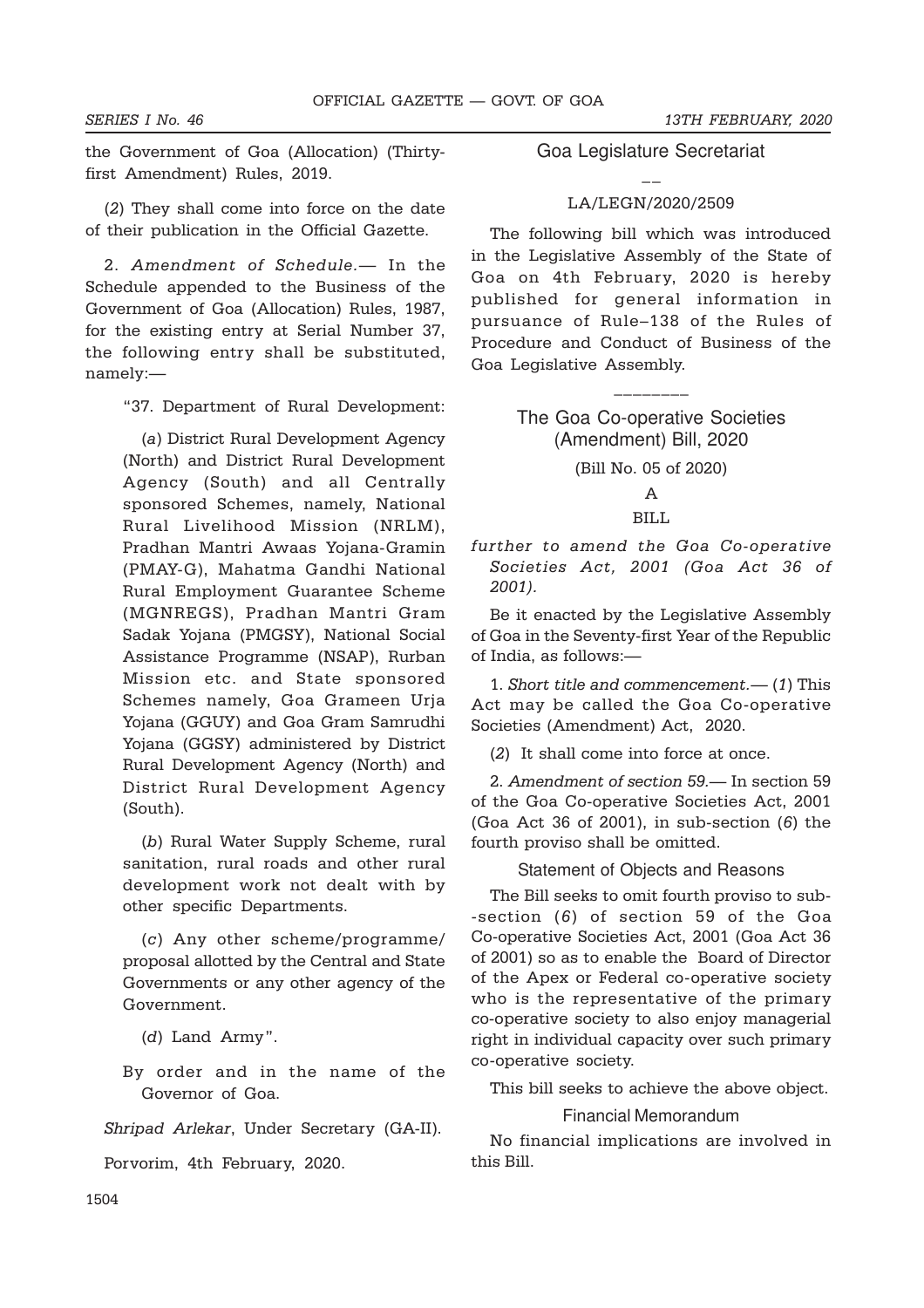## Memorandum Regarding Delegated Legislation

No delegated legislation is envisaged in this Bill.

Porvorim, Goa. GOVIND S. GAUDE 29th January, 2020. Minister for Co-operation.

Assembly Hall, NAMRATA ULMAN Porvorim, Goa. Secretary to the 29th January, 2020. Legislative Assembly of Goa.

\_\_\_\_\_\_\_\_\_

| <b>ANNEXURE</b> |                      |                                                                                                                                               |  |  |  |
|-----------------|----------------------|-----------------------------------------------------------------------------------------------------------------------------------------------|--|--|--|
| Sr. No.         | Section              | Text of existing Section                                                                                                                      |  |  |  |
| 1.              | 59(6)<br>4th proviso | Provided that no member shall<br>hold the post of directors of<br>more than one Apex Society or<br>Federal Society or two other<br>societies. |  |  |  |

# ——-——— LA/LEGN/2020/2510

The following bill which was introduced in the Legislative Assembly of the State of Goa on 4th February, 2020 is hereby published for general information in pursuance of Rule–138 of the Rules of Procedure and Conduct of Business of the Goa Legislative Assembly.

## The Goa Essential Services Maintenance (Amendment) Bill, 2020

\_\_\_\_\_\_\_\_

(Bill No. 6 of 2020)

#### A

#### BILL

to amend the Goa Essential Services Maintenance Act, 1988 (Goa Act No. 20 of 1989).

Be it enacted by the Legislative Assembly of Goa in the Seventy-first Year of the Republic of India, as follows:—

1. Short title and commencement.— (1) This Act may be called the Goa Essential Services Maintenance (Amendment) Act, 2020.

(2) It shall come into force on such date as the Government may, by notification in the Official Gazette, appoint.

2. Amendment of section 4 – In section 4 of the Goa Essential Services Maintenance Act,1988 (Goa Act No. 20 of 1989) (hereinafter referred to as the "principal Act"),-

(i) for the words "six months", the words "three years" shall be substituted;

(ii) for the words "fine which may extend to two hundred rupees", the words "minimum fine of rupees one thousand" shall be substituted.

3. Amendment of section 5.— In section 5 of the principal Act,—

(i) for the words "one year", the words "three years" shall be substituted;

(ii) for the words "fine which may extend to one thousand rupees", the words "minimum fine of rupees five thousand" shall be substituted.

4. Amendment of section 6.— In section 6 of the principal Act,—

(i) for the words "one year", the words "three years" shall be substituted;

(ii) for the words "fine which may extend to one thousand rupees", the words "minimum fine of rupees five thousand" shall be substituted.

5. Amendment of section 9.— In title and in section 9 of the principal Act, for the word "non-bailable", wherever it occurs, the expression "cognizable and non-bailable" shall be substituted.

# Statement of Object and Reasons

The Bill seeks to amend sections 4, 5, and 6 of the Goa Essential Services Maintenance Act, 1988 (Goa Act No. 20 of 1989), so as to increase the punishment provided in said sections to have deterrent effect and prevention of offence. Amendment to section 9 is consequential in nature.

This Bill seeks to achieve the above objects.

#### Financial Memorandum

No financial implications are involved in this Bill.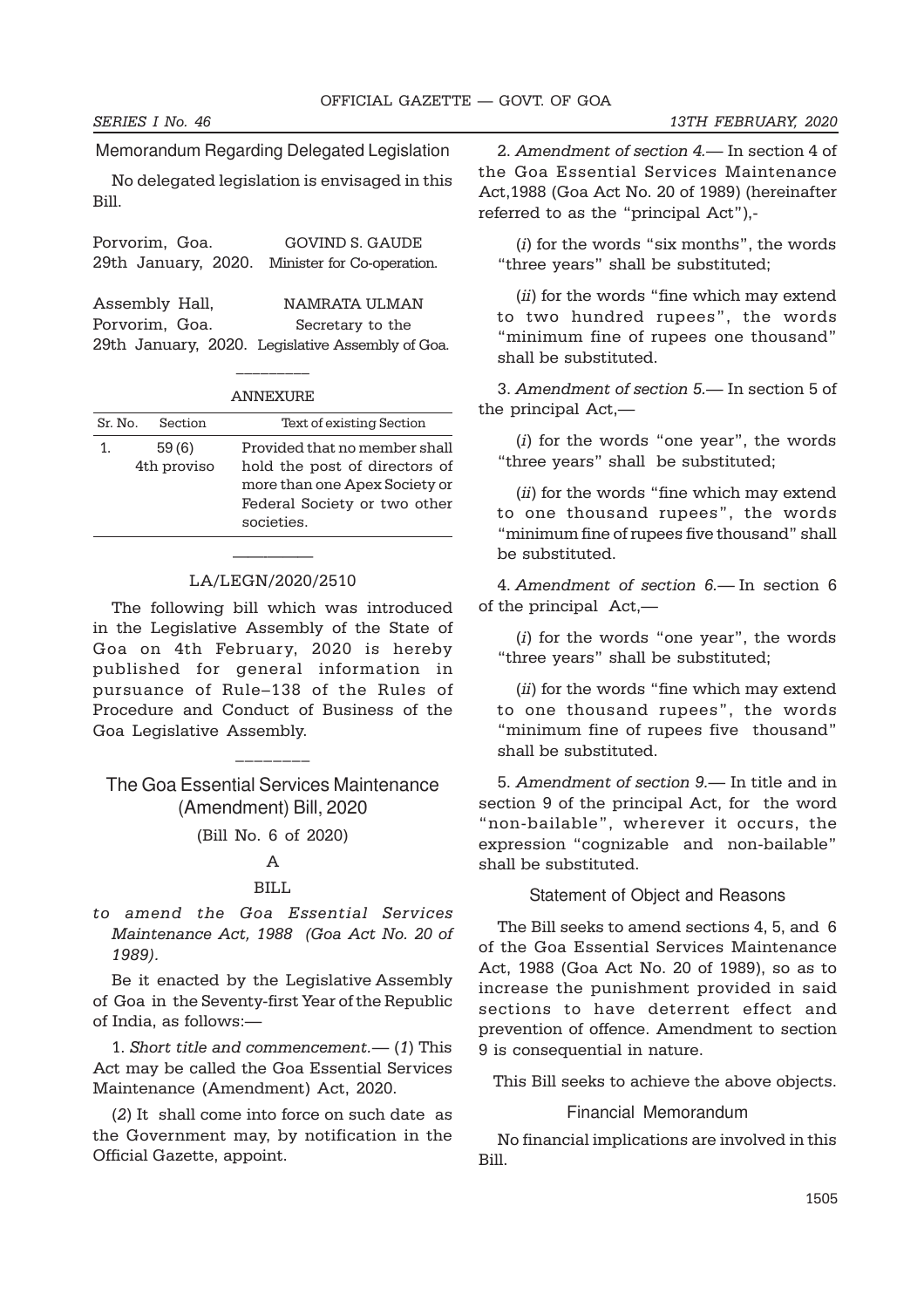#### Memorandum regarding Delegated Legislation

 Clause 1(2) of the Bill empowers the Government to issue Notification in the Official Gazette for appointing a date to bring the Act into force.

This delegation is of normal character.

Porvorim-Goa. 2008. The policy of the contract of the contract of the policy of the policy of the policy of the policy of the policy of the policy of the policy of the policy of the policy of the policy of the policy of th 01-2-2020. Home Minister.

Assembly Hall and the contract of the contract of the NAMRATA ULMAN  $\blacksquare$ Porvorim-Goa. Secretary to the Legislative 01-2-2020. Assembly of Goa.

# \_\_\_\_\_\_\_\_\_ ANNEXURE

#### The Goa Essential Services Maintenance Act, 1988

(Goa Act 20 of 1989) Statement showing existing provisions

| Sr. No | Section | Existing p<br>provision |  |
|--------|---------|-------------------------|--|
|        |         |                         |  |

#### 1 Sec. 4 Penalty of illegal strikes

Any person who commences a strike which is illegal under this act or goes or remains on, or otherwise takes part in, any such strike shall be punishable with imprisonment for a tem which may extend to six months, or with fine which may extend to two hundred rupees, or with both.

#### 2. Sec. 5. Penalty for instigation, etc.

Any person who instigates or incites other persons to take part in, or otherwise acts in furtherance of, a strike which is illegal under this Act shall be punishable with imprisonment for a term which may extend to one year, or with fine which may extend to one thousand rupees, or with both, and any vehicle or other conveyance which is used by such person while committing such offence, shall, if having regard to all the circumstances the Court considers it just and proper so to order, be forfeited to the Government.

#### 3. Sec. 6. Penalty for giving financial aid to illegal strikes

Any person who knowingly extends or supplies any money in furtherance or support of a strike which is illegal under this Act shall be punishable with imprisonment for a term which may extend to one year or with fine which may extend to one thousand rupees, or with both.

#### 4. Sec. 9. Offences under Act to be non-bailable

Notwithstanding anything contained in the Code of Criminal procedure, 1973 (Central Act 2 of 1974), all offences under this Act shall be nonbailable.

The present provision of the Act are non cognizable in nature which limits Police action as they have no powers to arrest the perpetrators without warrant. This result in in cessation of work from the persons employed in any essential services thereby inflicting grave hardship to public at large. Also, the period of prescribed punishment is on the lower side which is required to be enhanced in order to prevent strikes for maintenance of public utility services.

The Bill seeks to amend sections 4, 5 and 6 of the Goa Essential Services Maintenance Act, 1988 (Goa Act No. 20 of 1989), so as to increase the punishment provided in said sections to have deterrent effect and prevention of offence. Amendment to section 9 is consequential in nature.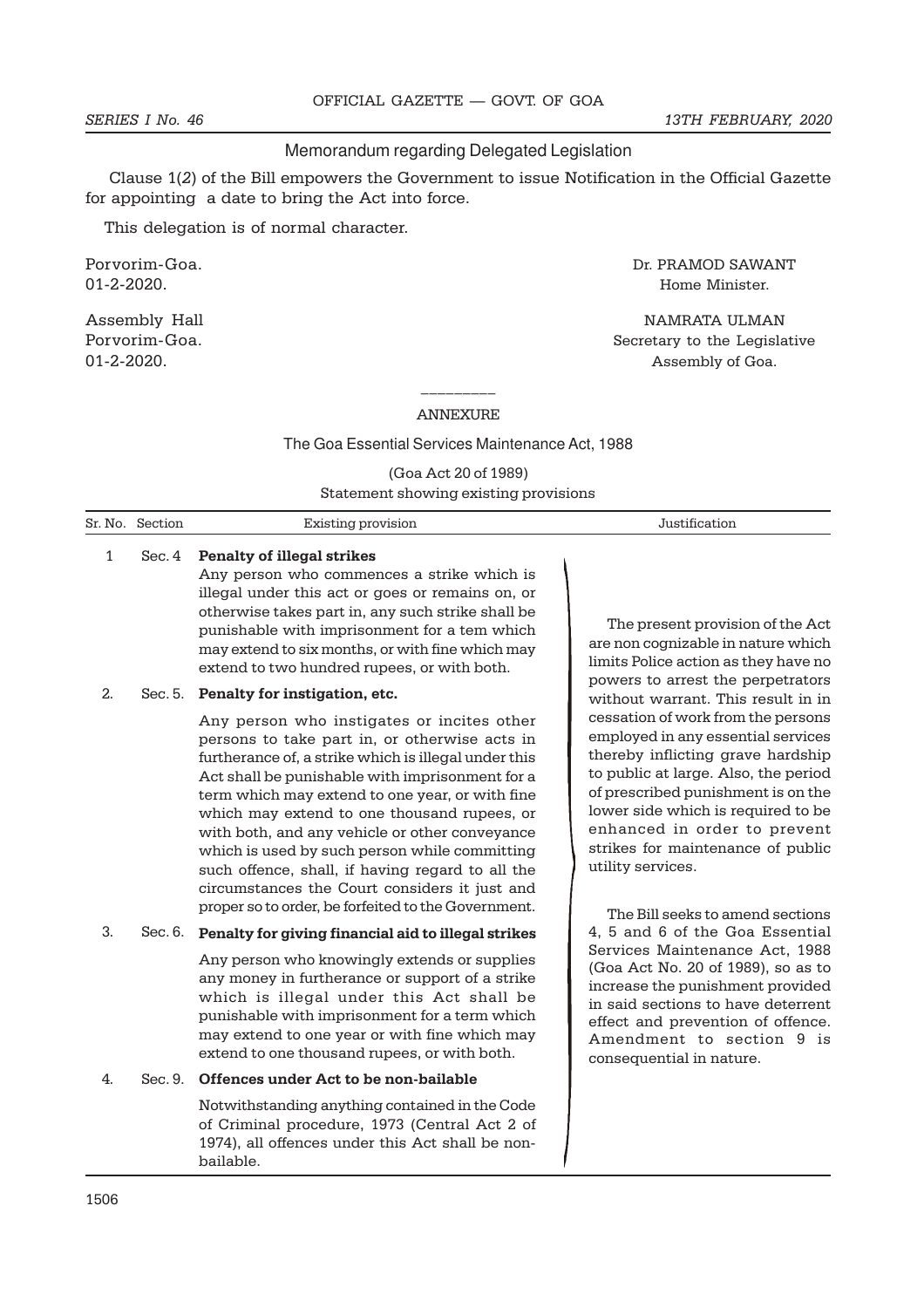# LA/LEGN/2020/2533

The following bill which was introduced in the Legislative Assembly of the State of Goa on 6th February, 2020 is hereby published for general information in pursuance of Rule–138 of the Rules of Procedure and Conduct of Business of the Goa Legislative Assembly.

\_\_\_\_\_\_\_\_ The Goa Private Universities Bill, 2020

## (Bill No. 9 of 2020)

#### A

#### BILL

to provide for establishment and incorporation of private Universities in the State of Goa for imparting quality and industry relevant higher education and to regulate their functions and for matters connected therewith or incidental thereto.

Be it enacted by the Legislative Assembly of Goa in the Seventy-first Year of the Republic of India as follows:—

1. Short title, extent and commencement.— (1) This Act may be called the Goa Private Universities Act, 2020.

(2) It shall extend to the whole of the State of Goa.

(3) It shall come into force on such date as the Government may, by notification in the Official Gazette, appoint.

2. Definitions.— In this Act, unless the context otherwise requires,-

i. "Academic Council" means the Academic Council of the University;

ii. "Board" means the Board of Studies and the Planning Board, or any other Board of the University;

iii. "Director" means Director of Higher Education;

iv. "Executive Council" means the Executive Council of the University;

v. "employee" means any person appointed by the University, and includes a teacher or any other member of the staff of the University;

vi. "Faculty" means a Faculty of the University;

vii. "Government" means the Goverment of Goa;

viii. "Governing Body" means a committee constituted by the sponsoring body;

ix. "Hostel" means Scholar/Students Hostel of the University;

x. "Institution/College" means a college including existing college or an Institution established or maintained by or associated to or constituent of the University in accordance with this Act and the-Statutes;

xi. "Prescribed" means prescribed under Statutes, Ordinances or Rules made under this Act;

xii. "President", "Vice-Chancellor" and "Pro-Vice-Chancellor" means respectively the "President", the "Vice-Chancellor" the "Pro-Vice-Chancellor" of the University;

xiii. "Registrar", "Deputy Registrar", "Finance Officer", Controller of Examinations", "Librarian" means, respectively, the Registrar, the Deputy Registrar, the Finance Officer, the Controller of Examinations, the Librarian of the University;

xiv. "Regulatory Body" means the statutory bodies established by the Central Government from time to time such as University Grants Commission and includes the All India Council for Technical Education, the Bar Council of India, the Distance Education Council, the Dental Council of India, the Indian Nursing Council, the Medical Council of India, the National Council for Teacher Education, Central Council for Indian Medicine and the Pharmacy Council of India;

xv. "Regulatory Authority" means the "Regulatory Authority" constituted under this Act.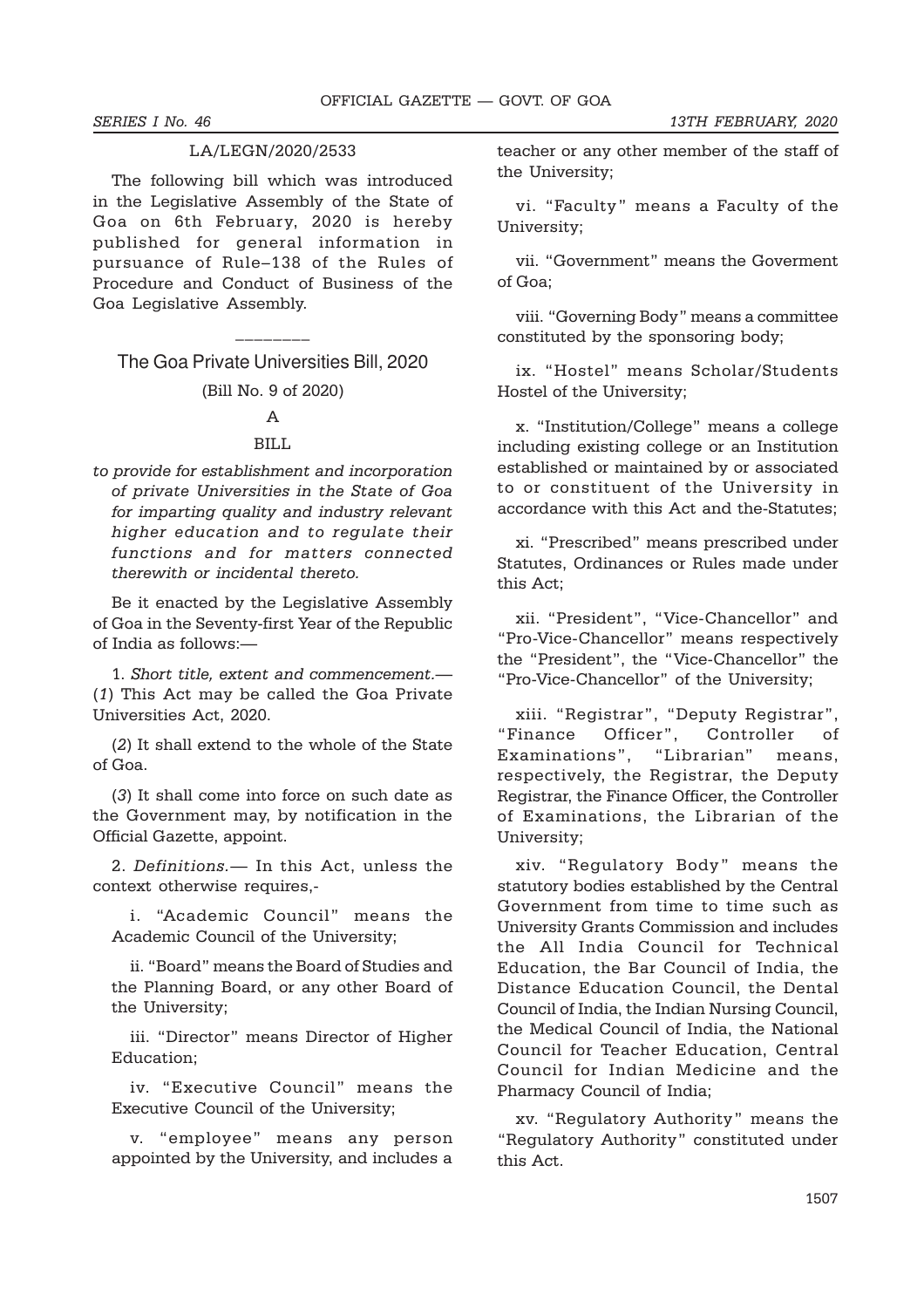xvi. "sponsoring body", in relation to a University to be established under this Act, means :

(i) a Society registered under the Societies Registration Act, 1860 (Central Act No. 21 of 1860); or

(ii) a public trust registered under the Indian Trusts Act, 1882 (Central Act No. 2 of 1882); or

(*iii*) a company registered under the Companies Act, 1956 (Central Act No. 1 of 1956) or the Companies Act, 2013 (Central Act 18 of 2013);

xvii. "State" means State of Goa;

xviii. "Statutes" and "Ordinances" means, respectively, the Statutes and the Ordinances of the University, for the time being in force;

xix. "Student" means a student enrolled in the register of the University;

xx. "Teacher of the University" means Professors, Associate Professors, Assistant Professors, and such other persons as may be appointed for imparting education, instructions, or conducting research in the University and designated as such by the Ordinances;

xxi. "University" means a University established and incorporated under section 8 of this Act;

3. Conditions for the establishment of the University.— The sponsoring body shall, for the purposes of establishing the University under this Act fulfil the following conditions, namely:—

(a) create a permanent endowment fund of at least rupees five crores;

(b) own a land, buildings and infrastructure facilities required for establishing University;

(c) install equipments, computers, furniture, assets, infrastructural facilities (other than building mentioned in clause (b) and other consumables and nonconsumables of atleast rupees two crores in offices and laboratories in the building referred to in clause  $(b)$ ; and undertake to procure the computers, furniture, assets, infrastructural facilities (other than building mentioned in clause (b) and other consumables and non-consumables of atleast rupees four crores in the next five years after establishing University;

(d) appoint at least one Professor, two Associate Professors and sufficient number of Assistant Professors and supporting staff members in every department or discipline.

(e) purchase books and periodicals worth rupees two crores in the library and also undertake to invest rupees ten crores for the books, periodicals, computer library networking and other library facilities in the first three years after establishing the University;

(f) undertake to arrange the co-curricular activities, extracurricular activities, debate, competitions, quiz programmes, sports, National Service Scheme and National Cadet Corps for the students as per the standards of regulatory bodies;

(g) undertake to adhere standards, conditions and regulations set by University Grants Commission, All India Council for Technical Education, National Council for Teachers Education, Bar Council of India, Medical Council of India and other regulatory bodies established by the Government or Central Government;

(h) undertake to establish the provident fund for the employees of the University and to introduce other welfare schemes;

(i)make the Statutes and the Ordinances for the administration and functioning of the University;

(j)any arrangements made by the University shall not differ from the provisions of the Act and regulations of the University Grants Commission and other regulatory bodies;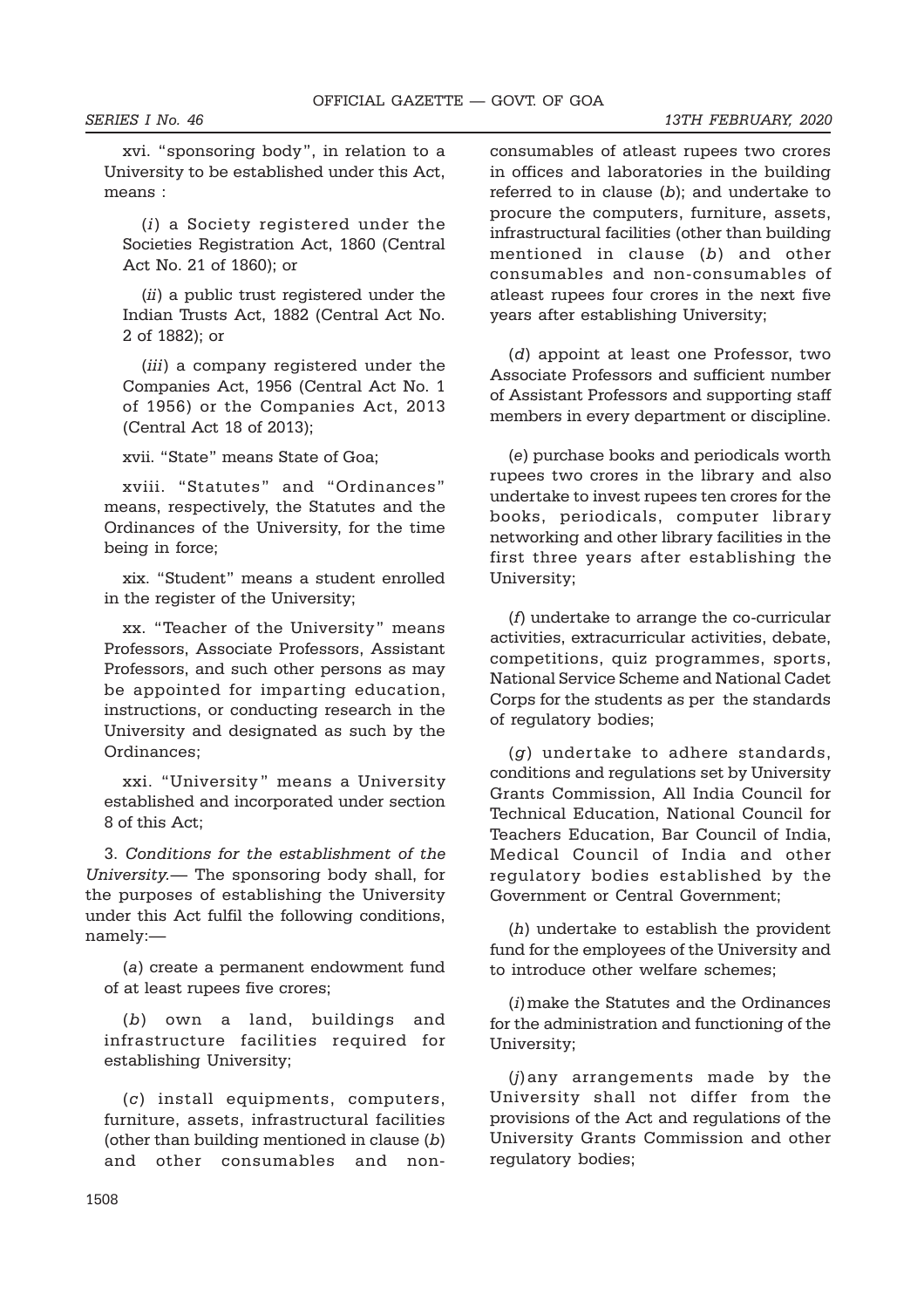(k) ensure transparent functioning of the University and put the clearances obtained from the Regulatory Bodies in the public domain;

(l)furnish such information to the Government in such manner as may be prescribed;

(m) comply with such other conditions as may be notified by the Government to be fulfilled before the establishment of the University.

4. Submission of proposal for establishment of a University.—  $(1)$  An application containing the proposal and the project report to establish an University shall be made by the sponsoring body to the Government through the Director of Higher Education along with such fee as may be prescribed by the Government;

(2) The project report must contain the following particulars, namely:-

(a) the details of the sponsoring body along with the copies of its registration certificate and bye-laws;

(b) the information regarding financial resources of the sponsoring body along with audited accounts for the past three years;

(c) the name, location and headquarters of the proposed University;

(d) the objectives of the University;

(e) the availability of land and details of buildings and infrastructure facilities, owned or proposed to be owned or created as required;

(f)availability of academic facilities including teaching and non-teaching staff, if any, at the disposal of sponsoring body;

(g) the nature and the type of programs of study and research proposed to be undertaken by the University and their relevance to the development goals and employment needs of the State and phasing of such programs over the first five years with course-wise enrolment targets;

(h) the nature of facilities, courses of study and research proposed to be started;

(i) the experience and expertise in the concerned disciplines at the command of the sponsoring body;

(j) the details of plans for campus development such as construction of buildings, development of structural amenities and infrastructure facilities and procurement of equipment, etc., to be undertaken before the University starts functioning and phased programme for the first five years;

(k) the phased outlays of capital expenditure proposed for the next five years and its sources of finance;

(l) The scheme for mobilizing resources and the cost of capital thereto and the manner of repayment to such sources;

(m) the scheme for the generation of funds.

(n) the system proposed to be followed for selecting students for admission to the courses of study at the University;

(o) the system proposed to be followed for appointment of teachers and other employees in the University;

(p) whether the University proposes to undertake some programmes related to local needs. If so, the nature of specialized teaching, training or research activities to be undertaken by the University so as to fulfil this objective;

(q) whether the University proposes to start some programmes for the benefit of farmers, women and industries. If so, details thereof may be given;

(r) details of playgrounds and other facilities available or proposed to be created for games and sports and extracurricular activities like National Cadet Corps, National Service Scheme, Rover and Rangers etc;

(s) the arrangements proposed to be made for academic excellence and auditing;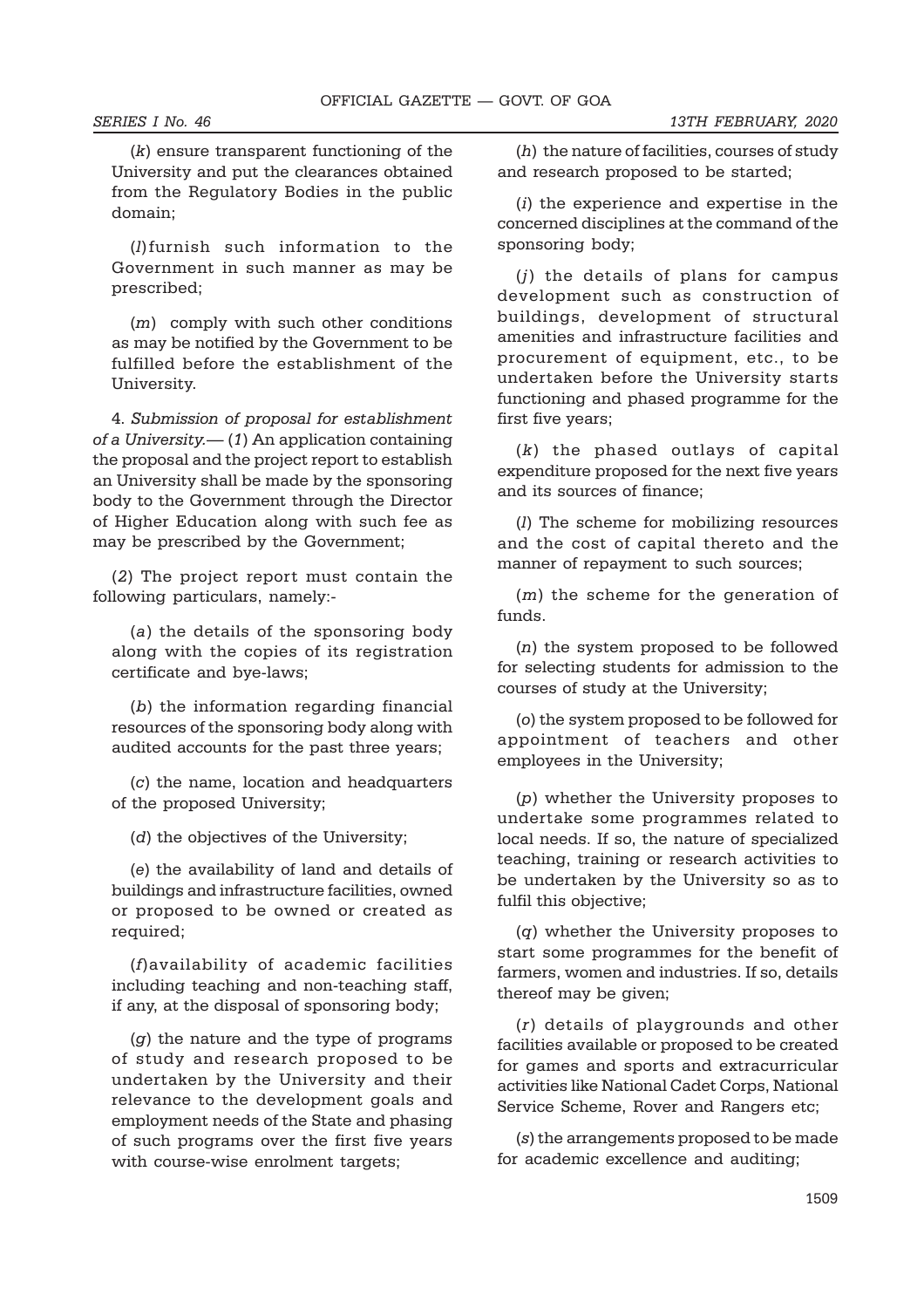(t) commitment to follow the norms of the regulatory bodies and regulatory authority;

(u) such other details as the sponsoring body may like to give;

(v) such other details as may be prescribed by the Government.

5. Evaluation of proposals.— (1) The Director of Higher Education on receipt of the proposal and the project report for establishment of a University shall constitute a committee consisting of,-

(i) Minister for Higher Education as a Chairman;

(*ii*) One Vice-Chancellor of any of the State Universities established under State Universities Acts – Member;

(iii) Three Senior Academicians of a University/Central Universities/IIT's/ Deemed Universities – Members;

(iv) One Legal Expert – Member;

(v) Secretary (Higher Education) to the Government of Goa – Member;

(vi) Secretary (Finance) to the Government of Goa – Member;

(vii) District Magistrate of the District concerned – Member;

(viii) Principal Chief Engineer of Public Works Department – Member;

(ix) Director of Higher Education shall be the Member Secretary of the committee.

(2) The committee shall consider the proposal and the project report together with the financial soundness and assets of the sponsoring body and its overall ability to set up the proposed University.

(3) The committee while considering the proposal and the project report, may call for such other information from the sponsoring body as it thinks proper for the purpose.

(4) The committee shall submit its report to the Director within a period of three months from the date of its constitution:

Provided that if the Committee could not submit its report within such period for any sufficient reasons to be recorded in writing, it may submit its report to the Director within such period as may be extended by the Government.

6. Issuance of letter of intent and submission of compliance report by sponsoring body.— (1) After the receipt of the report of the committee constituted under section 5, if the Government is satisfied that it is proper to establish the University, it may issue a 'Letter of Intent' and required sponsoring body to;-

(i) establish an endowment fund in accordance with the provisions of this Act;

(ii) own as much land and constructions thereon as may be required by the Government in its notification issued from time to time;

(iii) own library, computers and other equipment and the required infrastructure facilities for running academic and research activities as may be required by the regulatory bodies and the Government from time to time.

(iv) give an undertaking to appoint at least one Professor, two Associate Professors and adequate number of Assistant Professors and Research Associates along with necessary supporting staff in each department or discipline to be started by the University and as required by the Regulatory Authority.

(v) give an undertaking to take up cocurricular activities like seminars, debates, quiz programs and extracurricular activities like games, sports, National Service Scheme, National Cadet Corps, Rovers and Rangers etc., for the benefit of students as per the instructions of the Regulatory Authority.

(vi) give an undertaking for establishment of provident fund/National Pension Schemes and to take up welfare programs for the officers, teachers and employees of the University; and

(vii) fulfil such other conditions and provide such other information as may be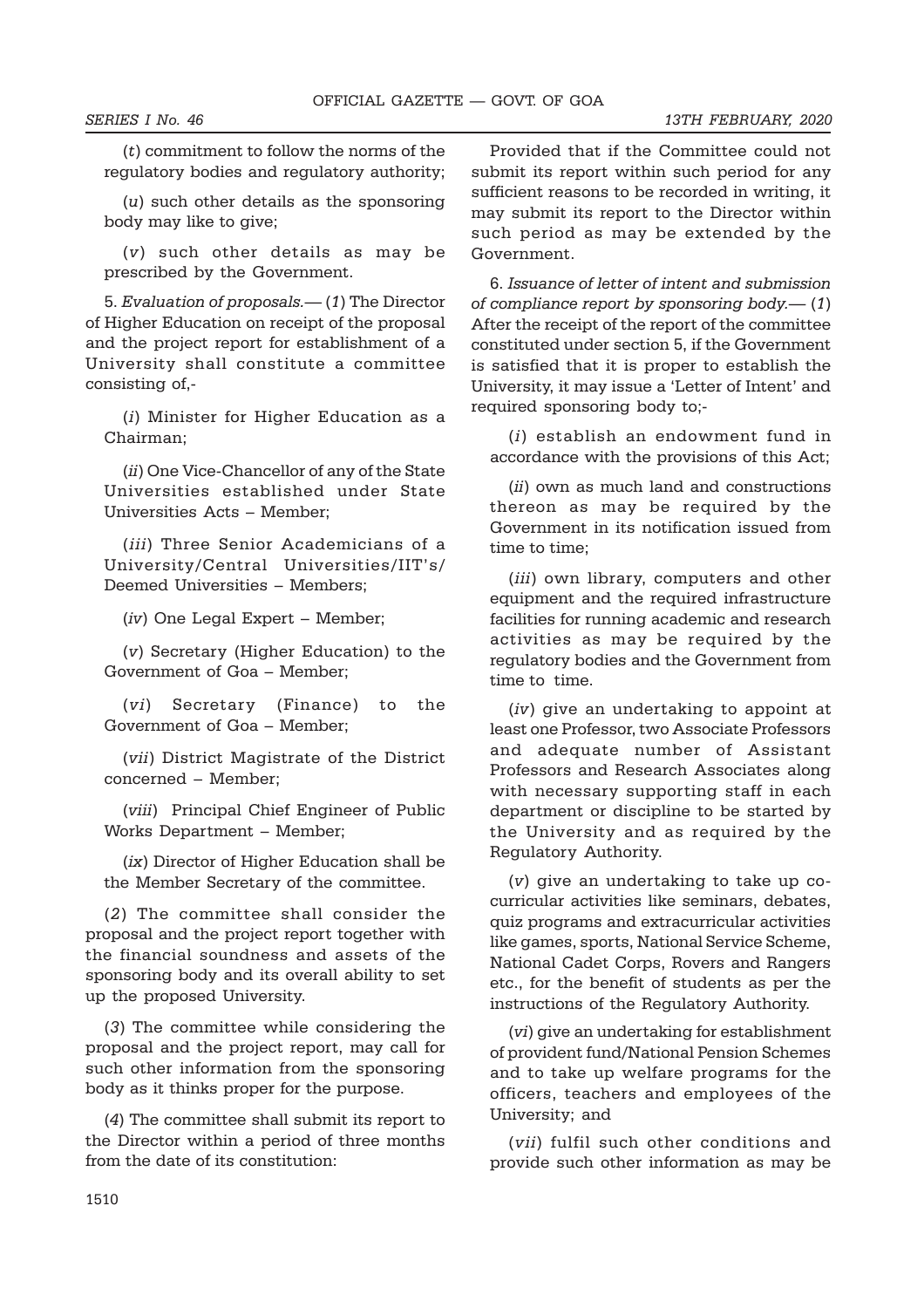required by the Regulatory Authority and the central regulatory bodies constituted by the Government of India/Government of Goa

as the case may be.

(2) The sponsoring body shall after complying with the provisions of section 3, report the compliance to the Government within a maximum period of two years from the date of issue of the letter of intent.

(3) If the sponsoring body fails to comply with the provisions of section 3, the Government shall have power to withdraw the letter of intent issued to the sponsoring body under sub-section (1).

7. Permission to operate the University.— The Government may, if satisfied, after considering the compliance report submitted under sub-section (2) of section 6 that the sponsoring body has complied with the provisions of section 3 by a notification published in the Official Gazette, permit the sponsoring body to operate the University with such name and at such location as it may deem fit.

8. Incorporation of the University.— Every University established under section 7 shall be a body corporate by the name and shall have perpetual succession and a common seal. It shall have the power to acquire and hold property both movable and immovable and to make contract, and may sue and be sued by the said name.

9. University to be self-financed.— The University shall be self financed and shall not be entitled to receive any grant or other financial assistance from the Government.

10. Not authorized to grant affiliation.— The University shall function as non-affiliating University and shall not admit any college or institution to the privilege of affiliation.

11. Starting of operations by the University.—  $(1)$  The University shall start its operations only after the Government issues a letter of authorization for the commencement of the functioning of the University.

(2) The Government shall issue the letter of authorization receipt of an affidavit along with documents from the sponsoring body to the effect that all conditions referred to in section 3 have been fulfilled.

12. Objects of the University.— The objects of the University shall be dissemination and advancement of knowledge and skill for providing instructional, research and extension facilities in such branches of learning as it may deem fit and the University shall endeavour to provide to students and teachers the necessary atmosphere and facilities for the promotion of;-

 $(i)$  innovations in education leading to restructuring of courses, new methods of teaching, training and learning including online learning, blended learning etc.;

(ii) studies in various disciplines;

(*iii*) inter-disciplinary studies;

(iv) national integration, secularism, social equality and inculcation of international understanding and ethics;

(v) research and teachings and offer continuing education programmes;

(vi) consultancy to industry and public organisations;

(vii) arrangement for national and global participation;

(viii) set up of campus centres, study centres, and examination centres in the State, subject to permission of regulatory authority under any law made by Parliament/State Assembly and any regulations, rules, etc, made by the regulating bodies;

(ix) centres of excellence for research and development and for sharing knowledge and its applications.

(x) establishment of main campus or infrastructure in the State of Goa necessary for the furtherance of its objects.

(xi) any other objectives as may be approved by the Government.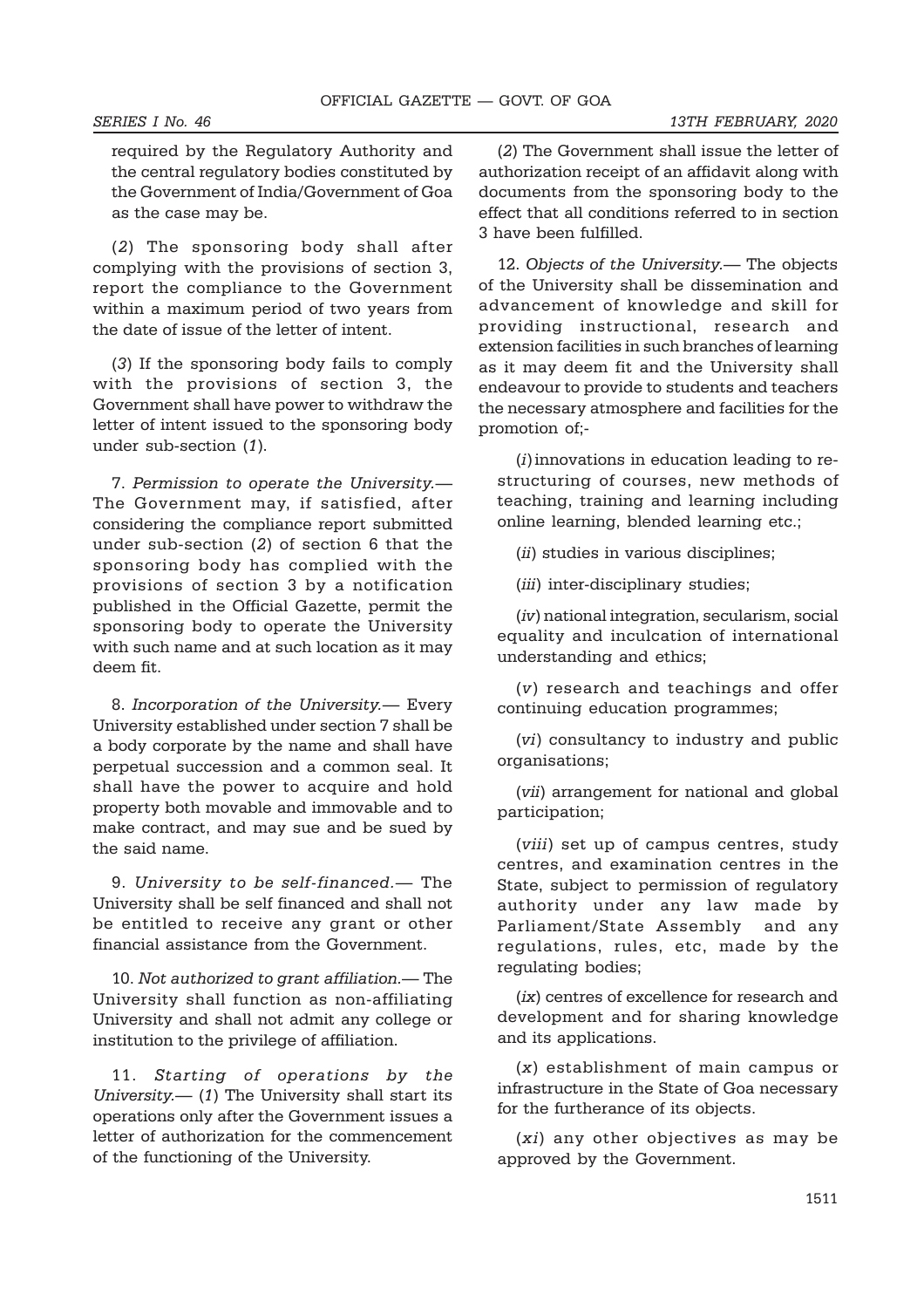Provided that notwithstanding anything contained in this Act or as provided in any Central Act, the University shall be eligible to undertake the functions of disseminating knowledge only in the fields subsequently approved by the Government.

13. Powers of the University.— The University shall have the following powers, which it shall exercise as per the guidelines and norms prescribed by University Grants Commission and Government from time to time, namely:-

(i)to provide for instruction in such branches of learning as the University may think fit and to make provisions for research and for the advancement and dissemination of knowledge;

(*ii*) to honor educational stalwarts and persons of academic eminence with decoration of professor Emeritus;

(*iii*) to grant, subject to such conditions as the University may determine, diplomas or certificates to, and confer degrees or other academic distinctions on the basis of examinations, evaluation or any other method of testing of persons, and to withdraw any such diplomas, certificates, degrees or other academic distinctions for good and sufficient cause;

(iv) to confer honorary degrees or other distinctions in such manner as may be prescribed;

(v) to provide education and training including correspondence courses, to such persons, as it may determine;

(vi) to institute as per University Grants Commission norms and Government regulations Directorships, Principal-ships, Professorships, Associate Professorships, Assistant Professorships, and other teaching or academic posts required by the University and to make appointments for the same;

(vii) to create administrative, ministerial and other posts and to make appointments thereto;

(viii) to appoint/engage persons of eminence, working in any other University

or organization permanently or for a specified period;

(ix) to co-operate, collaborate or associate with any other University or Authority or Institution in India and abroad in such manner and for such purpose as the University may determine;

(x) to establish and maintain schools, centres, specialized laboratories in other units for research and instructions as are in the opinion of the University, necessary for furtherance of its objects;

(xi) to institute and award fellowships, scholarships, studentships, medals and prizes;

(xii) to establish, maintain and supervise residences, hostels within the campus of the University and promote health and general welfare activities for students and staff;

(xiii) to make provisions for research and consultancy, and for that purpose to enter into such arrangements with other institutions or bodies as the University may deem necessary;

(xiv) to declare a centre, an institution, a department, or school, as the case may be, in accordance with the Statutes;

(xv) to determine standards in accordance with University Grants Commission norms/State norms for admission into the University, which may include examination, evaluation or any other method of testing to ensure quality;

(xvi) to demand and receive payment of fees and other charges;

(xvii) to make special arrangements in respect of women and other disadvantaged students as the University may consider desirable;

(xviii) to regulate and enforce discipline among the employees and students of the University and take such disciplinary measures in this regards as may be deemed necessary by the University;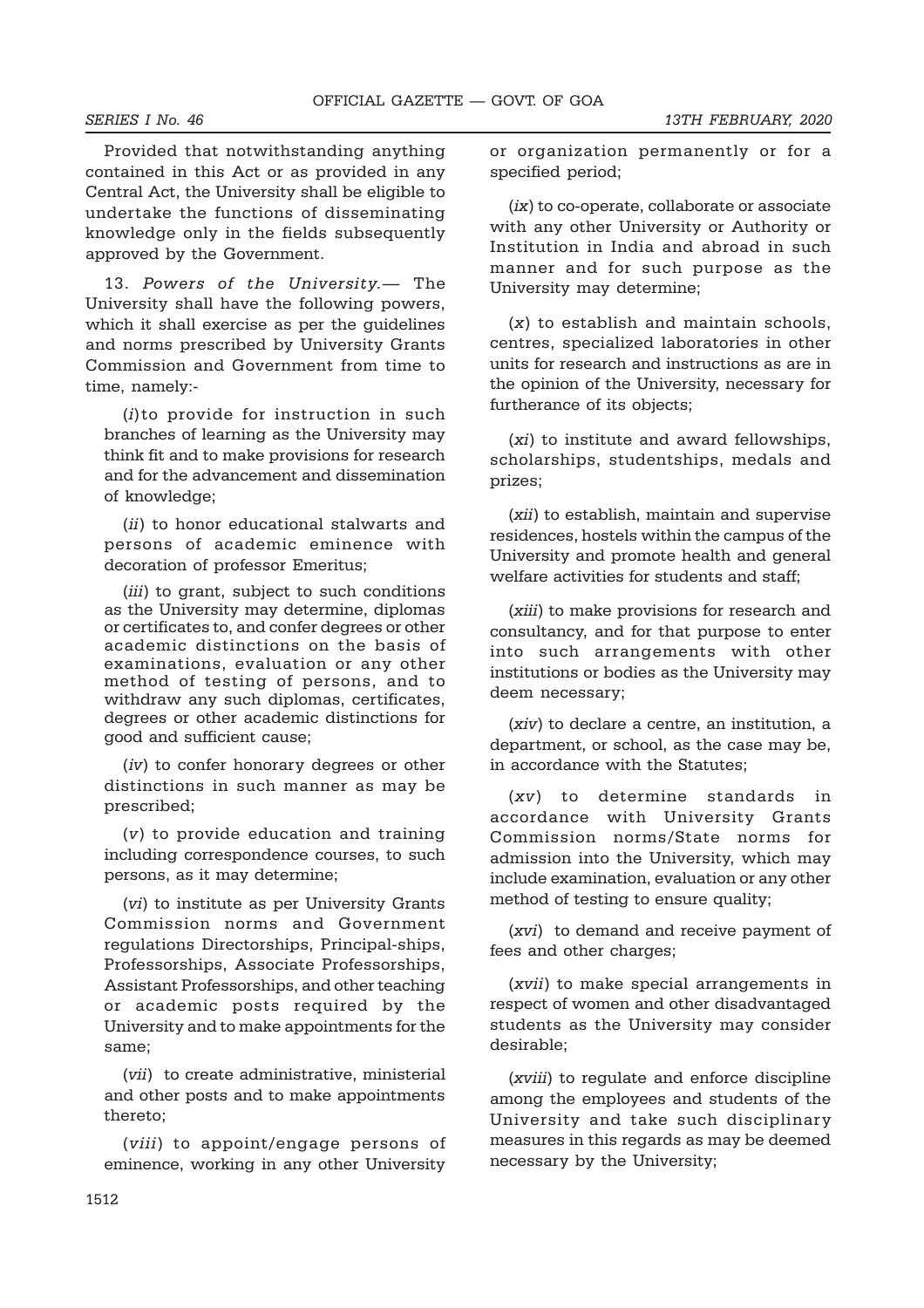(xix) to make arrangements for promoting the health and general welfare of the employees of the University;

(xx) to receive donations and to acquire, hold, manage and dispose of any property, movable or immovable for the welfare of the University.

(xxi) to borrow, mortgage with the approval of the Sponsoring Body on the security of the property of the University, money for the purposes of the University;

(xxii) to appoint either on contract or otherwise, visiting professors emeritus professors, consultants, fellows, scholars, artists, course writers and such other persons who may contribute to the advancement of the objects of the University;

(xxiii) to organize and to undertake extramural studies and extension service; and

(xxiv) to do all such other acts and things as may be necessary, incidental or conducive to the attainment of all or any of the objects of the University.

14. Admission and Standards.— (1) Admission to the different academic programmes shall be made in accordance with the Rules of Regulatory Authority of concerned discipline of study and University Grants Commission norms for the time being in force.

(2) The University shall ensure that the academic standards of the courses offered by the University are in accordance with the guidelines of the University Grants Commission and other statutory bodies, as the case may be.

(3) The teacher-student ratio shall be in accordance with the guidelines of the University Grants Commission.

(4) Academic performance of the University with respect to standards set by the University Grants Commission/Government/other Regulatory Bodies shall be periodically reviewed by a Committee of Academic Experts constituted by the President consisting of one Chairman and four members including two members as nominees of the Government.

(5) The Chairman and other four expert members shall be from academic field not below the rank of Professor and from one of the specialization run by the University. A copy of the report along with the action taken by the University shall be sent to the University Grants Commission and Government and also displayed in the public domain.

15. University open to all classes and creeds.— The University shall be open to persons of either sex and of whatever race, creed, caste or class, and it shall not be lawful for the University to adopt to impose on any person any test whatsoever of his religious belief or profession in order to entitle him to be admitted therein as an officer, a teacher, staff member, student, or to hold any office therein or to graduate threat:

Provided that reservation in the posts and recruitment of the employees and reservation of seats for admission in any course of study in the University for the students belonging to the Scheduled Castes, Scheduled Tribes and Other Backward Classes of citizens shall be regulated by the Order of the Government issued from time to time.

16. Officers of the University.— The following shall be the officers of the University,—

(i) the President;

(ii) the Vice-Chancellor;

(*iii*) the Pro-Vice-Chancellor;

- (iv) the Registrar;
- (v) the Dean of Faculty;

(vi) the Controller of Examinations;

(vii) the Finance Officer; and

(viii) such other officers as may be declared by the Statutes to be officers of the University.

17. The President.— (1) The President shall be appointed by the Governing Body of the Sponsoring body for a period of five years in consultation with the Government by following such procedure and on such terms and conditions as may be specified by the Statutes.

(2) The President shall be the head of the University and shall be the Chancellor of the University.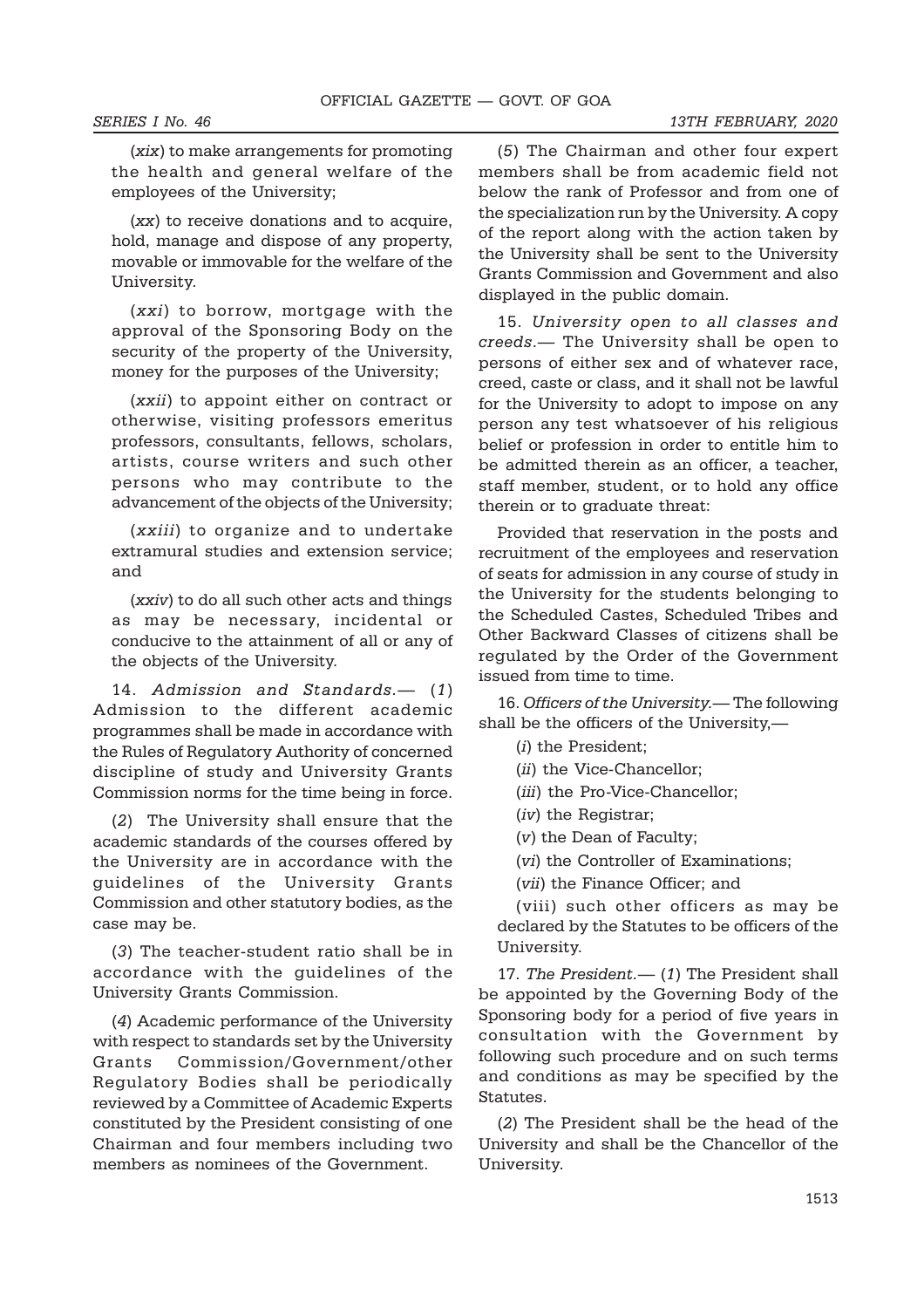(3) The President shall preside over the meetings of the Governing Body and preside over the convocation of the University.

(4) Before expiration of his tenure, the President may be removed from his office with the prior approval of the Government.

(5) The President shall have the following powers, namely:—

(a) to call for any information or record of the University;

(b) to appoint the Vice-Chancellor;

(c) to remove the Vice-Chancellor in accordance with the provisions laid down in the Statutes with prior approval of the Government;

(d) such other powers as may be specified by the Statutes.

18. The Vice-Chancellor.— (1) The Vice-Chancellor shall be appointed by the President in consultation with the Government from a panel of three persons recommended by the Governing Body and shall, subject to the provisions laid down in the Statutes and shall hold office for a period of five years:

Provided that, after expiry of the said term of five years, a person shall be eligible for reappointment as Vice-Chancellor for another term of five years:

Provided further that no person shall hold the office of Vice-Chancellor beyond sixty-five years of his age.

(2) If, at any time, upon representation made or otherwise, and after making such inquiry, as may be deemed necessary, the situation so warrants and if the continuance of the Vice-Chancellor is not in the interest of the University, the President with the prior approval of the Government, may, by an order in writing, ask the Vice-Chancellor to relinquish his office from such date as may be specified in the order:

Provided that before taking an action under this sub-section, the Vice-Chancellor shall be given an opportunity of being heard.

(3) The Vice-Chancellor shall be the principal executive and academic officer of the University and shall exercise powers of general superintendence over the University.

(4) The Vice-Chancellor shall preside at the convocation of the University in the absence of the President.

(5) If, in the opinion of the Vice-Chancellor, it is necessary to take immediate action on any matter for which powers are conferred on any other officer or authority by or under this Act, he may take such action as he deems necessary and shall at the earliest opportunity thereafter report his action to such officer or authority as would have in the ordinary course dealt with the matter:

Provided that if in the opinion of the concerned officer or authority such action should not have been taken by the Vice-Chancellor, then such case shall be referred to the President whose decision thereon shall be final:

Provided further that a person aggrieved by the decision of the President shall, within a period of three months from the date of communication or knowledge of such decision, have right to appeal before the regulatory authority which shall decide the appeal in accordance with the provisions of the Act and the Statutes, Ordinances and Regulations made thereunder and the decision of the Regulatory Authority shall be final.

(6) The Vice-Chancellor shall exercise such powers and perform such duties as may be provided by the Act and the Statutes, Ordinances and Regulations made thereunder.

19. The Pro-Vice Chancellor.— (1) The Pro-Vice-Chancellor shall be appointed by the Vice-Chancellor in such manner and shall exercise such powers and perform such functions as may be specified by the Statutes.

(2) The Pro-Vice Chancellor appointed under sub-section (1) shall discharge his duties in addition to his duties as a Professor.

(3) The Pro-Vice-Chancellor shall assist the Vice-Chancellor in discharging day to day duties as and when required by the Vice-Chancellor.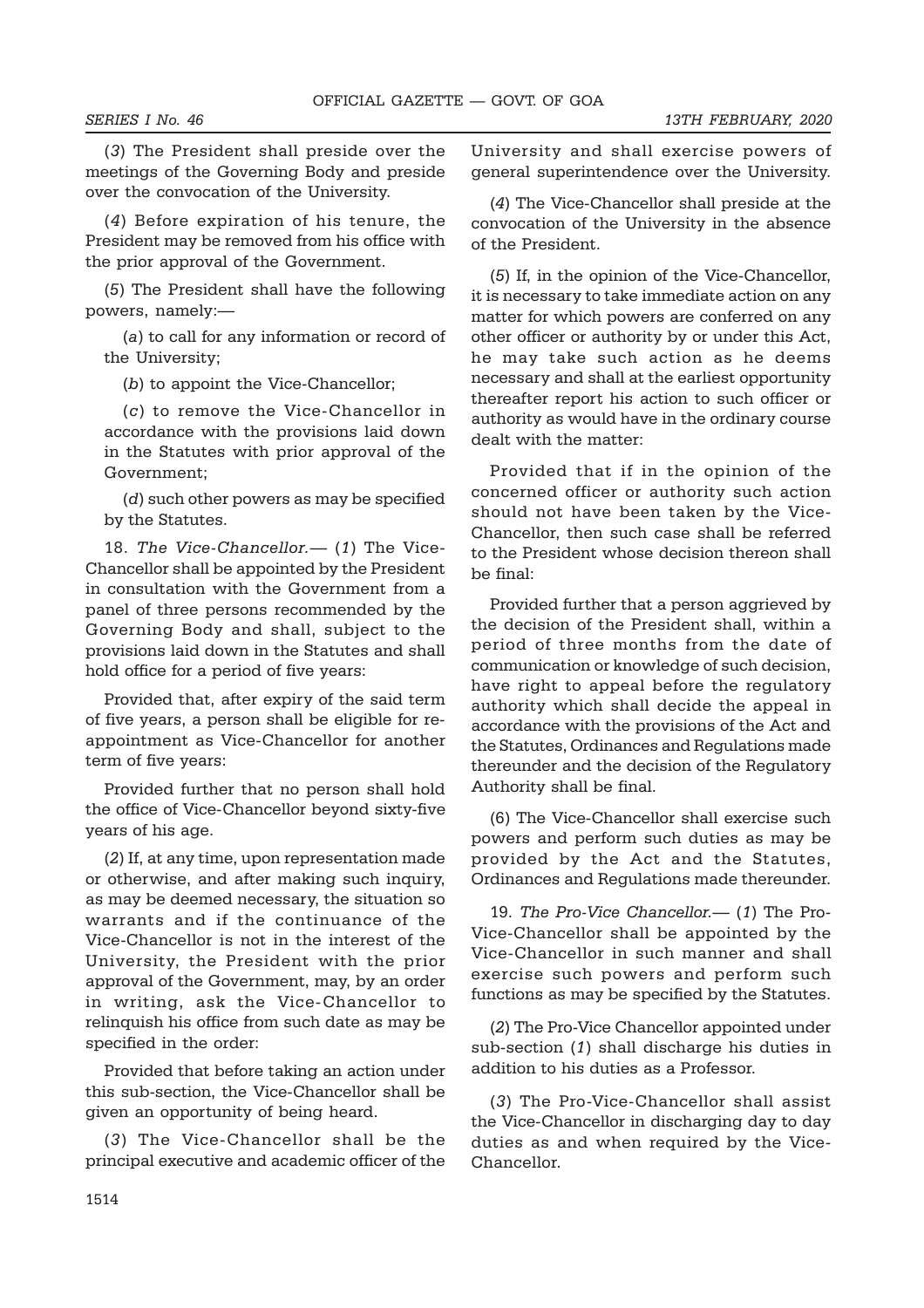20. The Registrar.— (1) The Registrar shall be appointed in such manner as may be specified by the Statutes.

(2) The Registrar shall have the power to enter into agreements, sign documents and authenticate records on behalf of the University and shall exercise such other powers and perform such other functions as may be specified by the Statutes.

(3) The Registrar shall be the ex-officio Secretary of the Executive Council and the Academic Council.

21. Dean of Faculty.— Every Dean shall be appointed in such manner and shall exercise such powers and perform such functions as may be specified by the Statutes.

22. Finance Officer.— (1) The Finance Officer shall be appointed in such manner and shall exercise such powers and perform such duties as may be specified by the Statutes.

(2) The Finance Officer shall be the Secretary of Finance Committee.

23. Other Officers.— The manner of appointment and powers and duties of other officers of the University including the Director of Students' Welfare, Controller of Examinations shall be such as may be specified by the Statutes.

24. Authorities of the University.— The following shall be authorities of the University:—

- (1) the Governing Body;
- (2) the Executive Council;
- (3) the Academic Council;
- (4) the Finance Committee;
- (5) the Planning Board;
- (6) the Board of Faculties;
- (7) the Examinations Committee; and

(8) such other body, council and committee as may be declared by the Statutes to be the authority of the University.

25. The Governing Body.— (1) The Constitution of the Governing Body and the term of office of its members shall be such as may be specified by the Statutes.

(2) An officer of Higher Education Department of the Government not below the rank of the Deputy Director shall be the member of the Governing Body.

(3) Subject to provisions of this Act, the Governing Body shall discharge the following functions, namely:—

(a) to review from time to time, the broad policies and programs of the University and suggest measures for the working, improvement and development of the University;

(b) to consider and pass resolutions on the annual report and annual accounts of the University and audit report of such accounts;

(c) to advise the President in respect of any matter which may be referred to it for advice;

(d) to perform such other functions as may be specified by the Statutes.

26. The Executive Council.— (1) The Executive Council shall be the principal executive body of the University.

(2) The constitution of the Executive Council, the term of the office of its members and its powers and duties shall be such, as may be specified by the Statutes.

(3) An officer of Higher Education Department of the Government not below the rank of the Deputy Director shall be the member of the Executive Council.

(4) One Member from amongst the judicial officers of the State not below the rank of District Judge nominated by the Government shall be the member of the Executive Council.

27. Academic Council.— (1) The Academic Council shall be the principal academic body of the University and it shall, subject to the provisions of this Act, the Statutes and Ordinances, co-ordinate and exercise general supervision over the academic policies of the University.

(2) The constitution of the Academic Council, the term of office of its members and its powers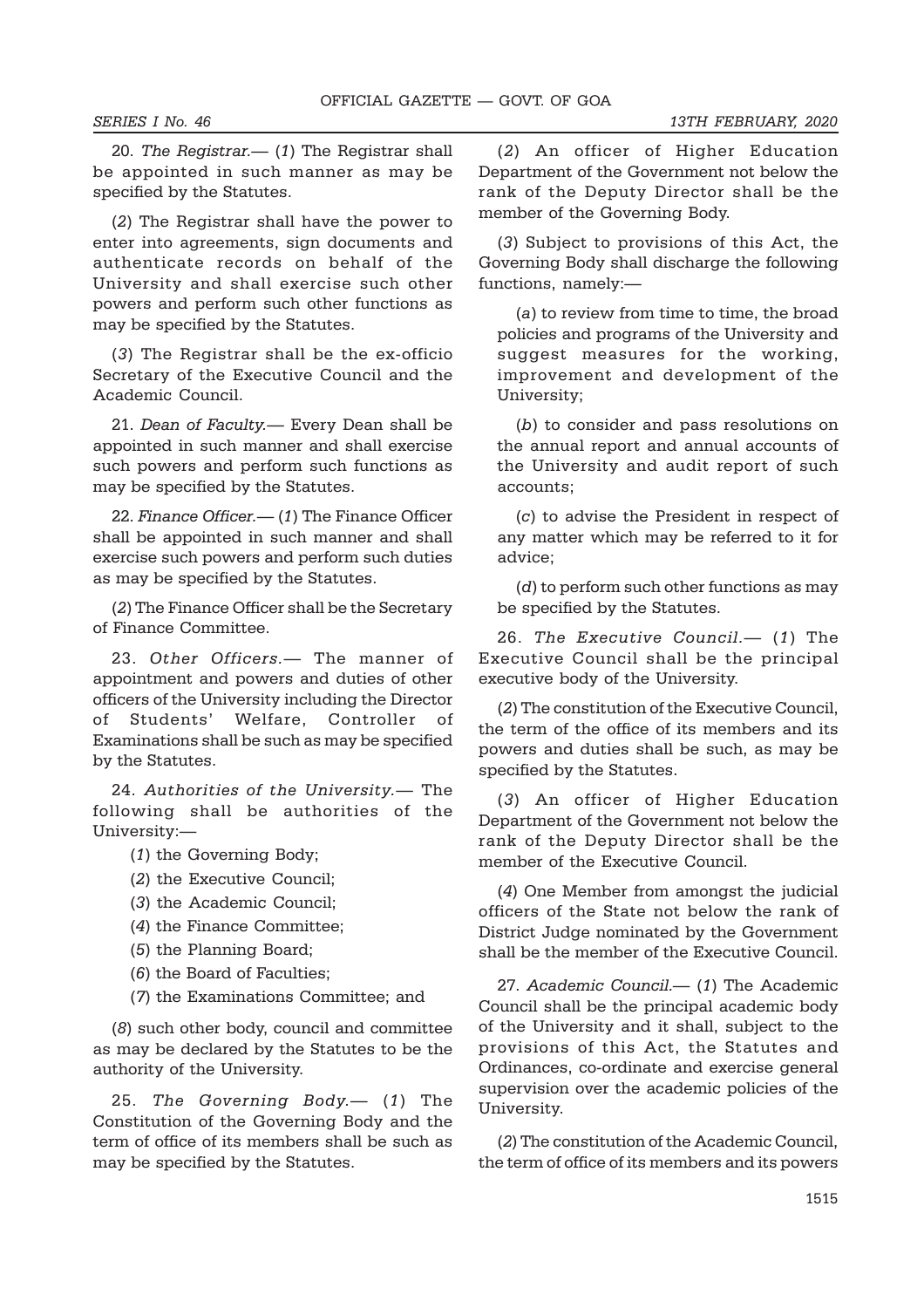and functions shall be such, as may be specified by the Statutes.

28. Finance Committee. - (1) The Finance Committee shall be the principal financial body of the University to take care of the financial matters.

(2) The constitution, the term of office of its members and its powers and functions shall be such, as may be specified by the Statutes.

29. Planning Board.— (1) The Planning Board shall be the principal planning body of the University. The Board shall ensure that the infrastructure and academic support system meets the norms of the University Grants Commission or respective regulatory bodies.

(2) The constitution of the Planning Board, term of office of its members and its powers and functions shall be such, as may be specified by the Statutes.

30. Board of Faculty, Admission Committee, Examination Committee and other Authorities of the University.— The constitution, the term of office of members and powers and functions of the Board of Faculties, the Admissions Committee, the Examination Committee and of such other authorities of the University which may be declared by the Statutes to be authorities of the University, shall be such, as may be specified by the Statutes.

31. Disqualification for membership of the authority.— A person shall be disqualified for being a member of any authority of the University, if he,-

(i) is of unsound mind and stands so declared by a competent court;

(*ii*) is an undischarged insolvent;

(*iii*) has been convicted of any offense involving moral turpitude;

(iv) has been punished for indulging in or promoting unfair practice in the conduct of any examination, in any form, anywhere;

(v) has any profit motive from University; and

(vi) applies University fund for his personal use.

32. Vacancies not to invalidate the proceedings of any authority or body of the University.— No decision, act or proceeding of any authority or body of the University shall be invalid merely by reason of any vacancy or defect in the constitution thereof.

33. Filling up of emergent vacancies.— Any vacancy arriving in the office of a member of any authority or body of the University due to death, resignation or removal of a member or due to change of capacity in which he was appointed or nominated, shall be filled up as early as possible by the person or the body who had appointed or nominated such a member:

Provided that such person shall remain member of such authority or body, for the residue of the term of such member.

34. Committees.— The authorities or officers of the University may constitute such committees with such terms of reference as may be necessary for specific tasks to be performed by such committees. The constitution of such committees and their duties shall be such as may be determined by the authority or officers constituting the Committee.

35. Power to make statutes.— (1) The Executive Council shall make the statutes of carrying out the purposes of this Act.

(2) Subject to the provisions of this Act, the Statutes may provide for all or any of the following matters, namely:-

(a) the constitution, powers and functions of the authorities of the University, as may be constituted from time to time;

(b) the appointment and continuance in office of the members of the said authorities, filling of vacancies of members and all other matters relating to those authorities for which it may be necessary to provide;

(c) the appointment, powers and duties of the officers of the University and their emoluments;

(d) the appointment of teachers of the University and other academic and administrative staff and their emoluments;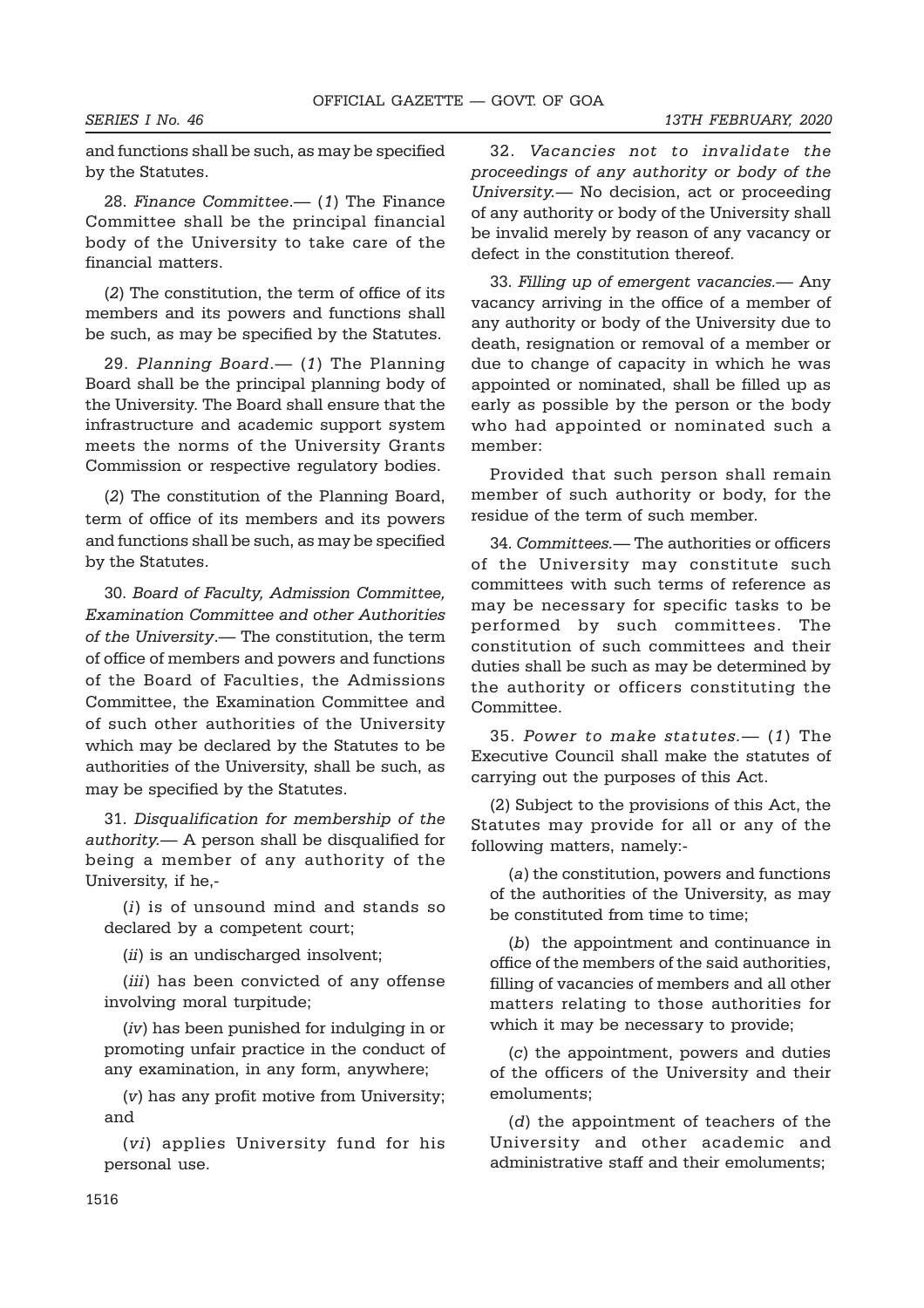(e) the appointment of teachers and other academic and administrative staff working in the University or Institution for specific period for undertaking a joint project;

(f)the conditions of service of employees including provisions for retirement benefits, insurance and provident fund, the manner of termination of service and disciplinary actions;

(g) the principles governing seniority of service of employees;

(h) the procedure for settlement of disputes between employees or students and the University;

(i)the procedure for appeal to the Executive Council by any employee or students against the action of any officer or other authority of the University;

(j) the conferment of honorary degrees;

(k) the withdrawal of degree, diploma, certificate and other academic distinctions;

(l) the institution of fellowships, scholarships, studentships, medals and prizes;

(m) the maintenance of discipline among the students;

(n) the establishment and abolition of Department, Centres and other constituent institutions/colleges etc;

(o) the delegation of powers vested in the authorities or officers of the University; and

(p) all other matters which may be specified by the Statutes.

(3) The Executive Council shall not make, amend or repeal any Statute affecting the powers or constitution of any authority of the University until such authority has been given an opportunity of expressing an opinion in writing on the proposed changes and any opinion so expressed shall be considered by the Executive Council.

(4) Notwithstanding anything contained in the foregoing sub-sections the President may

direct the University to make provisions in the Statutes, in respect of any matter specified by him and if the Executive Council is unable to implement such a direction within sixty days of its receipt, the President may, after considering the reasons, if any, communicated by the Executive Council for its inability to comply with such direction, make or amend the Statutes accordingly as he may deem fit.

36. Power to make Ordinances.— (1) Subject to the provisions of this Act and the Statutes, the Ordinances shall be made by the Executive Council which may provide for all or any of the following matters, namely:

(a) the admission of students to the University and their enrolment as such;

(b) the courses of study to be laid down for all degrees, diplomas and certificates of the University;

(c) the medium of instruction and examination;

(d) the award of degree, diploma, certificate and other academic distinction, the qualification for the same and the procedure to be undertaken relating to granting and obtaining the same;

(e) the fees to be charged for courses of study in the University and for admission to the examinations, degrees, diplomas and certificates of the University;

(f) the conditions for the award of fellowships, scholarships, studentships, medals and prizes;

 $(q)$  the conduct of examinations, including the term of office and manner of appointment and the duties of examining bodies, examiners and moderators;

(h) the conditions of residence of the students of the University;

(i) the special arrangements, if any, which may be made for the residence, discipline and teaching of women students and prescribing of special Interdisciplinary Studies, Special Centres, Specialized Laboratories and other Committees;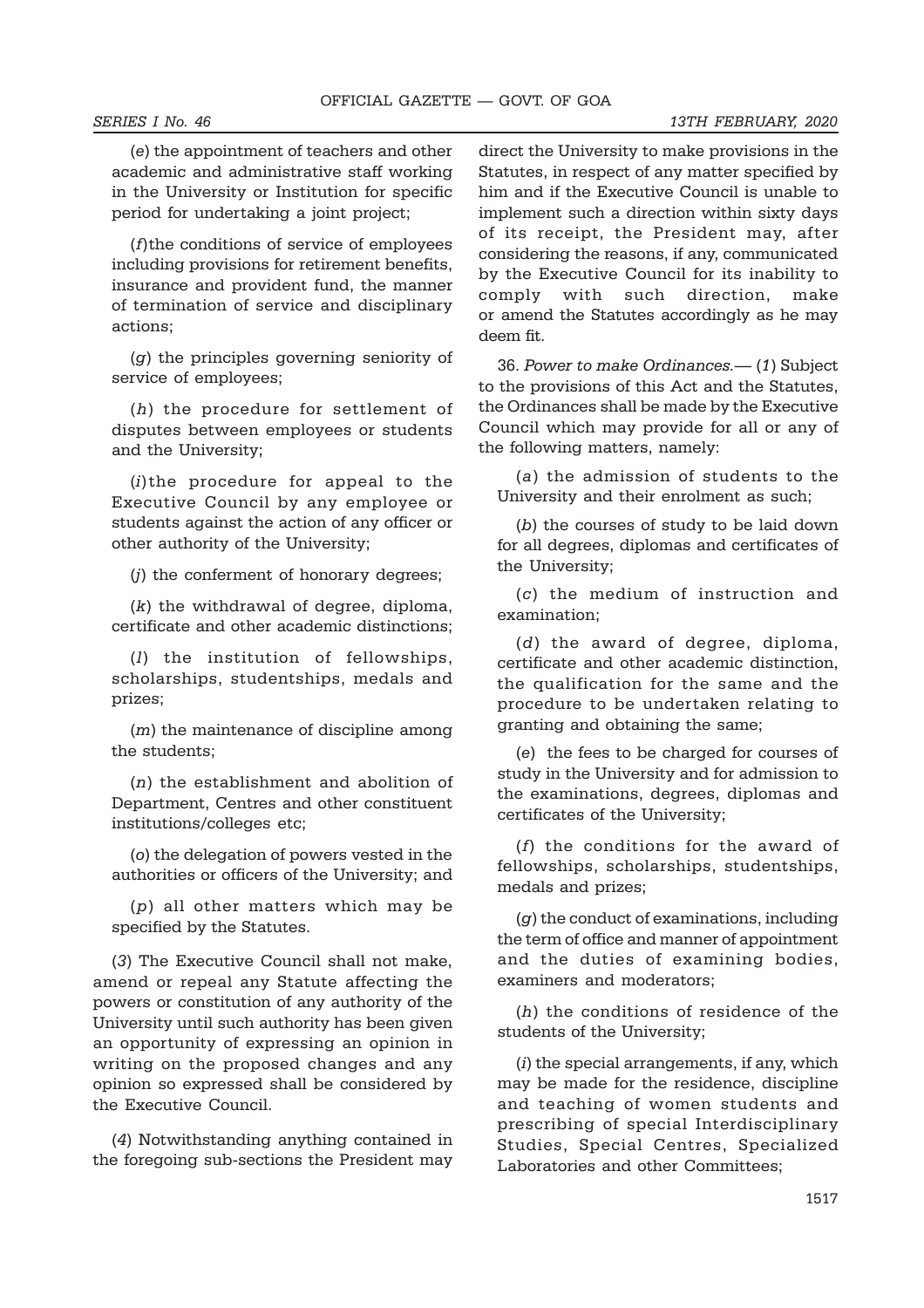(j) the manner of co-operation and collaboration with other Universities and authorities including professional bodies or associations;

(k) the creation, composition and functions of any other body which is considered necessary for improving the academic stature of the University;

(l) the remuneration to be paid to the examiners, moderators, invigilators and tabulators; and

(m) such other terms and conditions of service of teachers and other academic staff as are not specified by the Statutes.

37. Annual Report.— (1) The annual report of the University shall be prepared under the directions of the Executive Council and shall be submitted to the Court on or after such date as may be specified by the Statutes and the Court shall consider the report in its annual meeting;

(2) The Court shall submit the annual report to the President alongwith its comments, if any.

38. Annual Accounts.— (1) The annual accounts and balance sheet of the University shall be prepared under the directions of the Executive Council and shall, at least once every year and at intervals of not more than fifteen months, be audited by an experienced and qualified firm of Chartered Accountants of repute.

(2) A copy of the annual accounts, together with the audit report thereon, shall be submitted to the Court and the President along with the observations of the Executive Council.

(3) Any observations made by the President on the annual accounts shall be brought to the notice of the Court and the Executive Council and the observations, if any, shall after review by the Executive Council, be submitted to the President and shall be put in the public domain.

39. Regulatory Authority.— (1) There shall be a Regulatory Authority called 'the Goa Private Universities Regulatory Authority'.

(2) The Regulatory Authority shall consist of Chairperson and five members.

(3) The Chairperson of the Regulatory Authority shall be appointed by the State Government from amongst the eminent persons having experience of academics or administration. Five other members of the Regulatory Authority shall be appointed by the Government from different fields as mentioned below:-

(i) One member shall be appointed from the field of academics not below the rank of a Professor of the Private University;

(ii) one Member from the field of academics not below the rank of Professor of the State University;

(iii) one Member from the field of administration not below the rank of the Secretary to the State Government;

(iv) one Member from amongst the serving or retired judicial officers of the State not below the rank of District Judge; and

(v) Director of Higher Education shall be Ex-officio Member-Secretary.

(4) Tenure of the Chairperson and the members of the Regulatory Authority shall be five years. Provided that the Chairperson and the Members of the Regulatory Authority shall cease to hold office after attaining the age of 70 years.

(5) In the event of any vacancy in the Regulatory Authority due to death, resignation, physical or mental incapacity, frequent or long absenteeism or misbehaviour or misconduct of the Chairperson or member of the Regulatory Authority, the Government shall take steps to fill up the vacancy as early as possible. Provided that no decision of the Regulatory Authority shall be invalid for any vacancy in the Authority.

(6) The Chairperson or the Member of the Regulatory Authority may resign from his office by tendering his resignation in writing to the Government and shall cease to hold his office from the date of acceptance of his resignation.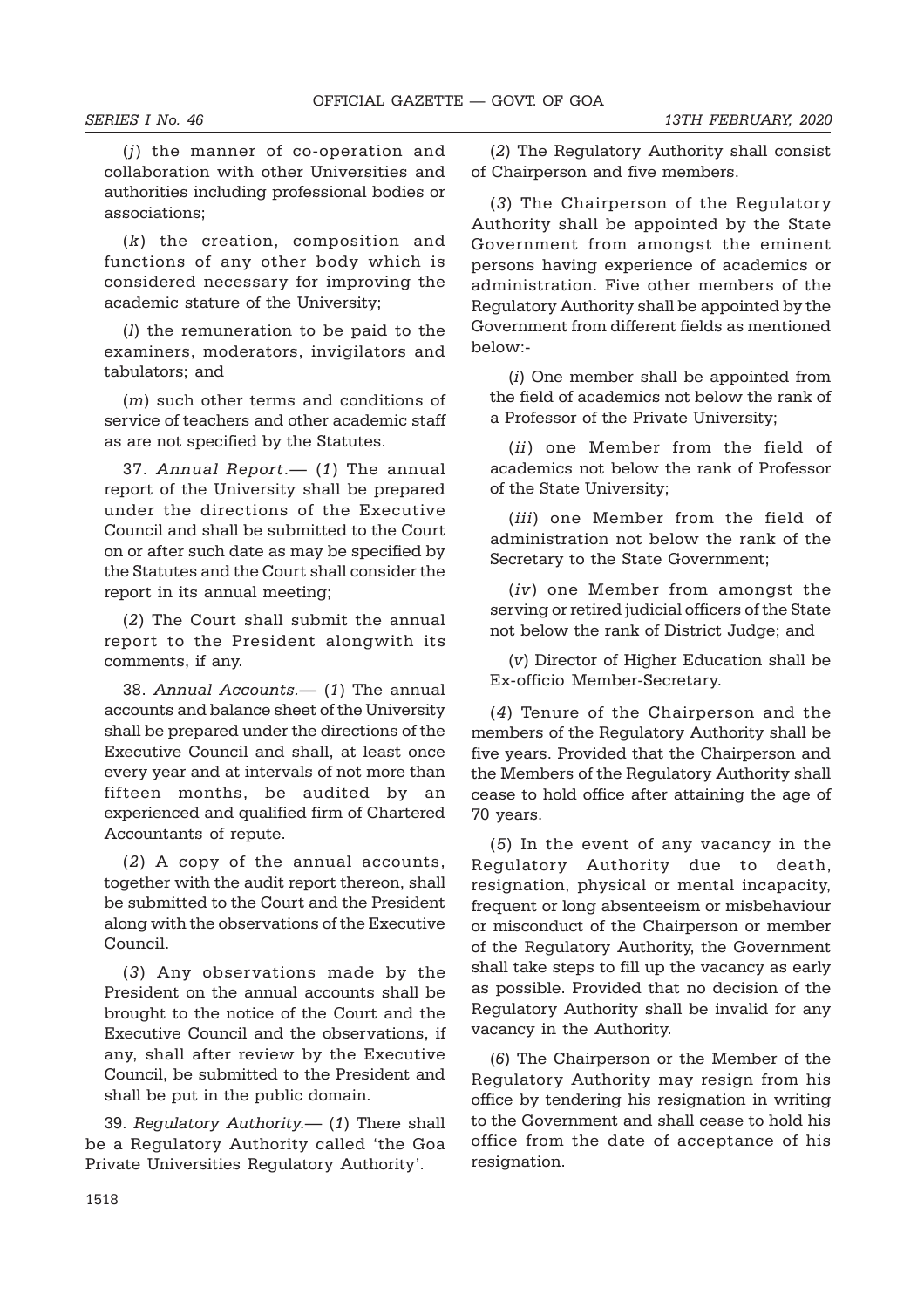(7) The Government shall have power to remove the Chairperson or any member of the Regulatory Authority for his misbehaviour, misconduct, physical or mental incapacity and frequent or long absenteeism.

(8) The Regulatory Authority shall, subject to approval of the Government, make rules for conduct of its own business.

(9) The emoluments, allowances and facilities to be provided to the Chairperson, members and staff of the Regulatory Authority shall be decided by the Government.

(10) The Chairman, members and the member secretary of the Regulatory Authority shall be public servants and no suit or legal action in any civil court shall lie against them for any decision or act performed by them in discharge of their duties under this Act or the Rules, Statutes, Ordinances and Regulations.

40. Powers of the Regulatory Authority.— (1) For the purposes of ascertaining the standards of teaching, examination and research or any other matter relating to the University, the Regulatory Authority may cause an assessment to be made in such manner as it deems proper.

(2) The Regulatory Authority shall communicate to the University its recommendations in regard to the result of such assessment and issue directives to the University for corrective action. The University shall adopt such corrective measures and ensure compliance of the recommendations.

(3) If the University fails to comply with the recommendations made under sub-section (2) within a reasonable time, the Regulatory Authority may give such directions as it may deem fit for such compliance.

(4) The records of the students admitted to the different courses of the University and their results shall be provided to the Regulatory Authority. Final degree shall be conferred to the students with approval of the Regulatory Authority as per the provisions of the rules framed under this Act.

41. Conditions of service of employees.— (1) Every employee of the University shall be appointed/engaged as per provisions of the Statutes.

(2) Any dispute arising between the University and any of the employees appointed substantively, shall be referred to the Vice Chancellor who shall decide the dispute after giving an opportunity of being heard to the employee within three months from the date of its reference.

(3) Any dispute in respect of any employee engaged temporarily or on ad-hoc or part time or casual basis shall be heard and decided by the Vice-Chancellor.

(4) Any person aggrieved by the Order of the Vice-Chancellor may prefer an appeal to the President. The decision of the President in such an appeal shall be final.

42. Right to Appeal.— (1) Any student or candidate for an examination, whose name has been removed from the rolls of the University by the order or resolution of the Academic Council or Controller of Examinations, as the case may be, and who has been debarred from appearing at the examinations of the University for more than one year, may within ten days of the date of receipt of such order or copy of such resolution appeal in writing to reverse the decision to the Vice-Chancellor of the University.

(2) Any decision taken by the Vice-Chancellor shall be final.

43. Employees Provident Fund and Pensions.— The University may constitute for the benefit of its employees such pension or welfare schemes or Provident Fund or provide such insurance schemes as it may deem fit in such manner and subject to such conditions as may be decided by the Executive Council.

44. Disputes as to the constitution of Authorities and bodies.— If, any question arises as to whether any person has been duly nominated or appointed as or is entitled to be a member of any authority or other body of the University, the matter shall be referred to the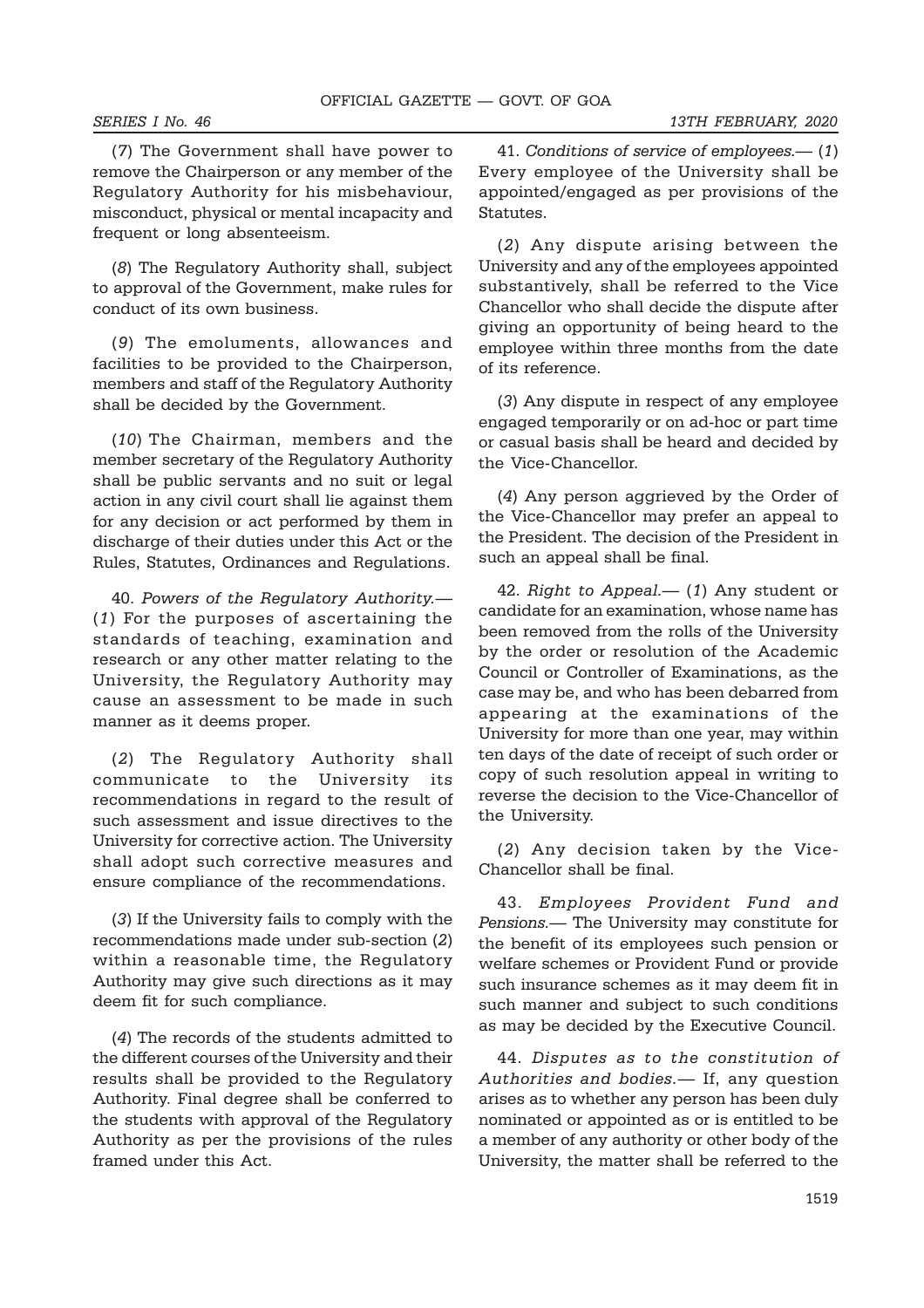President whose decision thereupon shall be final.

45. Constitution of Committees.— Where any authority of the University is given power under this Act or the Statutes to appoint Committees, such Committees shall save as otherwise provided, consist of the members of the authority concerned and of such other persons as the authority in each case may think fit.

46. Filling of the vacancies.— All vacancies among the members (other than ex-officio) of any authority or other body of the University shall be filled as soon as may be convenient by the person or body who appointed, nominated or co-opted the member whose place has become vacant and the person appointed, to a casual vacancy shall be a member of such authority or body for the residue of the term for which the person whose place he fills would have been a member.

47. Invalidity of proceeding.— No act or proceedings of any authority of the University shall be invalid merely by reason of the existence of a vacancy or vacancies among its members.

48. Mode of proof of University records.— A copy of any receipt, application, notice, order, proceeding, resolution of any authority or Committee of the University or other documents in possession of the University, if certified by the Registrar, shall be received as prima-facie evidence of such receipt, application, notice, order, proceeding or resolution, document or the existence of entry in the register and shall be admitted as evidence of the matters and transactions therein where the original thereof would, if produced have been admissible in evidence.

49. Publication of Statues and Ordinance.— (i) Every Statute or Ordinance made under this Act shall be in writing and shall be made available in public domain.

(*ii*) Each new Statute or Ordinance made under this Act shall be enforced as soon as it is made by the competent authority.

50. Permanent Endowment Fund.— (i) The Sponsoring body shall establish a permanent Endowment Fund of at least rupees five crores.

(*ii*) The Endowment Fund shall be used as security deposit to ensure that the University complies with the provisions of this Act and functions as per provisions of this Act, the Statutes and the Ordinances. The Government shall have the power to forfeit part or whole of the Endowment Fund in case the University or the sponsoring body contravenes the provisions of this Act, the Statutes, the Ordinances, the regulations or the rules made thereunder.

(iii) The University may utilize the income from Endowment Fund for the development of infrastructure of the University and not for meeting the recurring expenditure of the University.

(iv) The amount of Endowment Fund shall be invested in such instruments as the Government may prescribe and kept invested until the dissolution of the University.

(v) In case of investment in long term security, the certificates of the securities shall be kept in the safe custody of the Government and in case of deposit in the interest bearing Personal Deposit account in the Government Treasury, deposit shall be made with the condition that the amount shall not be withdrawn without the permission of the Government.

51. General Fund.— (1) The University shall establish a general fund to which the following amount shall be credited, namely:—

(a) all fees which may be charged by the University;

(b) all sums received from any other sources;

(c) all contributions made by the Society; and

(d) all contributions made in this behalf by any other person or bodies which are not prohibited by any law for the time being in force.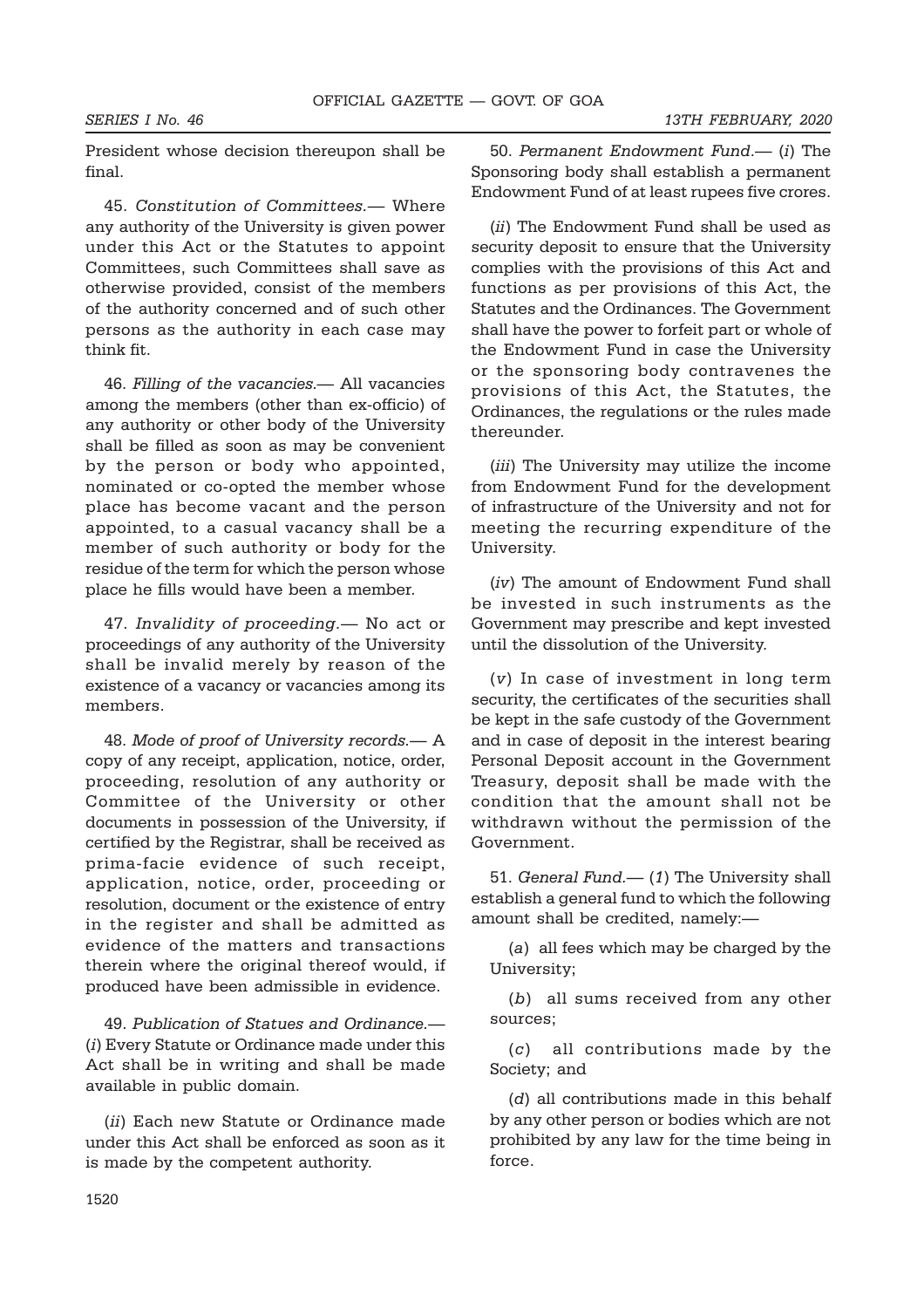(2) The money credited to the general fund shall be applied to meet all the recurring expenditures of the University.

52. Development Fund.— (1) The University shall also establish a development fund to which the following moneys shall be credited, namely:-

(a) development fees, which may be charged from students;

(b) all sums received from other sources for the purpose of the development of the University;

(c) all contributions made by the Society;

(d) all contributions made in this behalf by any other person or bodies which are not prohibited by any law for the time being in force; and

(e) all incomes received from the permanent endowment fund.

(2) The moneys credited to the development fund from time to time shall be utilized for the development of the University.

53. Maintenance of Funds.— The funds established under this Act shall subject to general supervision and control of the Court be regulated and maintained in such manner as may be specified by the Statutes.

54. Financial Condition.— The University shall not be eligible for any grants-in-aid or any financial assistance from the Government or any other body or Corporation owned and controlled by the Government.

55. Fees.— (1) The fees charged for different academic programmes shall be in accordance with laws for the time being in force and such fee structure shall be put in public domain.

(2) The Executive Council, subject to approval of the President, may, from time to time, determine or alter the fee chargeable from students and others enrolled with the University for purposes of imparting education, instruction, research or training and similar other purposes:

Provided that no fees can be increased after the admission of a student in a course except the increase is proportionate to the increase percentage of dearness allowance of the employees of the University.

(3) The Executive Council shall communicate the prescribed fee structure to the Regularity Authority. The Regulatory Authority may suggest changes in the fee structure prescribed by the Executive Council.

(4) The Executive Council shall consider the changes suggested under sub-section (3) by the Regulatory Authority and communicate its views to the Regulatory Authority within a period of one month from the date of obtaining the suggestions of the Regulatory Authority under sub-section (3). On expiry of two months time the fee structure submitted by the executive council to the Regulatory Authority shall be deemed to be final.

56. Convocation.— The convocation of the University shall be held in every academic year in the manner as may be specified by the Statutes and Ordinances for conferring degrees, diplomas or for any other purpose.

57. Power of Government to call for information and records. $-$  (1) It shall be the duty of the Regulatory Authority or University or any authority/officer of the University to furnish such information or records relating to the administration or finance and other affairs of the University as the Government may call for.

(2) The Government, if it is of the view that there is violation of the provisions of this Act or the Statutes or Ordinances made thereunder, may issue such directions to the Regulatory Authority or the University as it may deem necessary.

58. Dissolution of University.— (1) Where the University proposes its dissolution, it shall give at least six months written notice to the Government.

(2) On receipt of notice referred to in subsection (1) the Government shall make such arrangements for administration of the University from the date of dissolution of the University and until the last batch of students in regular courses of studies of the University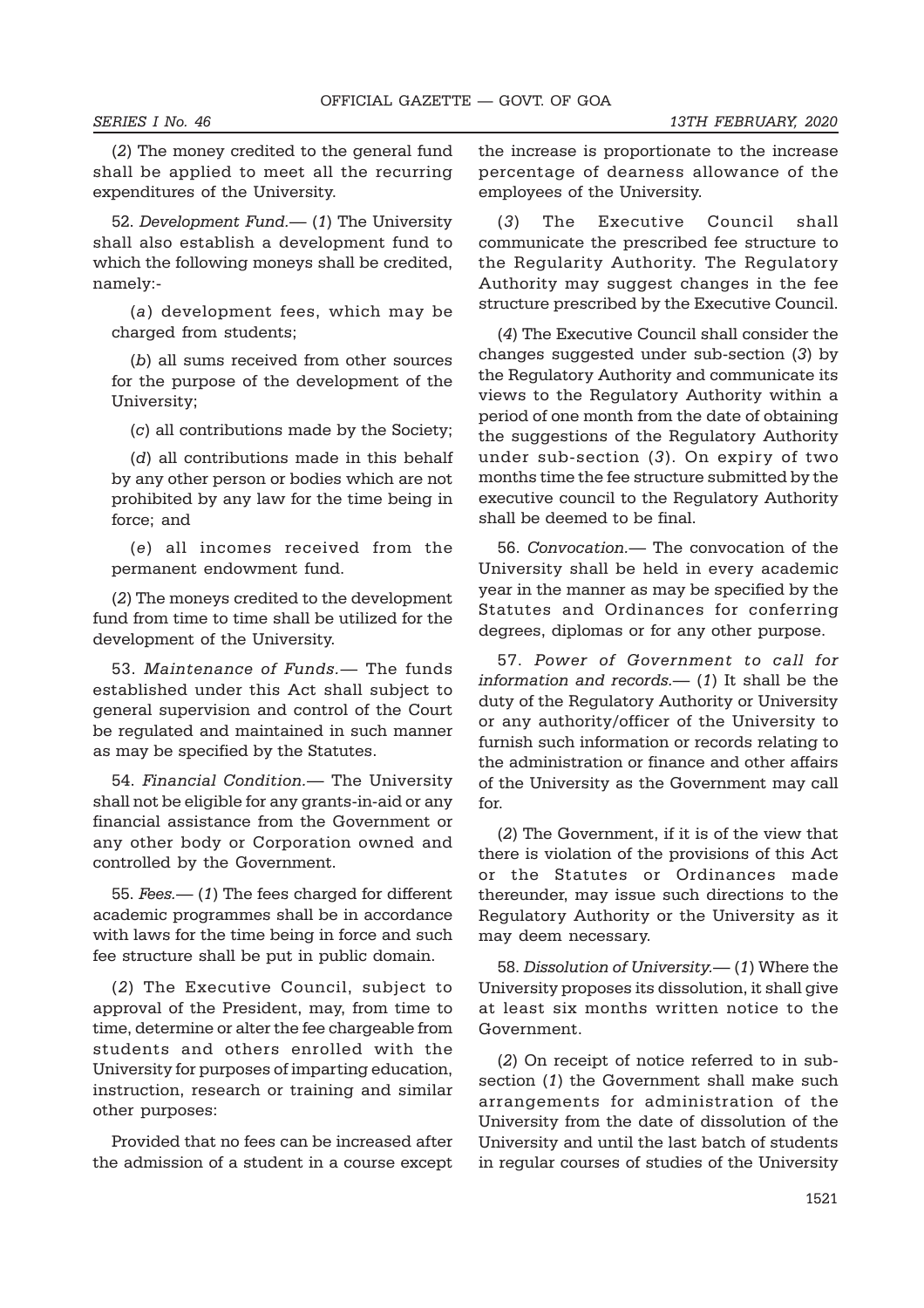complete their courses or studies in such manner as may be specified in the Statutes.

59. Expenditure of the University during dissolution.— (1) The expenditure for administration of the University during the taking over the liabilities of the University shall be met out of the Permanent Endowment Fund, the general fund and the development fund.

(2) If the funds referred to in sub-section (1) are not sufficient to meet the expenditure of the University during the taking over the liabilities of the University such expenditure may be met by disposing off the properties or assets of the University by the Government.

60. Power of the Government to issue directions on policy matters.— (1) The Government through the Department of Higher Education may issue such directions from time to time to the University on policy matters not inconsistent with the provisions of this Act as it may deem necessary. Such directions shall be complied with by the University, failing which, the Government may take action against the University, in accordance with the Rules framed under this Act.

61. Status of Assets/ Liabilities on dissolution /de-recognition.— All assets and properties including permanent endowment fund, general fund or any other fund and also the liabilities of the University shall belong to the Society in case of dissolution of the University.

62. Special powers of the Regulatory Authority and the Government in certain circumstances.—  $(1)$  If, it appears to the Regulatory Authority that the University has contravened any of the provisions of this Act or Statutes or Ordinances made thereunder or has violated any of the directions issued by it under this Act or has ceased to carry out any of the undertakings given under sub-section (1) of section 6 or a situation of financial mismanagement or maladministration has arisen in the University, it shall issue notice requiring the University to show cause within forty-five days as to why an order of its dissolution should not be made.

(2) If the Regulatory Authority, on receipt of reply of the University on the notice issued under sub-section  $(1)$ , is satisfied that there is a prima facie case of contravention of any of the provisions of this Act or the Statutes or Ordinances or Regulations made thereunder or of violation of directions issued by it under this Act or of ceasing to carry out any of the undertakings given or of financial mismanagement or maladministration, it shall make an order of such enquiry as it may consider necessary.

(3) The Regulatory Authority shall, for the purposes of any enquiry under sub-section (2), appoint an inquiry officer or enquiry committee to inquire into any of the allegations and to make report thereon.

(4) The inquiry officer or the enquiry committee appointed under sub-section (3) shall have the same powers as are vested in a Civil Court under the Civil Procedure Code, 1908 (Act of 1908) while trying a suit in respect of the following matters, namely:—

(a) summoning and enforcing the attendance of any person and examining him on oath;

(b) requiring the discovery and production of any such document or any other material as may be necessary in evidence;

(c) requisitioning any public record from any office; and

(d) any other matter which may be prescribed by the Government from time to time.

(5) The inquiry officer or enquiry committee inquiring under this Act shall be deemed to be a Civil Court for the purposes of section 195 and Chapter 26 of the Code of Criminal Procedure, 1973 (Act No. 2 of 1974).

(6) On receipt of the enquiry report from the enquiry officer or the enquiry Committee appointed under sub-section (3), if the Regulatory Authority is satisfied that the University has contravened all or any of the provisions of this Act or the Statutes or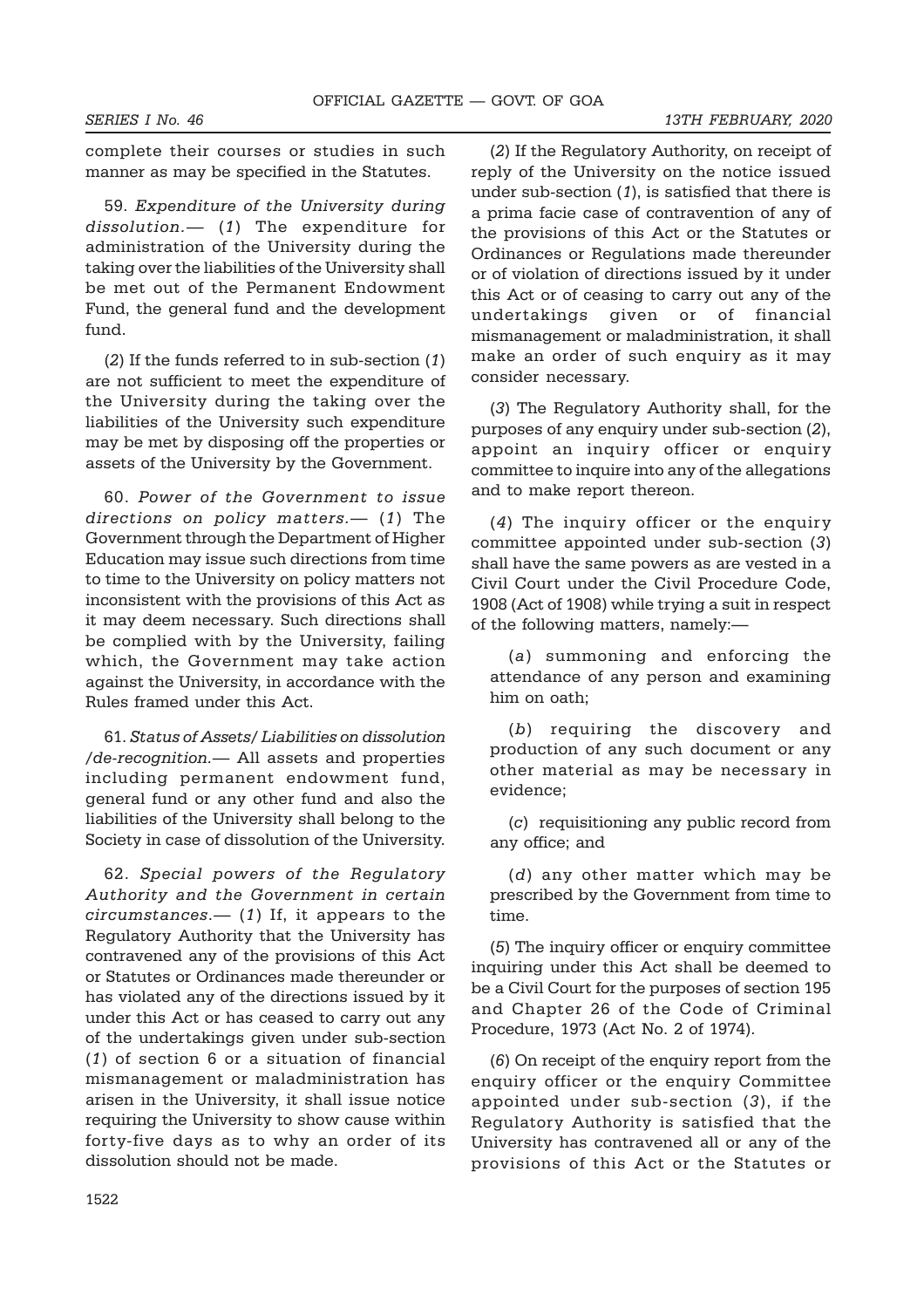Ordinances or Regulations made thereunder or has violated any of the directions issued by it under this Act or has ceased to carry out the undertakings given by it or a situation of financial mismanagement and maladministration has arisen in the University which threatens the academic standard of the University, it shall make recommendations to the Government for liquidation of the University and shall appoint an Administrator.

(7) The Administrator appointed under sub- -section (6) shall have all the powers and be subjected to all the duties of the Executive Council and the Governing Body under this Act and shall administer the affairs of the University until the last batch of the students of the regular courses have completed their courses and they have been awarded degrees, diplomas or awards, as the case may be.

(8) After having been awarded the degrees, diplomas or awards, as the case may be, to the last batches of the students of the regular courses, the Administrator shall make a report to the effect to the Regulatory Authority and the Government.

(9) On receipt of the report under sub- -section (8), the Government shall, by a notification in the Official Gazette, issue an order dissolving the University and from the date of publication of such notification in the Official Gazette, the University shall stand dissolved and all the assets and liabilities of the University shall vest in the sponsoring body from such date.

63. Power to make rules.— (1) The Government may, by notification, make rules for carrying out the provisions of this Act.

(2) Every rule made under this section shall, as soon as may be after it is made, be laid before the State Legislature.

64. Power to remove difficulties.— (1) If any difficulty arises in giving effect to any of the provisions of this Act, the Government may, by order not inconsistent with the provisions of this Act, remove the difficulty.

Provided that no such order shall be made after the expiration of a period of two years from the date of commencement of this Act.

(2) Every order made under this section shall, as soon as may be after it is made, be laid before the Legislative Assembly of Goa.

65. Disputes to be settled in a Court in Goa.— All disputes arising as a result of the provisions made in the Act shall be settled by a Court of law in the State of Goa.

Statement of Objects and Reasons

The Bill seeks to provide for establishment of Private Universities in the State of Goa for imparting qualitative and industry relevant higher education and to regulate their functions.

This Bill seeks to achieve the aforesaid object.

#### Financial Memorandum

The expenditure involved cannot be quantified at this stage. However, an expenditure of Rupees One Crore approximately would be required per annum.

Memorandum Regarding Delegated Legislation

Clause 1(3) of the Bill empowers the Government to appoint, by notification in the Official Gazette, the date on which the Act shall come into force.

Clause 4(2) of the Bill empowers the Government to frame rules for prescribing fees to be paid along with application for establishing an University and other details which an application for establishing an university should contain.

Clause 13(iv) of the Bill empowers the Government to make rules specifying the manner of conferring honorary degrees etc.

Clause 62(4)(e) of the Bill empowers the Government to make rules for specifying other matters on which the inquiry officer or enquiry committee shall have powers.

Clause 63 of the Bill empowers the Government to make rules by notification in the Official Gazette, for carrying out the purposes of the Act.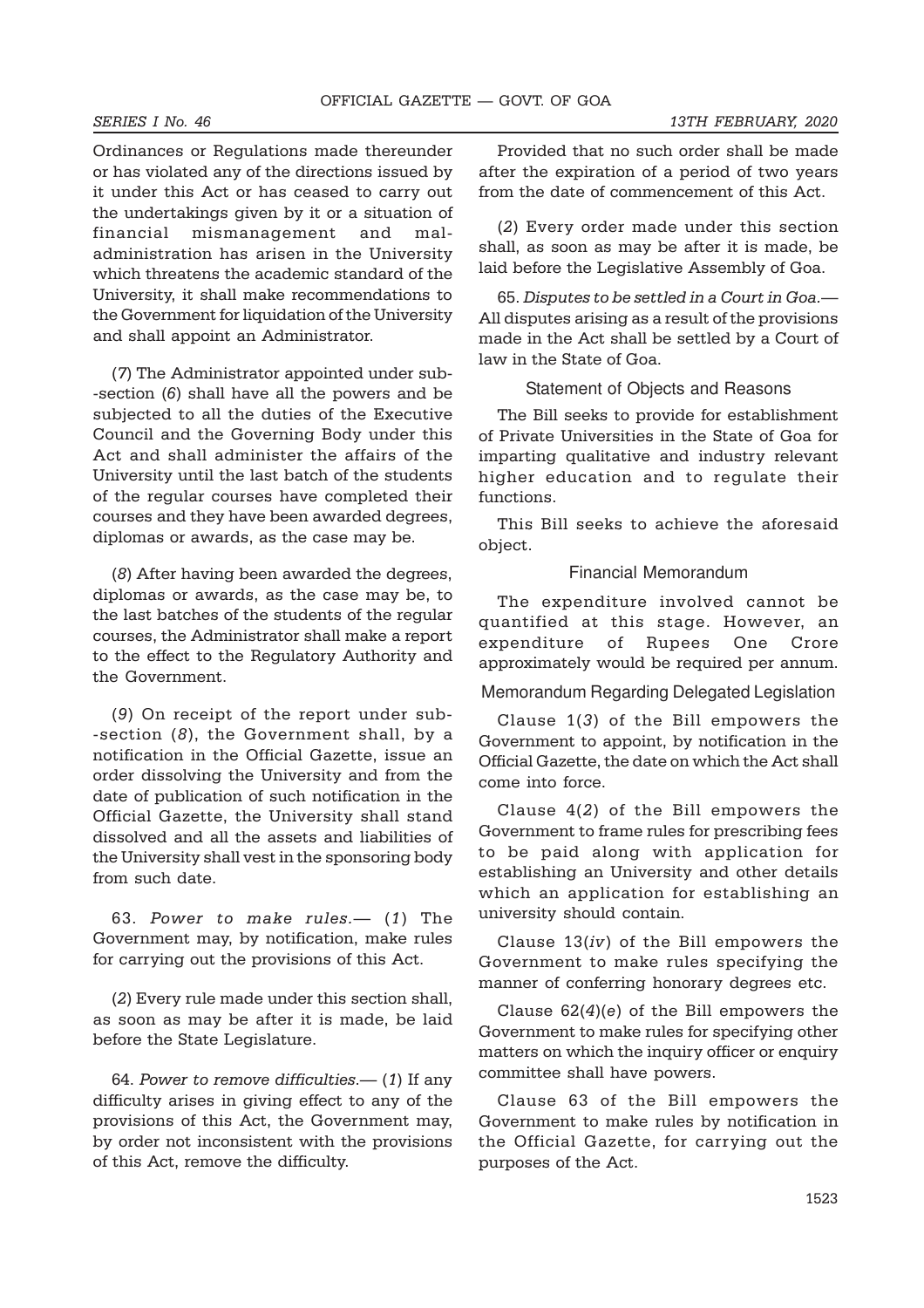Clause 64 of the Bill empowers the Government to make an order for removing difficulty arisen while giving effect to the Act.

These delegations are of normal character.

| Assembly Hall,      | Dr. PRAMOD SAWANT     |
|---------------------|-----------------------|
| Porvorim, Goa.      | Chief Minister        |
| 6th February, 2020. | Education Minister.   |
| Assembly Hall,      | <b>NAMRATA ULMAN</b>  |
| Porvorim, Goa.      | Secretary to the      |
| 6th February, 2020. | Legislative Assembly. |

Governor's Recommendation under Article 207 of the Constitution of India

In pursuance of Article 207 of the Constitution of India, I, Satya Pal Malik, Governor of Goa, hereby recommend the introduction and consideration of the Goa Private Universities Bill, 2020, by the Legislative Assembly of Goa.

> SATYA PAL MALIK Governor of Goa.

# \_\_\_\_\_\_\_\_\_\_\_ LA/LEGN/2020/2549

The following bill which was introduced in the Legislative Assembly of the State of Goa on 7th February, 2020 is hereby published for general information in pursuance of Rules–138 of the Rules of Procedure and Conduct of Business of the Goa Legislative Assembly.

The Goa Appropriation (Vote on Account) Bill, 2020

\_\_\_\_\_\_\_\_

(Bill No. 3 of 2020)

# A

# BILL.

to provide for the withdrawal of certain further sums from and out of the Consolidated Fund of the State of Goa for the services and purposes of the financial year 2020-21.

BE it enacted by the Legislative Assembly of Goa in the Seventy-first Year of the Republic of India as follows:—

1. Short title.— This Act may be called the Goa Appropriation (Vote on Account) Act, 2020.

2. Withdrawal of Rs. 8773,47,97,000/- from and out of the Consolidated Fund of the State of Goa for the financial year 2020-21.— From and out of the Consolidated Fund of the State of Goa, there may be paid and applied sums not exceeding those specified in column (5) of the Schedule to this Act amounting in the aggregate to the sums of eight thousand seven hundred seventy three crore forty seven lakh ninety seven thousand rupees towards defraying the several charges which will come in the course of payment during the financial year 2020-21 in respect of the services and purposes specified in column (2) of the said Schedule.

3. Appropriation.— The sums authorised to be paid from and out of the Consolidated Fund of the State of Goa under this Act, shall be appropriated for the services and purposes expressed in the Schedule to this Act in relation to the said financial year.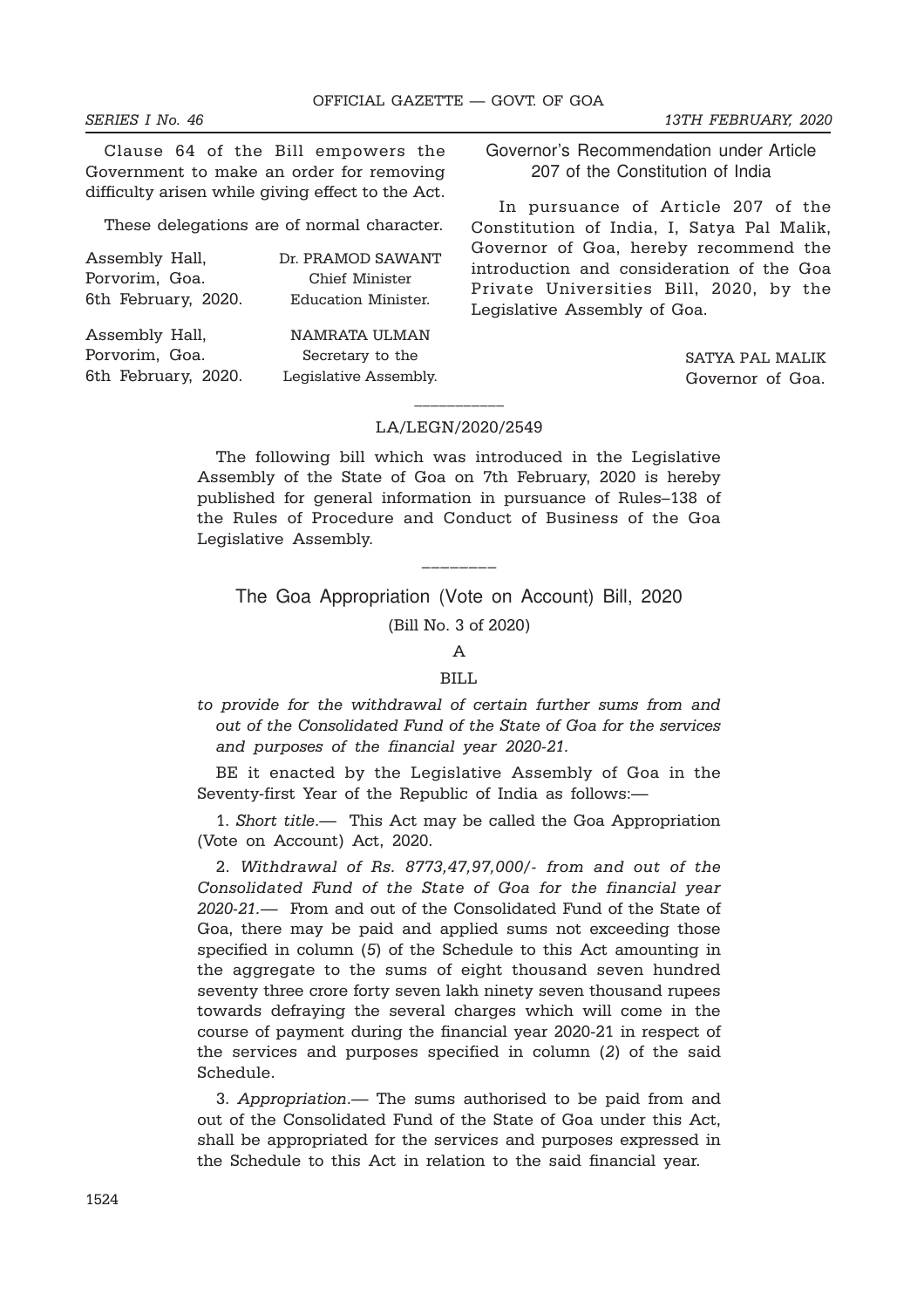#### SCHEDULE

(See sections 2 and 3)

|               |                                                    |                      |                                                            | (Rs. in lakhs) |
|---------------|----------------------------------------------------|----------------------|------------------------------------------------------------|----------------|
|               |                                                    |                      | Sums not exceeding                                         |                |
| Demand<br>No. | Services and purposes                              | Voted by<br>Assembly | Charged on the<br>Consolidated Fund<br>of the State of Goa | Total          |
| (1)           | (2)                                                | (3)                  | (4)                                                        | (5)            |
| 01            | Legislature Secretariat                            | 1623.47              | 65.42                                                      | 1688.89        |
| A1            | Raj Bhavan (Charged)                               |                      | 541.40                                                     | 541.40         |
| 02            | General Administration<br>and Co-ordination        | 4951.73              |                                                            | 4951.73        |
| 03            | District and Sessions<br>Court, North Goa          | 1400.89              |                                                            | 1400.89        |
| 04            | District and Sessions<br>Court, South Goa          | 1251.92              |                                                            | 1251.92        |
| 05            | Prosecution                                        | 451.81               |                                                            | 451.81         |
| 06            | Election Office                                    | 835.63               |                                                            | 835.63         |
| 07            | Settlement and Land<br>Records                     | 903.44               |                                                            | 903.44         |
| 08            | Treasury and Accounts<br>Administration, North Goa | 63027.00             |                                                            | 63027.00       |
| 09            | Treasury and Accounts<br>Administration, South Goa | 244.29               |                                                            | 244.29         |
| A2            | Debt Services (Charged)                            |                      | 116512.26                                                  | 116512.26      |
| 10            | Notary Services                                    | 649.17               |                                                            | 649.17         |
| 11            | Excise                                             | 1034.01              |                                                            | 1034.01        |
| 12            | <b>Commercial Taxes</b>                            | 2489.78              |                                                            | 2489.78        |
| 13            | Transport                                          | 10676.97             |                                                            | 10676.97       |
| A3            | Goa Public Service<br>Commission (Charged)         |                      | 206.04                                                     | 206.04         |
|               | 14 Goa Sadan                                       | 258.00               |                                                            | 258.00         |
| 15            | Collectorate, North Goa                            | 1579.44              |                                                            | 1579.44        |
| 16            | Collectorate, South Goa                            | 1681.13              |                                                            | 1681.13        |
| 17            | Police                                             | 26095.39             |                                                            | 26095.39       |
| 18            | Jails                                              | 1637.92              |                                                            | 1637.92        |
| 19            | Industries, Trade and<br>Commerce                  | 5137.51              |                                                            | 5137.51        |
| 20            | Printing and Stationery                            | 616.54               |                                                            | 616.54         |
| 21            | Public Works                                       | 90728.43             |                                                            | 90728.43       |
| 22            | Vigilance                                          | 347.08               |                                                            | 347.08         |
| 23            | Home                                               | 1057.65              |                                                            | 1057.65        |
| 24            | Environment                                        | 1690.00              |                                                            | 1690.00        |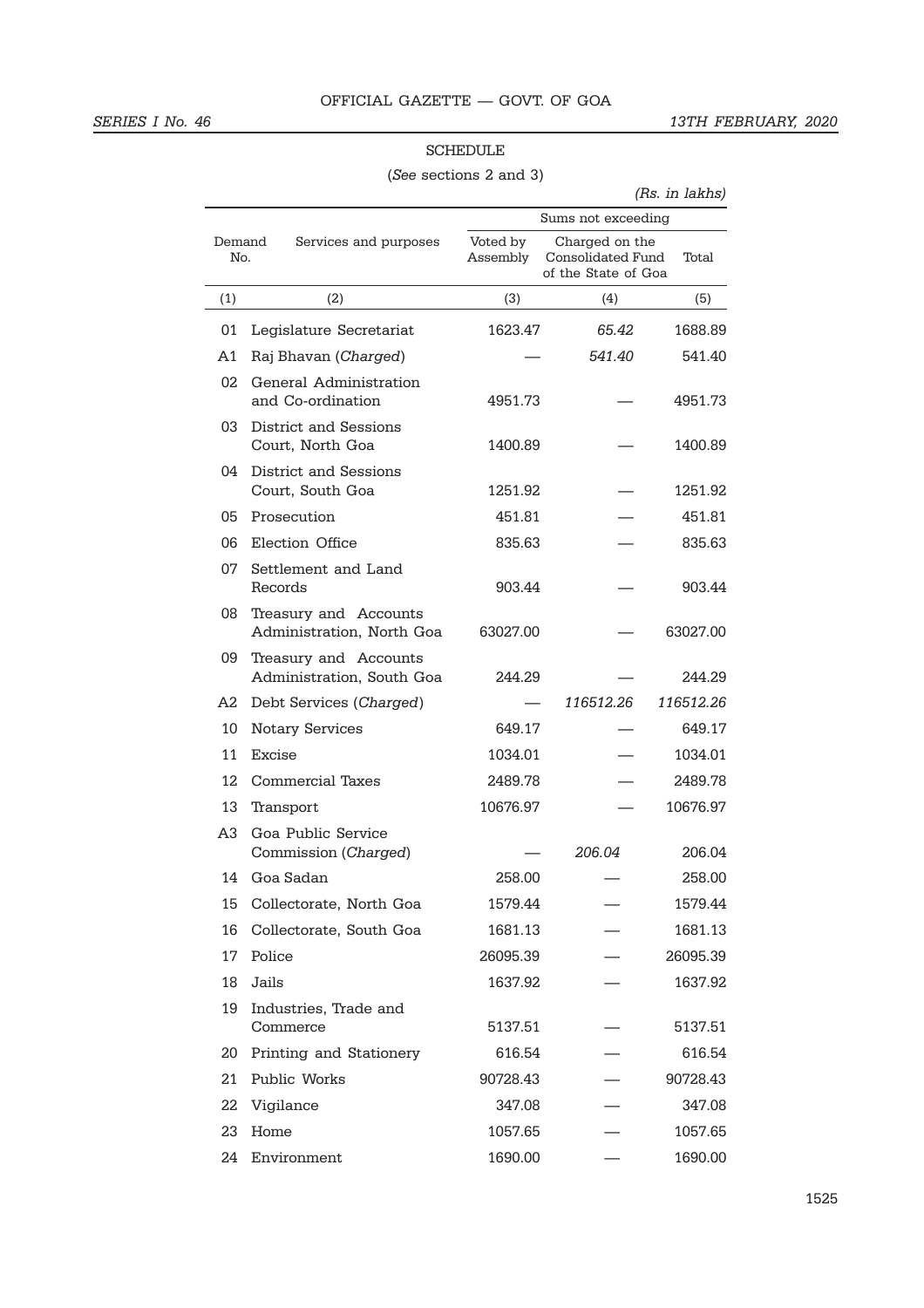## OFFICIAL GAZETTE — GOVT. OF GOA

#### SERIES I No. 46 13TH FEBRUARY, 2020

| (1) | (2)                                            | (3)      | (4) | (5)      |
|-----|------------------------------------------------|----------|-----|----------|
| 25  | Home Guards and Civil<br>Defence               | 999.60   |     | 999.60   |
| 26  | Fire and Emergency                             |          |     |          |
|     | Services                                       | 3765.88  |     | 3785.88  |
| 27  | Official Language                              | 493.33   |     | 493.33   |
| 28  | Administrative Tribunal                        | 88.58    |     | 88.58    |
| 29  | Public Grievances                              | 26.67    |     | 26.67    |
| 30  | Small Savings & Lotteries                      | 837.50   |     | 837.50   |
| 31  | Panchayats                                     | 14519.58 |     | 14519.58 |
| 32  | Finance                                        | 20148.37 |     | 20148.37 |
| 33  | Revenue                                        | 1950.99  |     | 1950.99  |
| 34  | School Education                               | 72993.12 |     | 72993.12 |
| 35  | <b>Higher Education</b>                        | 20163.83 |     | 20163.83 |
| 36  | Technical Education                            | 2859.98  |     | 2859.98  |
| 37  | Government Polytechnic,<br>Panaji              | 1440.16  |     | 1440.16  |
| 38  | Government Polytechnic,<br>Bicholim            | 544.51   |     | 544.51   |
| 39  | Government Polytechnic,<br>Curchorem           | 375.94   |     | 375.94   |
| 40  | Goa College of Engineering                     | 2560.57  |     | 2560.57  |
| 41  | Goa Architecture College                       | 324.96   |     | 324.96   |
| 42  | Sports & Youth Affairs                         | 13340.45 |     | 13340.45 |
| 43  | Art. and Culture                               | 7087.23  |     | 7087.23  |
| 44  | Goa College of Art                             | 327.08   |     | 327.08   |
| 45  | Archives and Archaeology                       | 1231.23  |     | 1231.23  |
| 46  | Museum                                         | 283.81   |     | 283.81   |
| 47  | Goa Medical College                            | 21290.90 |     | 21290.90 |
| 48  | <b>Health Services</b>                         | 34270.53 |     | 34270.53 |
| 49  | Institute of Psychiatry<br>and Human Behaviour | 2210.05  |     | 2210.05  |
| 50  | Goa College of Pharmacy                        | 625.31   |     | 625.31   |
| 51  | Goa Dental College                             | 2441.10  |     | 2441.10  |
| 52  | Labour                                         | 3107.81  |     | 3107.81  |
| 53  | Foods and Drugs<br>Administration              | 955.70   |     | 955.70   |
| 54  | Town and Country<br>Planning                   | 2616.04  |     | 2616.04  |
| 55  | Municipal Administration                       | 20115.91 |     | 20115.91 |
| 56  | Information and Publicity                      | 2197.90  |     | 2197.90  |
| 57  | Social Welfare                                 | 18555.92 |     | 18555.92 |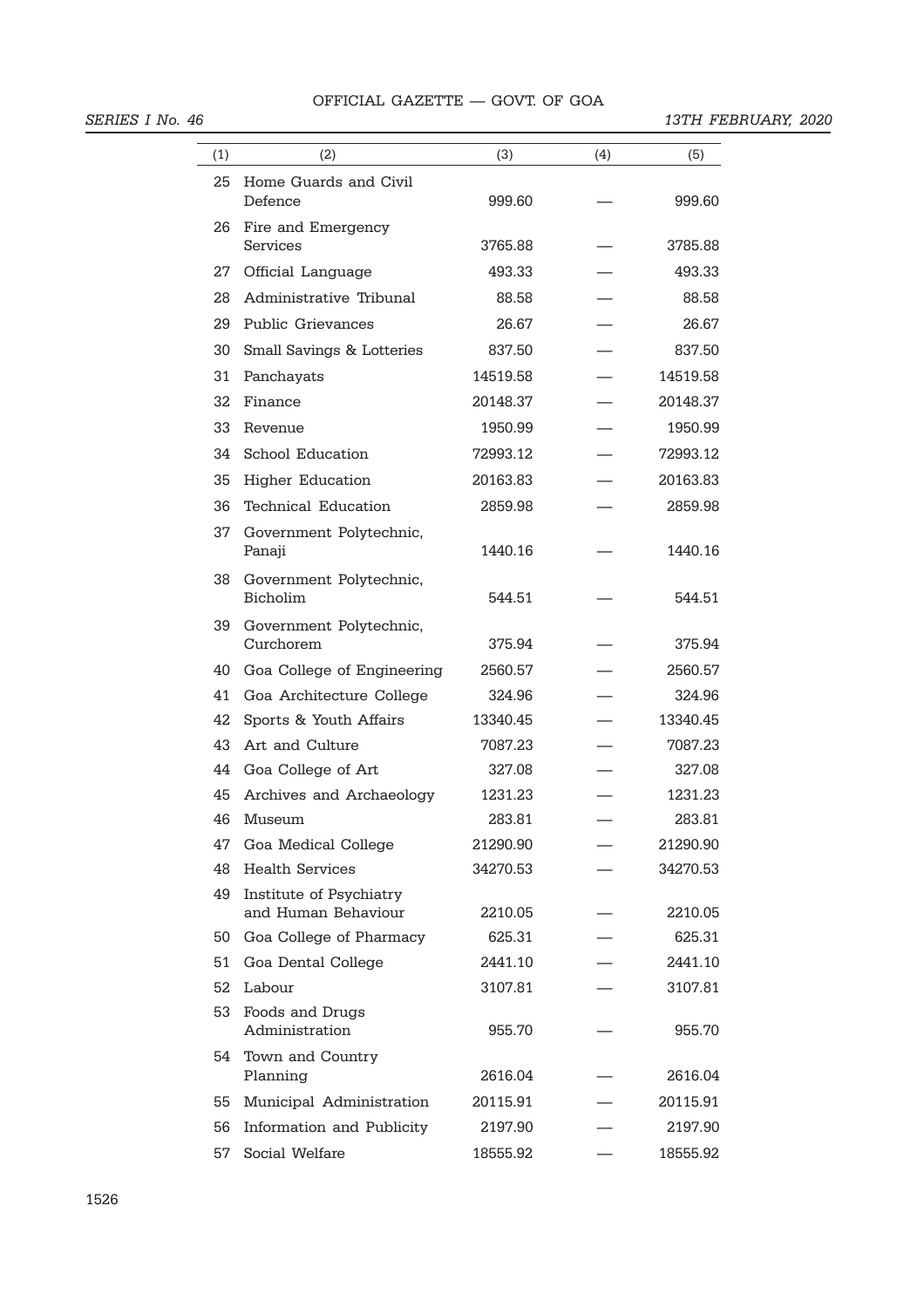## OFFICIAL GAZETTE — GOVT. OF GOA

# SERIES I No. 46 13TH FEBRUARY, 2020

|     | <b>TOTAL</b>                                       |           | 760022.85 117325.12 | 877347.97 |
|-----|----------------------------------------------------|-----------|---------------------|-----------|
| 86  | Non-Conventional Source<br>of Energy               | 4240.30   |                     | 4240.30   |
| 85  | Department of Rural<br>Development                 | 3265.58   |                     | 3265.58   |
| 84  | Civil Aviation                                     | 937.50    |                     | 937.50    |
| 83  | <b>Mines</b>                                       | 2160.46   |                     | 2160.46   |
| 82  | <b>Information Technology</b>                      | 9581.90   |                     | 9581.90   |
| 81  | Department of Tribal<br>Welfare                    | 10529.42  |                     | 10529.42  |
| 80  | Legal Metrology                                    | 260.34    |                     | 260.34    |
| 79  | Goa Gazetteer                                      | 33.93     |                     | 33.93     |
| 78  | Tourism                                            | 9513.63   |                     | 9513.63   |
| 77  | <b>River Navigation</b>                            | 2070.83   |                     | 2070.83   |
| 76  | Electricity                                        | 114672.53 |                     | 114672.53 |
| 75  | Planning, Statistics and<br>Evaluation             | 679.04    |                     | 679.04    |
| 74  | Water Resources                                    | 27837.32  |                     | 27837.32  |
| 73  | <b>State Election Commission</b>                   | 303.96    |                     | 303.96    |
| 72  | Science and Technology                             | 10583.96  |                     | 10583.96  |
| 71  | Co-operation                                       | 2752.22   |                     | 2752.22   |
| 70  | Civil Supplies                                     | 2251.14   |                     | 2251.14   |
| 69  | Handicraft, Textile and Coir                       | 587.73    |                     | 587.73    |
| 68  | <b>Forests</b>                                     | 4739.30   |                     | 4739.30   |
| 67  | Ports Administration                               | 2656.49   |                     | 2656.49   |
| 66  | Fisheries                                          | 3606.65   |                     | 3606.65   |
| 65  | Animal Husbandry and<br><b>Veterinary Services</b> | 7309.43   |                     | 7309.43   |
| 64  | Agriculture                                        | 9235.84   |                     | 9235.84   |
| 63  | Rajya Sainik Board                                 | 162.96    |                     | 162.96    |
| 62  | Entrepreneurship<br>Law                            | 5518.34   |                     | 5518.34   |
| 61  | Skill Development and                              | 5644.34   |                     | 5644.34   |
| 60  | Employment                                         | 531.21    |                     | 531.21    |
| 59  | Factories and Boilers                              | 361.02    |                     | 361.02    |
| 58  | Women and Child<br>Development                     | 22875.76  |                     | 22875.76  |
| (1) | (2)                                                | (3)       | (4)                 | (5)       |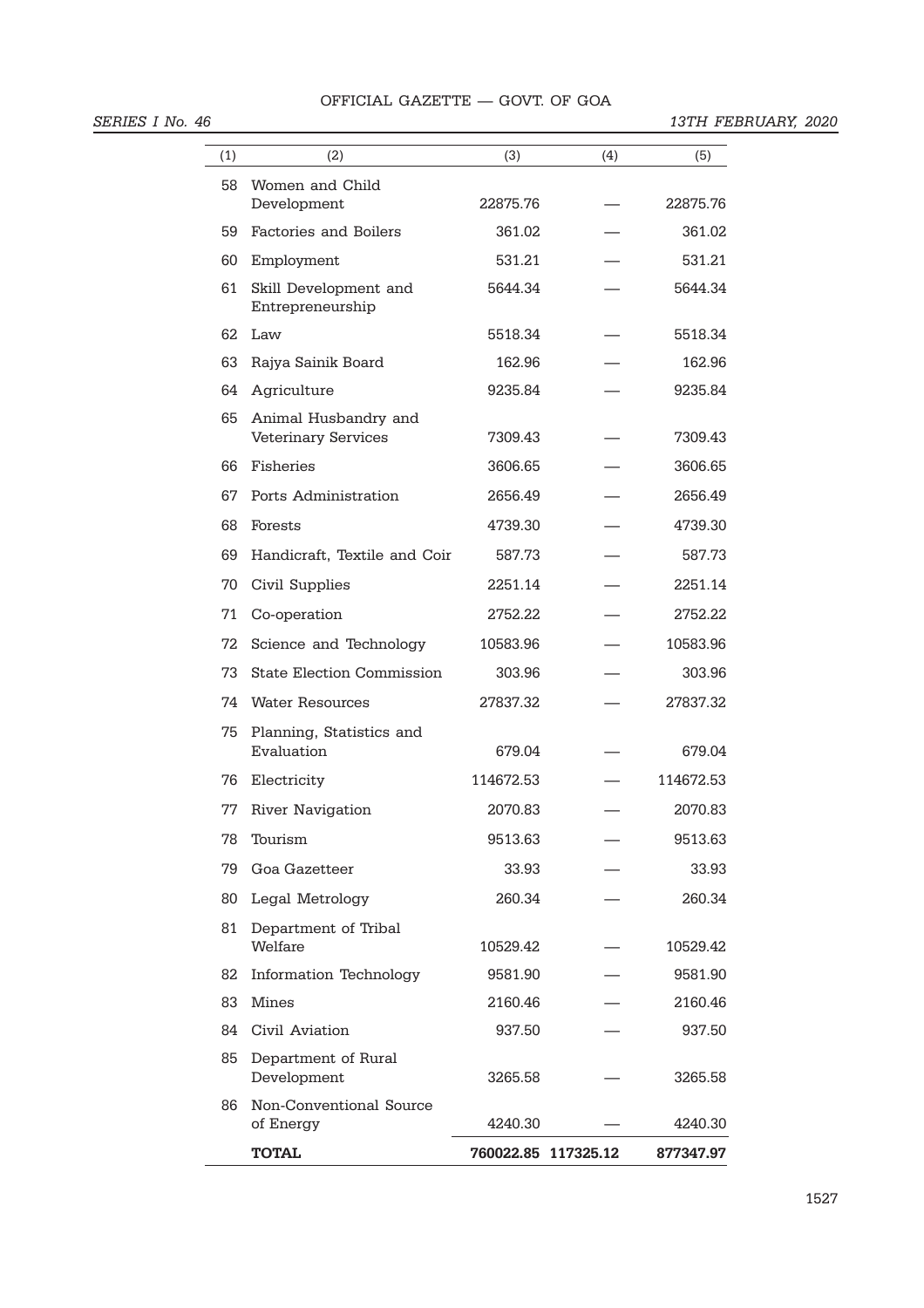#### Statement of Objects and Reasons

This Bill is introduced in pursuance of Article 206 (1) of the Constitution of India to provide for the appropriation out of the Consolidated Fund of the State of Goa, of the moneys required to meet the expenditure charged on the Consolidated Fund of the State of Goa and the grants made in advance by the Goa Legislative Assembly in respect of the estimated expenditure of the Government of Goa for five months i.e. April to August, 2020.

Porvorim, Goa DR. PRAMOD SAWANT

Assembly Hall,  $NAMRATA ULMAN$ 

7th February, 2020. Finance Minister/Chief Minister

Porvorim, Goa. Secretary to the 7th February, 2020. Legislative Assembly of Goa.

> Governor's Recommendation under Article 207 of the Constitution of India

\_\_\_\_\_\_\_\_\_

In pursuance of Article 207 of the Constitution of India, I, Satya Pal Malik, Governor of Goa, hereby recommend the introduction and consideration of the Goa Appropriation (Vote on Account) Bill, 2020, by the Legislative Assembly of Goa.

—————

#### LA/LEGN/2020/2550

The following bill which was introduced in the Legislative Assembly of the State of Goa on 7th February, 2020 is hereby published for general information in pursuance of Rules–138 of the Rules of Procedure and Conduct of Business of the Goa Legislative Assembly.

> The Goa Motor Vehicles Tax (Amendment) Bill, 2020 (Bill No. 7 of 2020) A

\_\_\_\_\_\_\_\_

#### BILL.

further to amend the Goa, Daman and Diu Motor Vehicles Tax Act, 1974 (Act No. 8 of 1974).

Be it enacted by the Legislative Assembly of Goa in the Seveny-first Year of the Republic of India as follows:—

1. Short title and commencement.— (1) This Act may be called the Goa, Daman and Diu Motor Vehicles Tax (Amendment) Act, 2020. (2) It shall come into force at once.

1. Amendment of section 4.— In the Goa, Daman and Diu Motor Vehicles Tax Act, 1974 (Act No. 8 of 1974), in section 4, after the second proviso, the following proviso and explanation shall be inserted, namely:-

"Provided that the tax payable on tipper/ truck used for transportation of mineral ore, and registered with Department of Mines, may be paid in advance either quarterly or yearly, for obtaining tax licence for such period.

Explanation:— The tax for the quarterly licence shall be one fourth of the tax for a yearly licence and the period less than a quarter shall be treated as full quarter for levying tax".

Statement of Objects and Reasons

Due to closure of mining activities in the State of Goa, the owners of the tippers/trucks involved in the business of transportation of mineral ore are in financial crisis. These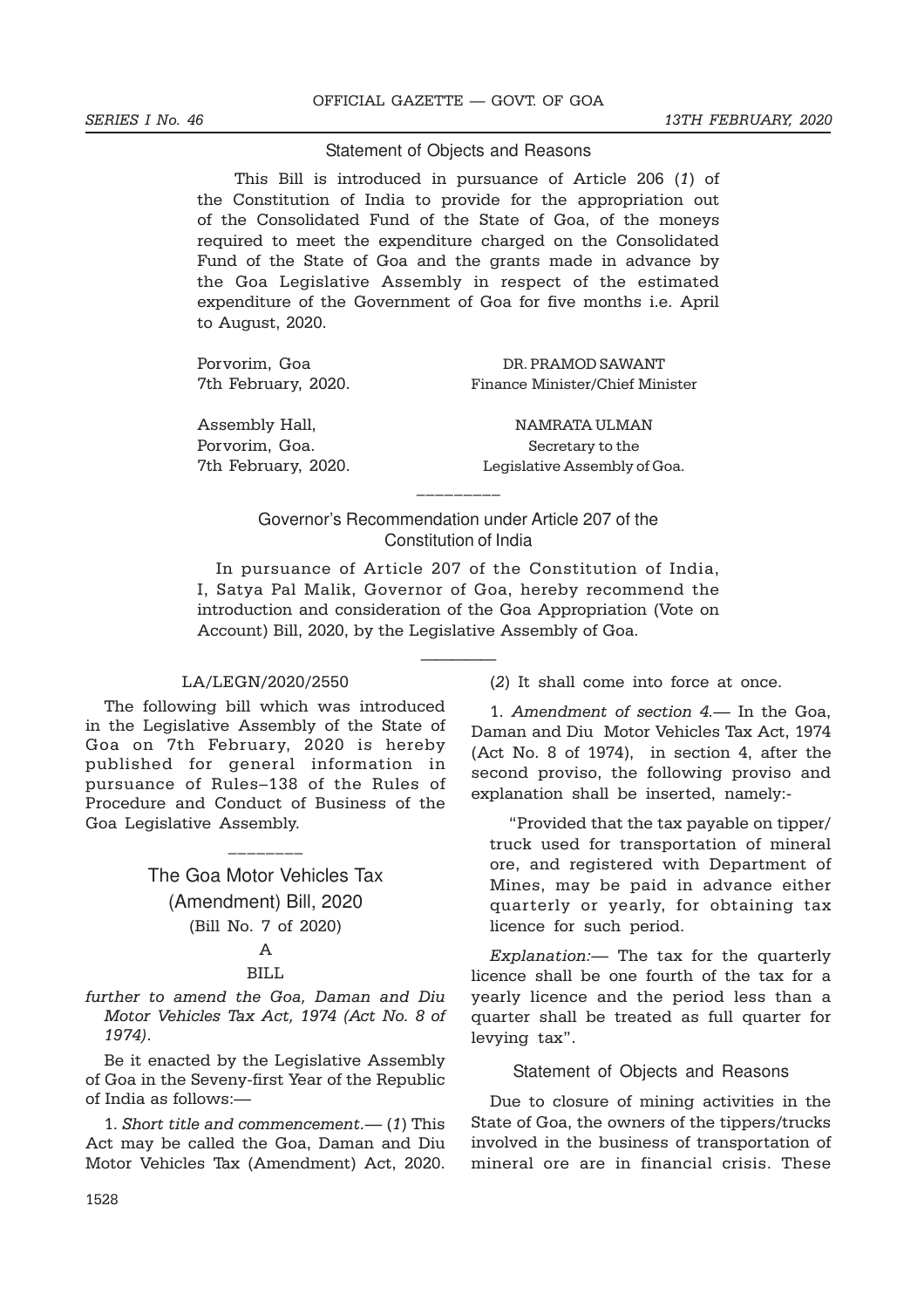tippers/trucks were barely in operation for 2 quarters of the year 2018 and hence, it is proposed to permit them to pay the tax on quarterly basis as was the practice followed in the past to have relief from payment of bulk tax on yearly basis at a time.

This Bill seeks to achieve the above object.

#### Financial Memorandum

The Bill seeks to allow payment of tax on tipper/trucks involved in the business of transportation of mineral ore, on quarterly basis, as was the practice in the past to have relief of payment of bulk tax on yearly basis at a time.

#### Memorandum Regarding Delegated Legislation

No delegated legislation is involved in this Bill.

| Assembly Hall,      | Shri MAUVIN GODINHO    |
|---------------------|------------------------|
| Porvorim. Goa       | Minister for Transport |
| 7th February, 2020. |                        |

Assembly Hall, NAMRATA ULMAN Porvorim-Goa Secretary Legislative 7th February, 2020.

Governor's Recommendation under Article 207 of the Constitution of India

\_\_\_\_\_\_\_\_

In pursuance of Article 207 of the Constitution of India, I, Satya Pal Malik, the Governor of Goa hereby recommend the introduction and consideration of the Goa Motor Vehicles Tax (Amendment) Bill, 2020 by the Legislative Assembly of Goa.

> SATYA PAL MALIK Governor of Goa

## \_\_\_\_\_\_\_\_\_ ANNEXURE

--------------------------------------------------------------------------- Extract of Section 4 of the Goa, Daman and Diu Motor Vehicles Tax Act, 1974 (Act No. 8 of 1974). ---------------------------------------------------------------------------

Section 4. Payment of  $tax$   $-$  (1) The tax levied under section 3 shall be paid in advance a year by every registered owner, or person having possession or control of the motor vehicle and on such payment, he shall be granted a tax licence:

Provided that the tax levied under sub-section (3) of section 3 shall be paid in respect of such vehicles at such rates as may be prescribed for periods less than a quarter:

Provided that the registered owner or person having possession or control of the motor vehicle shall, at the time of making payment of tax under this section, produce before the authority a valid certificate of insurance in respect of the vehicle complying with the requirements of Chapter XI of the Motor Vehicles Act, 1988 (Act 59 of 1988).

# \_\_\_\_\_\_\_\_\_ LA/LEGN/2020/2551

The following bill which was introduced in the Legislative Assembly of the State of Goa on 7th February, 2020 is hereby published for general information in pursuance of Rules–138 of the Rules of Procedure and Conduct of Business of the Goa Legislative Assembly.

> The Goa Motor Vehicles Tax (2nd Amendment) Bill, 2020

\_\_\_\_\_\_\_\_

#### A

#### BILL

further to amend the Goa, Daman and Diu Motor Vehicles Tax Act, 1974 (Act No. 8 of 1974).

Be it enacted by the Legislative Assembly of Goa in the Seveny-first Year of the Republic of India as follows:–

1. Short title and commencement.— (1) This Act may be called the Goa, Motor Vehicles Tax (Amendment) Act, 2020.

(2) It shall be deemed to have come into force on the 1st day of January, 2020.

Amendment of schedule.— In the Schedule appended to the Goa, Daman and Diu Motor Vehicles Tax Act, 1974 (Act No. 8 of 1974), in PART 'B', for item (B), the following item shall be substituted, namely:—

<sup>(</sup>Bill No. 8 of 2020)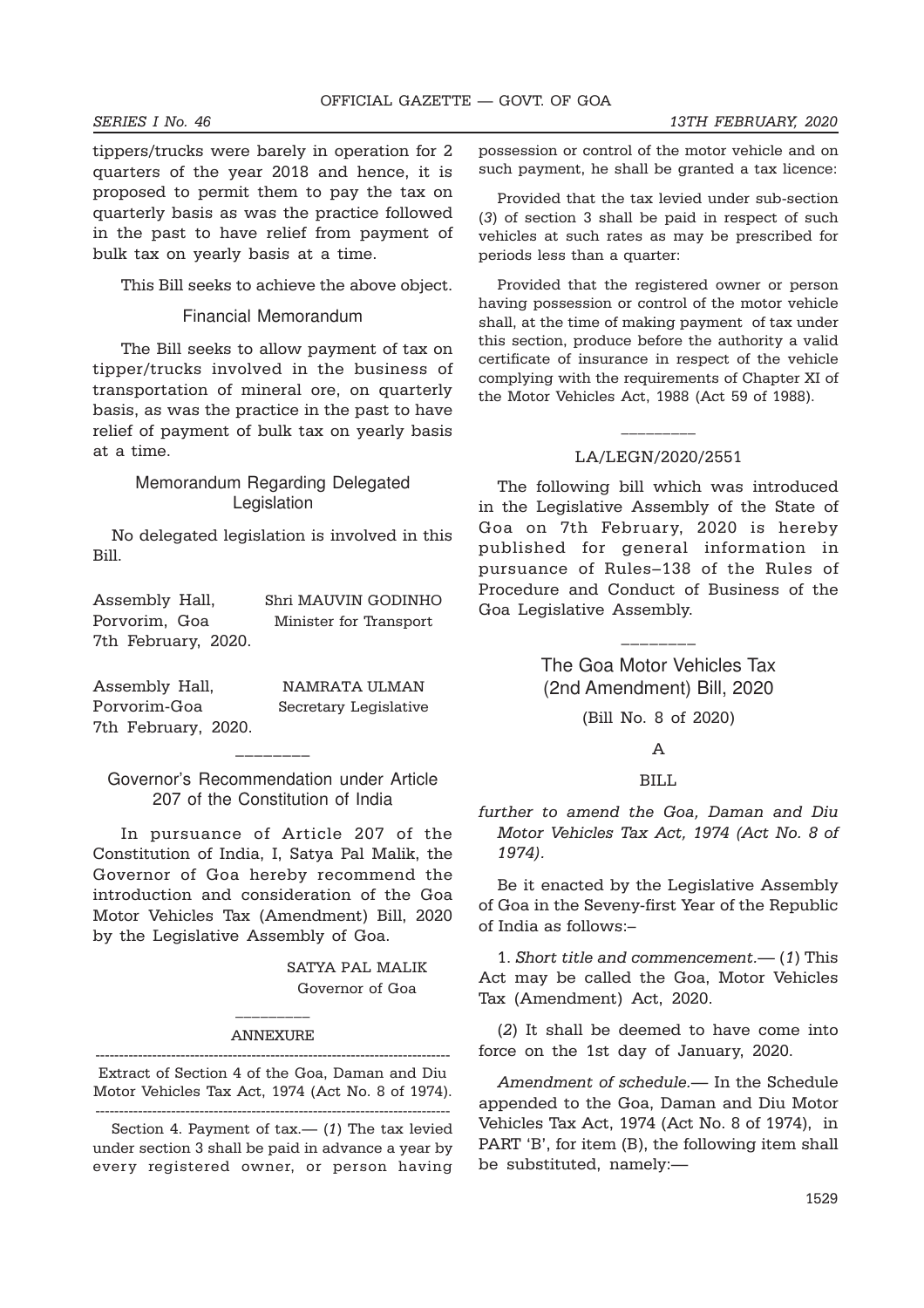#### OFFICIAL GAZETTE — GOVT. OF GOA

(B) At the time of registration of new vehicle:

(1) Motor cycle/Motor scooter/Auto rickshaw irrespective of it's horse power, whose cost does not exceed Rs. 1.50 lakhs

(2) Motor cycle, irrespective of its horse power, whose cost exceeds Rs. 1.50 lakhs but does not exceeds Rs. 3.0 lakhs

(3) Motor cycle, irrespective of its horse power, whose cost exceeds Rs. 3.0 lakhs

(4) Tricycle for every 25 kgs. weight or part thereof.

(5) Motor vehicles belonging to the individuals

9 % of the cost of the Motor cycle/Motor scooter/Auto rickshaw

12 % of the cost of the Motor cycle

15 % of the cost of the Motor cycle

Rs. 150/-

(i) 9 % of the cost of the vehicle, where cost of vehicle does not exceed Rs. 6 lakhs.

(ii) 11 % of the cost of the vehicle, where cost of vehicle exceeds Rs. 6 lakhs but does not exceed Rs.15 lakhs.

- (iii) 13 % of the cost of the vehicle, where cost of vehicle exceeds Rs.15 lakhs but does not exceed Rs. 35 lakhs.
- (iv) 14 % of the cost of the vehicle, where cost of vehicle exceeds Rs. 35 lakhs

(6) Motor vehicles belonging to the partnership firm and limited companies with share capital of less than Rs. 50 lakhs

- SERIES I No. 46 13TH FEBRUARY, 2020
	- (i) 10 % of the cost of the vehicle, where cost of vehicle does not exceed Rs. 6 lakhs.
	- (ii) 12 % of the cost of the vehicle, where cost of vehicle exceeds Rs. 6 lakhs but does not exceeds Rs. 15 lakhs.
	- (iii) 14 % of the cost of the vehicle, where cost of vehicle exceeds Rs. 15 lakhs but does not exceed Rs. 35 lakhs.
	- (iv) 15 % of the cost of the vehicle, where cost of vehicle exceeds Rs. 35 lakhs.

(7) Any other motor vehicle not covered under clauses (5) and (6).

(i) 10 % of the cost of the vehicle, where cost of vehicle does not exceed Rs. 6 lakhs.

(*ii*) 13 % of the cost of the vehicle, where cost of vehicle exceeds Rs. 6 lakhs but does not exceeds Rs. 15 lakhs.

(iii) 15% of the cost of the vehicle, where cost of vehicle exceeds Rs.15 lakhs but does not exceed Rs. 35 lakhs.

(iv) 16% of the cost of the vehicle, where cost of vehicle exceeds Rs. 35 lakhs.

Note:- In case where the registration of an old four wheeler vehicle, which is less than 15 years old, is cancelled; adjustment of the Motor Vehicle Tax paid on the old vehicle against registration of a new vehicle against registration of new vehicle shall be allowed, subject to the production of certificate to this effect from the concerned registering authority".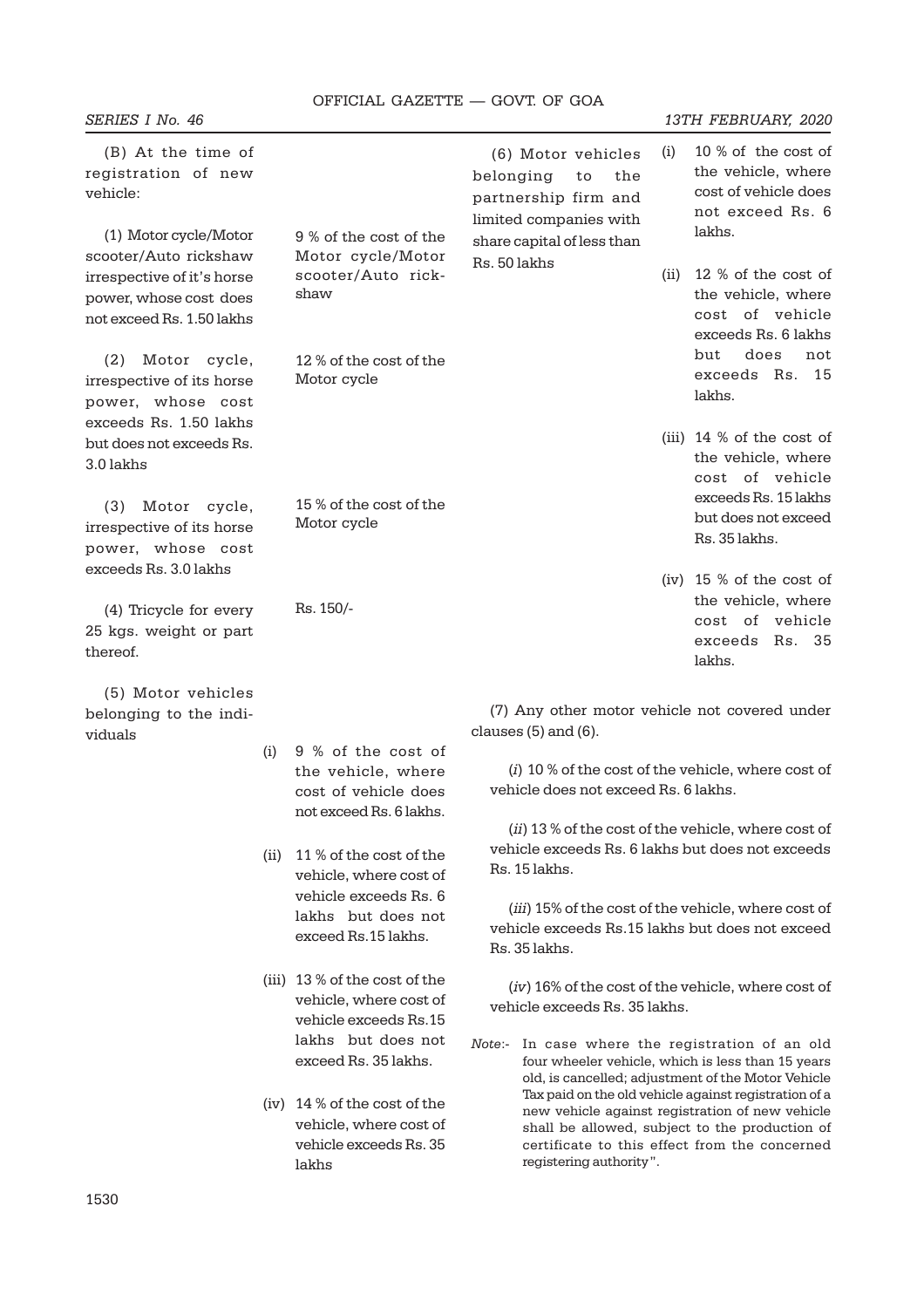3. Saving.— (1) The Goa Motor Vehicles Tax (Amendment) Ordinance, 2019 (Ordinance No. 1 of 2019) have ceased to operate with effect from 1st day of January, 2020.

(2) Notwithstanding cessation of the said Ordinance, anything done or any action taken under the said Ordinance shall be deemed to have been validly done or taken at all relevant times when the said Ordinance was in force.

#### Statement of Objects and Reasons

The Goa Motor Vehicles Tax (Amendment), Ordinance, 2019 (Ordinance No. 1 of 2019) was promulgated by Governor of Goa on 17-10-2019, which expired on 31-12-2019. The bill seeks to substitute item (B) of PART "B" of Schedule to the Goa Daman and Diu, Motor Vehicles Tax Act, 1974 (Act No. 8 of 1974) so as to specify the rate of tax leviable at the time of registration of new vehicle, with effect from 1st day of January, 2020.

This Bill seeks to achieve the above object.

#### Financial Memorandum

The Goa Motor Vehicles Tax (Amendment), Ordinance, 2019 reduced the motor vehicles tax by 50% from 17-10-2019 to 31-12-2019. The Bill seeks to levy tax at the time of registration of new vehicle at the rates specified therein with effect from 01-01-2020. Further in Quarter I and Quarter II, it is observed that the revenue decreased to Rs. 347.15 lakhs and 1117.58 lakhs respectively. Whereas, during the Quarter III there is an increase in revenue of Rs. 356.92 lakhs which is in the period wherein Government introduced incentives to facilitate the automobile industry with 50% tax reduction, an increase of 4.38% viz a viz, the corresponding Quarter III (October 2018December 2018). The revenue figures are further corroborated by figures of motor vehicles registration. It may be noted that there is considerable increase in motor car registrations from 4,559 vehicles to 8,264 vehicles during Quarter III of 2019 viz a viz quarter of 2018.

Similarly the revenue collection of State GST during the Qtr III (October 2019- December 2019) has been Rs. 6016.0 lakhs viz a viz, the corresponding Qtr III (October 2018-December 2018 stand at Rs. 4451.0 lakh, an increase of 1565.0, i.e 35%.

## Memorandum Regarding Delegated Legislation

 No delegated legislation is envisaged in this Bill.

| Assembly Hall,      | Shri MAUVIN GODINHO    |
|---------------------|------------------------|
| Porvorim. Goa       | Minister for Transport |
| 7th February, 2020. |                        |

Assembly Hall, NAMRATA ULMAN Porvorim, Goa. Secretary, Legislature 7th February, 2020.

#### Governor's Recommendation

In pursuance of Article 207 of the Constitution of India, I, Satya Pal Malik, the Governor of Goa, hereby recommend the introduction and consideration of the Goa Motor Vehicles Tax (2nd Amendment) Bill, 2020, by the Legislative Assembly of Goa.

> SATYA PAL MALIK Governor of Goa.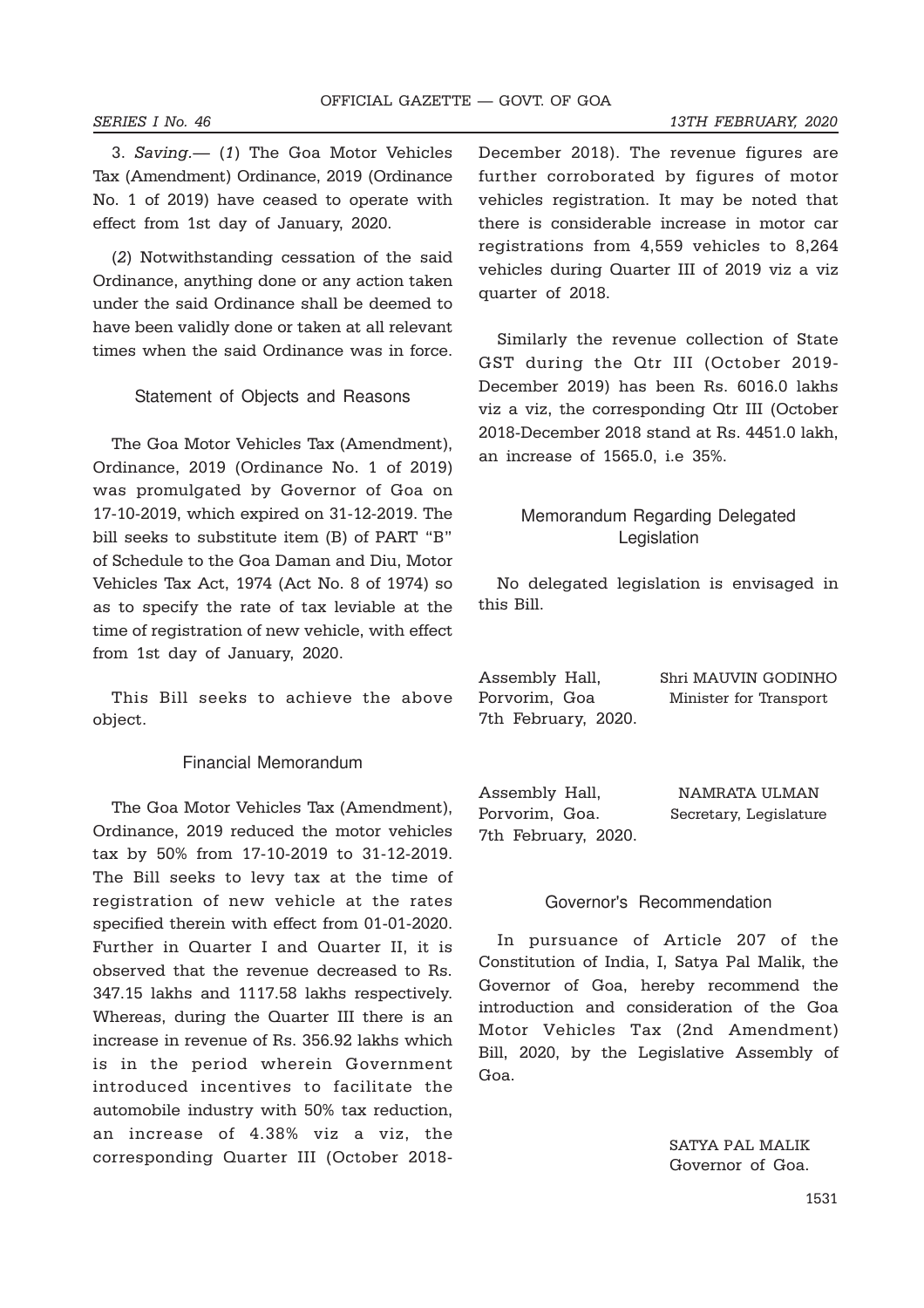## OFFICIAL GAZETTE — GOVT. OF GOA

## SERIES I No. 46 13TH FEBRUARY, 2020

| <b>ANNEXURE</b>                                                                                                                                                      |      |                                                                            | (6) Motor vehicles                                                                                                     |     |                                                                                                                                    |
|----------------------------------------------------------------------------------------------------------------------------------------------------------------------|------|----------------------------------------------------------------------------|------------------------------------------------------------------------------------------------------------------------|-----|------------------------------------------------------------------------------------------------------------------------------------|
| Extract of Item (B) of Part "B" of the schedule<br>appended to Goa, Daman and Diu Motor<br>Vehicles Tax Act, 1974 (Act No. 8 of 1974).                               |      |                                                                            | belonging<br>the<br>to<br>partnership firm and<br>limited companies with<br>share capital of less than<br>Rs. 50 lakhs |     |                                                                                                                                    |
| (B) At the time of<br>registration of new<br>vehicle:                                                                                                                |      |                                                                            |                                                                                                                        | (i) | 5% of the cost of the<br>vehicle, where cost                                                                                       |
| (1) Motor cycle/Motor<br>scooter/Auto rickshaw<br>irrespective of it's horse<br>power, whose cost does                                                               |      | 4.5% of the cost of the<br>Motor cycle/Motor<br>scooter/Auto rick-<br>shaw |                                                                                                                        |     | of vehicle does<br>not exceed Rs. 6<br>lakhs.                                                                                      |
| not exceed Rs. 1.50 lakhs<br>(2) Motor cycle, irres-<br>pective of its horse<br>power, whose cost<br>exceeds Rs. 1.50 lakhs<br>but does not exceeds Rs.<br>3.0 lakhs |      | 6 % of the cost of the<br>Motor cycle                                      |                                                                                                                        |     | (ii) $6\%$ of the cost of the<br>vehicle, where cost<br>of vehicle exceeds<br>Rs. 6 lakhs but does<br>not exceeds Rs. 15<br>lakhs. |
| (3) Motor cycle, irres-<br>pective of its horse<br>power, whose cost<br>exceeds Rs. 3.0 lakhs                                                                        |      | 7.5 % of the cost of the<br>Motor cycle                                    |                                                                                                                        |     | (iii) 7% of the cost of the<br>vehicle, where cost<br>of vehicle exceeds<br>Rs. 15 lakhs but                                       |
| (4) Tricycle for every<br>25 kgs. weight or part<br>thereof.                                                                                                         |      | Rs. 75/-                                                                   |                                                                                                                        |     | does not exceed<br>Rs. 35 lakhs.                                                                                                   |
| (5) Motor vehicles<br>belonging to the indi-<br>viduals                                                                                                              | (i)  | 4.5 % of the cost of<br>the vehicle, where<br>cost of vehicle does         |                                                                                                                        |     | (iv) $7.5 %$ of the cost of<br>the vehicle, where<br>cost of vehicle<br>Rs. 35<br>exceeds<br>lakhs.                                |
|                                                                                                                                                                      |      | not exceed Rs. 6 lakhs.                                                    | (7) Any other motor vehicle not covered under                                                                          |     |                                                                                                                                    |
|                                                                                                                                                                      | (ii) | 5.5 % of the cost of the<br>vehicle, where cost of                         | clauses $(5)$ and $(6)$ .                                                                                              |     |                                                                                                                                    |
|                                                                                                                                                                      |      | vehicle exceeds Rs. 6<br>lakhs but does not<br>exceed Rs.15 lakhs.         | $(i)$ 5% of the cost of the vehicle, where cost of<br>vehicle does not exceed Rs. 6 lakhs.                             |     |                                                                                                                                    |
|                                                                                                                                                                      |      | (iii) 6.5 % of the cost of the                                             | (ii) 6.5% of the cost of the vehicle, where cost of                                                                    |     |                                                                                                                                    |
|                                                                                                                                                                      |      | vehicle, where cost of<br>vehicle exceeds Rs.15                            | vehicle exceeds Rs. 6 lakhs but does not exceeds<br>Rs. 15 lakhs.                                                      |     |                                                                                                                                    |
|                                                                                                                                                                      |      | lakhs but does not<br>exceed Rs. 35 lakhs.                                 | (iii) 7.5 % of the cost of the vehicle, where cost<br>of vehicle exceeds Rs.15 lakhs but does not exceed               |     |                                                                                                                                    |
|                                                                                                                                                                      |      | (iv) 7 % of the cost of the                                                | Rs. 35 lakhs.                                                                                                          |     |                                                                                                                                    |
|                                                                                                                                                                      |      | vehicle, where cost of<br>vehicle exceeds Rs. 35                           | (iv) 8% of the cost of the vehicle, where cost of                                                                      |     |                                                                                                                                    |

vehicle exceeds Rs. 35 lakhs.

1532

lakhs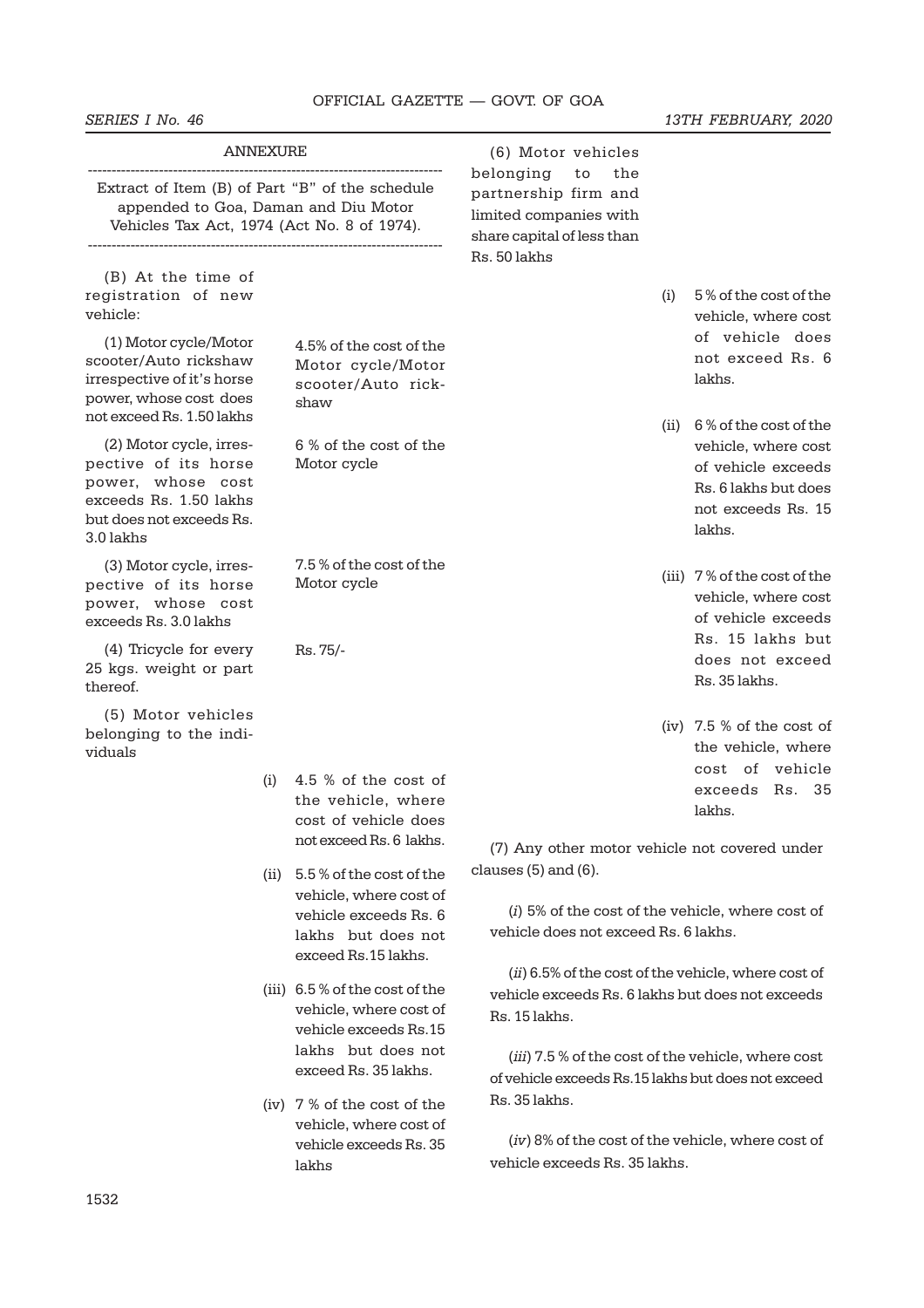Department of Personnel  $\overline{\phantom{a}}$ 

#### Notification

#### 1/6/2016-PER

In exercise of the powers conferred by the proviso to Article 309 of the Constitution of India, the Governor of Goa hereby makes the following rules to regulate the recruitment to the Group 'B', Non-Ministerial, Non-Gazetted post, in the Directorate of Civil Aviation, Government of Goa, namely:—

1. Short title, application and commencement.— (1) These rules may be called the Government of Goa, Directorate of Civil Aviation, Group 'B', Non-Ministerial, Non- -Gazetted post, Recruitment Rules, 2020.

(2) They shall apply to the post specified in column (1) of the Schedule to these rules (hereinafter called as the "said Schedule").

(3) They shall come into force from the date or their publication in the Official Gazette.

2. Number, classification and level in the pay matrix.— The number of posts, classification of the said post and the level in the pay matrix attached thereto shall be as specified in columns (2) to (4) of the said Schedule:

Provided that the Government may vary the number of posts specified in column (2) of the said Schedule from time to time subject to exigencies of work.

3. Method of recruitment, age limit and other qualifications.— The method of recruitment to the said post, age limit, qualifications and other matters connected therewith shall be as specified in columns (5) to (13) of the said Schedule.

4. Disqualification.— No person who has entered into or contracted a marriage with a person having a spouse living or who, having a spouse living, has entered into or contracted a marriage with any person, shall be eligible for appointment to the service:

Provided that the Government may, if satisfied that such marriage is permissible under the personal law applicable to such person and the other party to the marriage and that there are other grounds for so doing, exempt any person from the operation of this rule.

5. Power to relax.— Where, the Government is of the opinion that it is necessary or expedient so to do, it may, by order, for reasons to be recorded in writing and in consultation with the Goa Public Service Commission, relax any of the provisions of these rules with respect to any class or category of persons.

6. Saving.— Nothing in these rules shall affect reservation, relaxation of age limit and other concessions required to be provided for Scheduled Castes, Scheduled Tribes, Other Backward Classes, Ex-servicemen and other special categories of persons in accordance with the orders issued by the Government from time to time in that regard.

These rules are issued in consultation with the Goa Public Service Commission conveyed vide their letter No. COM/II/13/75(1)/2019/ /1537 dated 14-01-2020.

By order and in the name of the Governor of Goa.

Ravi Jha, IAS, Special Secretary (Personnel).

Porvorim, 4th February, 2020.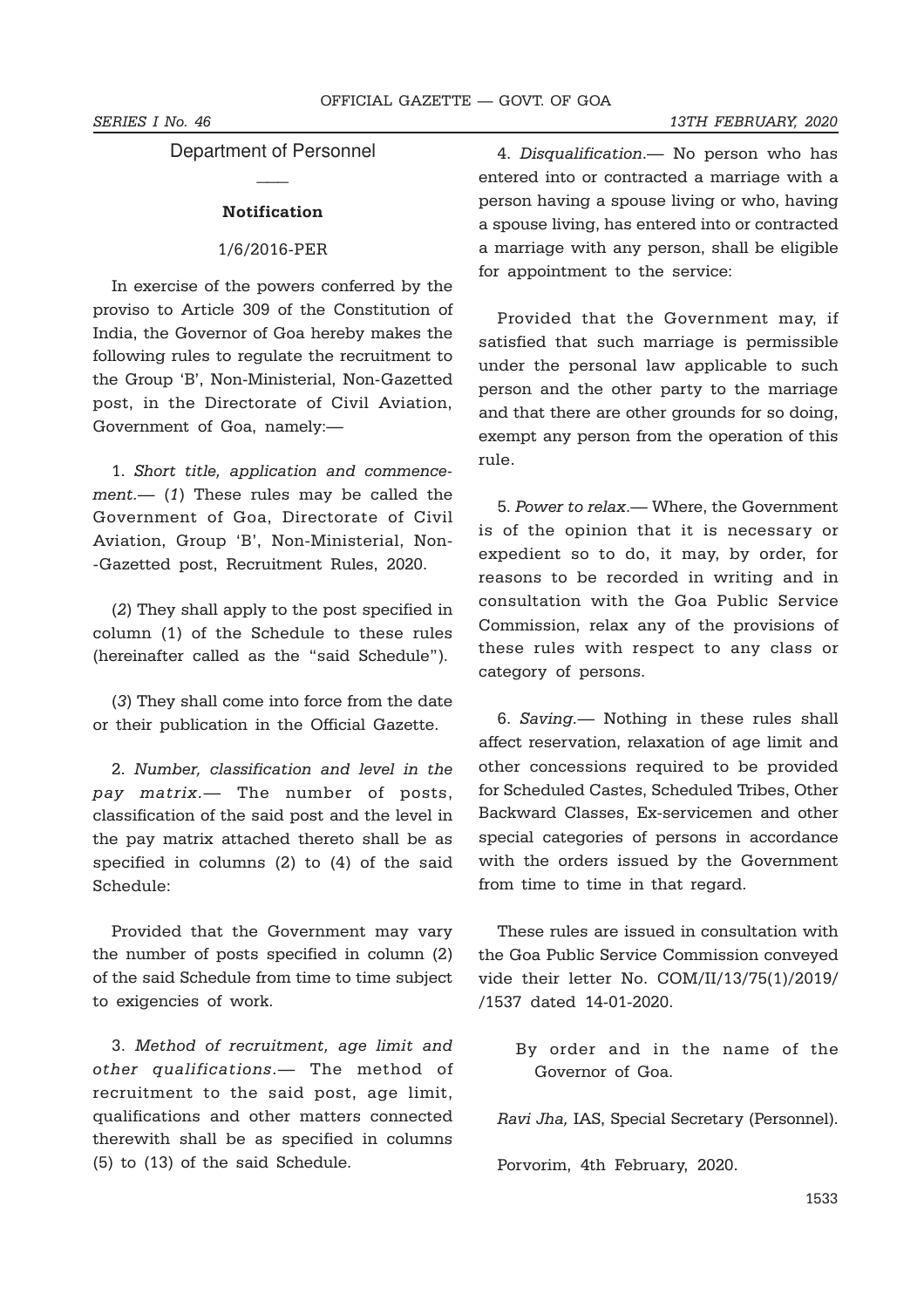|          | SERIES I No. 46                                                                                                                                                                                  |                 | 13TH FEBRUARY, 2020                                                                                                                                                                                                                                                                                                                                                                                                                                                                                                                                                                                                                                                                                                                                                                                                   |
|----------|--------------------------------------------------------------------------------------------------------------------------------------------------------------------------------------------------|-----------------|-----------------------------------------------------------------------------------------------------------------------------------------------------------------------------------------------------------------------------------------------------------------------------------------------------------------------------------------------------------------------------------------------------------------------------------------------------------------------------------------------------------------------------------------------------------------------------------------------------------------------------------------------------------------------------------------------------------------------------------------------------------------------------------------------------------------------|
|          | Commission<br>recruitment<br>consulted in<br>Goa Public<br>which the<br>stances in<br>Service<br>is to be<br>making<br>Circum-                                                                   | $\mathfrak{B}$  | provisions of<br>Consultation<br>confirmation<br>Commission<br>relaxing any<br>is necessary<br>recruitment,<br>these Rules.<br>Goa Public<br>amending/<br>for making<br>with the<br>Service<br>and for<br>direct<br>ofthe                                                                                                                                                                                                                                                                                                                                                                                                                                                                                                                                                                                             |
|          | what is its<br>compo-<br>D.P.C.<br>D.S.C.<br>exists,<br>sition<br>If a                                                                                                                           | $\overline{2}$  | Goa Public Service<br>Nominee<br>(iii) Administrative<br>D.P.C.<br>(i) Chairman/Member,<br>(ii) Chief Secretary or<br>ð<br>(for confirmation only).<br>Secretary/Head<br>Commission<br>consisting of:<br>$\ddot{B}$ ,<br>Department<br>-Member.<br>-Member.<br>Chairman.<br>Group<br>йiя                                                                                                                                                                                                                                                                                                                                                                                                                                                                                                                              |
|          | /deputation/<br>from which<br>promotion/<br>/deputation/<br>promotion/<br>to be made<br>/transfer is<br>In case of<br>/transfer,<br>ment by<br>recruit-<br>grades                                | $\Xi$           | N.A.                                                                                                                                                                                                                                                                                                                                                                                                                                                                                                                                                                                                                                                                                                                                                                                                                  |
|          | percentage of<br>direct recruit-<br>the vacancies<br>/contract and<br>to be filled by<br>recruitment,<br>ment or by<br>whether by<br>Method of<br>deputation/<br>transfer/<br>methods<br>various | $\Omega$        | By direct<br>recruit-<br>ment.                                                                                                                                                                                                                                                                                                                                                                                                                                                                                                                                                                                                                                                                                                                                                                                        |
|          | probation,<br>Period of<br>if any                                                                                                                                                                | Θ               | years<br>Two                                                                                                                                                                                                                                                                                                                                                                                                                                                                                                                                                                                                                                                                                                                                                                                                          |
|          | case of promotees<br>direct recruits will apply in the<br>qualifications prescribed for the<br>Whether age & educational                                                                         | ${}^{\circ}$    | N.A.                                                                                                                                                                                                                                                                                                                                                                                                                                                                                                                                                                                                                                                                                                                                                                                                                  |
| SCHEDULE | and other qualifications<br>direct recruits<br>required for<br>Educational                                                                                                                       | L               | recommend a candidate if<br>Public Service Commission, if<br>courses conducted by the<br>(iii) Five years experience<br>post, the Goa Public<br>otherwise found fit and this<br>Government on the<br>recommendation of the Goa<br>Government is of the<br>opinion that it is necessary or<br>(ii) In-house training<br>scheduled<br>bility of suitable candidate<br>with knowledge of Konkani for<br>Service Commission may<br>any<br>requirement can be relaxed by<br>discipline from a recognized<br>at supervisory level in the Civil<br>(iv) Knowledge of Konkani.<br>instructions Note: In case of non availa-<br>$\Xi$<br>Knowledge of Marathi.<br>Graduate<br>expedient so to do.<br>accordance Aviation Sector.<br>authorized<br>University.<br>operators.<br>Desirable:<br>Essential:<br>$(i)$<br>the<br>the |
|          | Age limit<br>for direct<br>recruits                                                                                                                                                              | ဖ               | the Govem-the<br>ment from<br>for Govern-<br>(Relaxable<br>issued by<br>exceeding<br>or orders<br>servants<br>upto five<br>with the<br>45 years<br>years in<br>time to<br>ment<br>time).<br>Not                                                                                                                                                                                                                                                                                                                                                                                                                                                                                                                                                                                                                       |
|          | -selection<br>selection<br>Whether<br>post or<br>$n$ on-<br>post                                                                                                                                 | Ю               | N.A.                                                                                                                                                                                                                                                                                                                                                                                                                                                                                                                                                                                                                                                                                                                                                                                                                  |
|          | Level in<br>the Pay<br>Matrix                                                                                                                                                                    | 4               | نې<br>د                                                                                                                                                                                                                                                                                                                                                                                                                                                                                                                                                                                                                                                                                                                                                                                                               |
|          | Classifi-<br>cation                                                                                                                                                                              | S               | Gazetted,<br>Ministe-<br>Group<br>Non-<br>Non-<br>ë,<br>rial.                                                                                                                                                                                                                                                                                                                                                                                                                                                                                                                                                                                                                                                                                                                                                         |
|          | Number<br>posts<br>$\circ f$                                                                                                                                                                     | $\mathbf{\sim}$ | variation<br>workload<br>dent on<br>Subject<br>depen-<br>(2020)<br>$\overline{c}$<br>$\overline{C}$                                                                                                                                                                                                                                                                                                                                                                                                                                                                                                                                                                                                                                                                                                                   |
|          | Name of<br>the post                                                                                                                                                                              |                 | Aviation<br>Officer<br>Civil                                                                                                                                                                                                                                                                                                                                                                                                                                                                                                                                                                                                                                                                                                                                                                                          |
| 1534     |                                                                                                                                                                                                  |                 |                                                                                                                                                                                                                                                                                                                                                                                                                                                                                                                                                                                                                                                                                                                                                                                                                       |

#### OFFICIAL GAZETTE — GOVT. OF GOA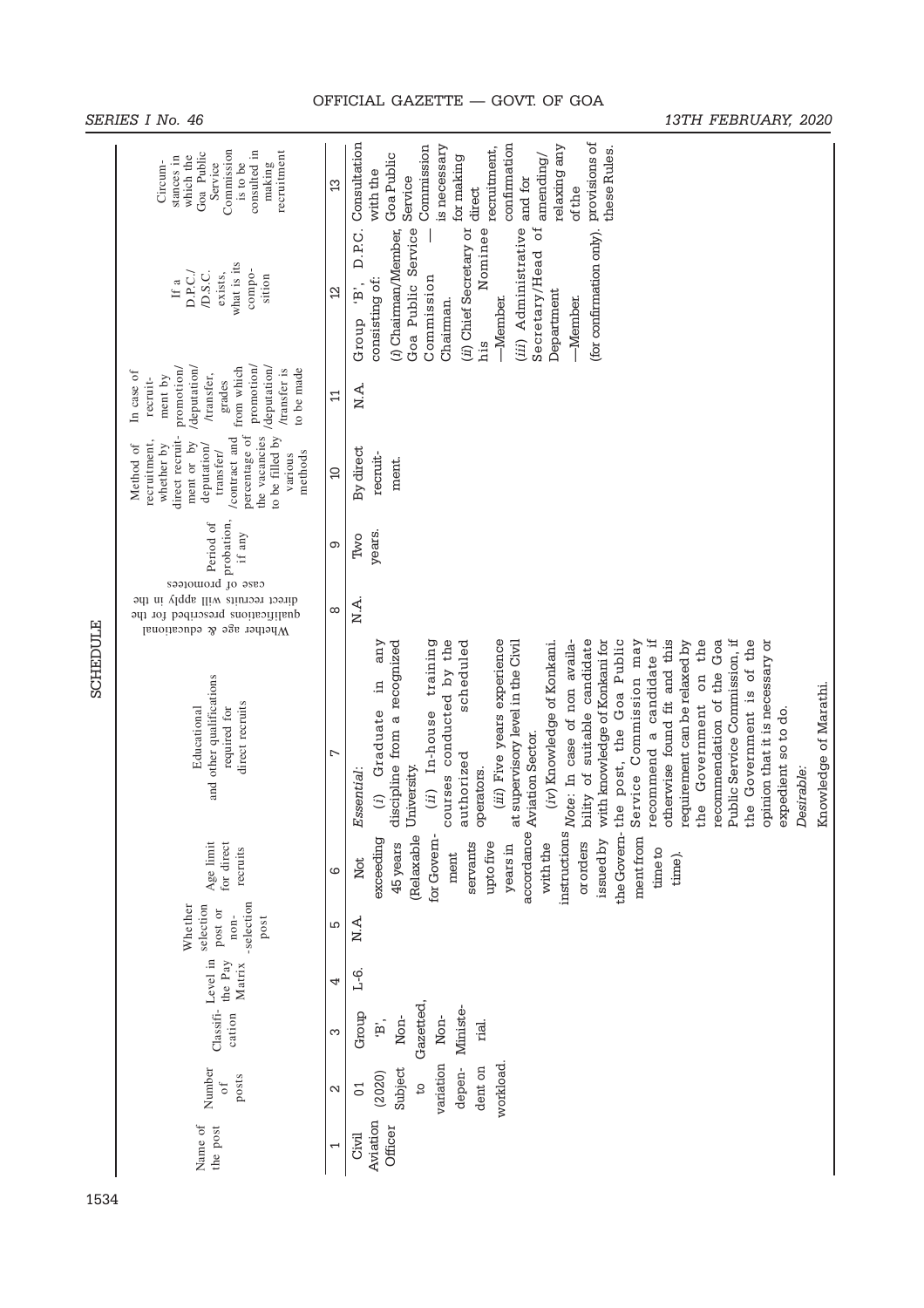# Department of Personnel  $\overline{\phantom{a}}$

#### Notification

#### 1/8/2019-PER

In exercise of the powers conferred by the proviso to Article 309 of the Constitution of India, the Governor of Goa hereby makes the following rules to regulate the recruitment to the Goa General Service, Group 'A', Gazetted, Non-Ministerial post, in the Directorate of Prosecution, Government of Goa, namely:—

1. Short title, application and commencement.— (1) These rules may be called the Government of Goa, Directorate of Prosecution, Group 'A', Gazetted, Non- -Ministerial post, Recruitment Rules, 2020.

(2) They shall apply to the post specified in column (1) of the Schedule to these rules (hereinafter called as the "said Schedule").

(3) They shall come into force from the date or their publication in the Official Gazette.

2. Number, classification and level in the pay matrix.— The number of posts, classification of the said post and the level in the pay matrix attached thereto shall be as specified in columns (2) to (4) of the said Schedule:

Provided that the Government may vary the number of posts as specified in column (2) of the said Schedule from time to time subject to exigencies of work.

3. Method of recruitment, age limit and other qualifications.— The method of recruitment to the said post, age limit, qualifications and other matters connected therewith shall be as specified in columns (5) to (13) of the said Schedule.

4. Disqualification.— No person who has entered into or contracted a marriage with a person having a spouse living or who, having a spouse living, has entered into or contracted a marriage with any person, shall be eligible for appointment to the service:

Provided that the Government may, if satisfied that such marriage is permissible under the personal law applicable to such person and the other party to the marriage and that there are other grounds for so doing, exempt any person from the operation of this rule.

5. Power to relax.— Where, the Government is of the opinion that it is necessary or expedient so to do, it may, by order, for reasons to be recorded in writing and in consultation with the Goa Public Service Commission, relax any of the provisions of these rules with respect to any class or category of persons.

6. Saving.— Nothing in these rules shall affect reservation, relaxation of age limit and other concessions required to be provided for Scheduled Castes, Scheduled Tribes, Other Backward Classes, Ex-servicemen and other special categories of persons in accordance with the orders issued by the Government from time to time in that regard.

These rules are issued in consultation with the Goa Public Service Commission conveyed vide their letter No. COM/II/13/58(1)/2020/ /1608 dated 30-01-2020.

By order and in the name of the Governor of Goa.

Ravi Jha, IAS, Special Secretary (Personnel).

Porvorim, 4th February, 2020.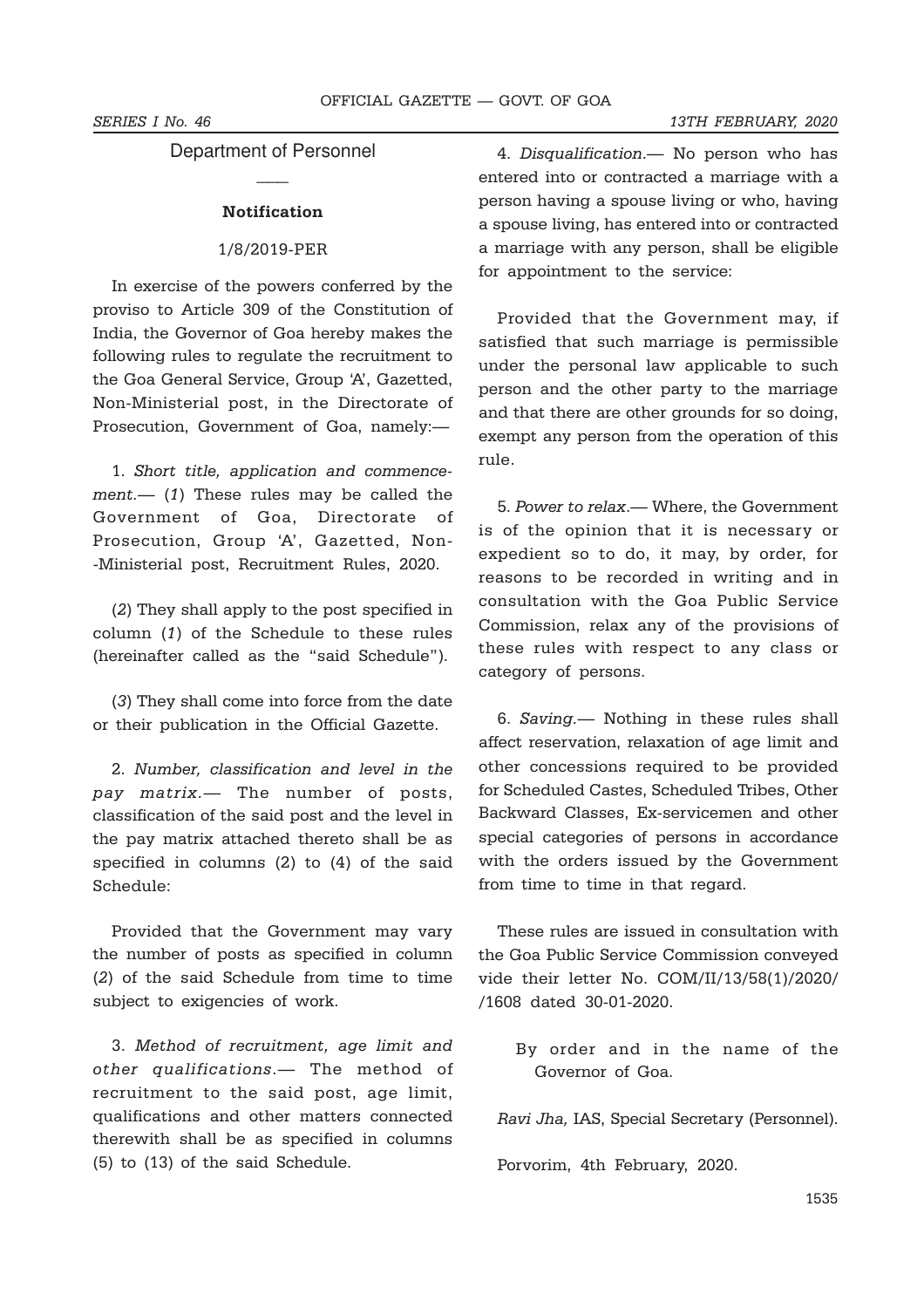|                 | Commission<br>consulted in<br>recruitment<br>Goa Public<br>which the<br>stances in<br>Service<br>making<br>Circum-<br>is to be                                                                                 | $\mathfrak{L}$    | provisions of<br>confirmation<br>Consultation<br>is necessary<br>relaxing any<br>Commission<br>these Rules.<br>Goa Public<br>amending/<br>promotion,<br>with the<br>Service<br>making<br>and for<br>ofthe<br>while                                                                          |  |  |  |  |
|-----------------|----------------------------------------------------------------------------------------------------------------------------------------------------------------------------------------------------------------|-------------------|---------------------------------------------------------------------------------------------------------------------------------------------------------------------------------------------------------------------------------------------------------------------------------------------|--|--|--|--|
|                 | what is its<br>compo-<br>D.S.C.<br>D.P.C.<br>exists,<br>sition<br>If $a$                                                                                                                                       | $\overline{2}$    | D.P.C.<br>Goa Public Service<br>(ii) Chief Secretary or<br>Secretary/Head of<br>(iii) Administrative<br>(i) Chairman /Member,<br>(for promotion and<br>consisting of:<br>— Chairman.<br>confirmation).<br>$A$ ,<br>his Nominee<br>Commission<br>Department<br>-Member.<br>-Member.<br>Group |  |  |  |  |
|                 | promotion/<br>/deputation/<br>from which<br>/deputation/<br>promotion/<br>/transfer is<br>to be made<br>In case of<br>/transfer,<br>ment by<br>recruit-<br>grades                                              | $\Xi$             | Promotion:<br>Prosecutor<br>the grade.<br>service in<br>with 10<br>regular<br>Public<br>years                                                                                                                                                                                               |  |  |  |  |
|                 | whether by direct<br>recruitment or by<br>promotion or<br>by deputation/<br>percentage of<br>the vacancies<br>/contract and<br>to be filled by<br>recruitment,<br>Method of<br>transfer/<br>methods<br>various | $\Omega$          | Promotion<br>By                                                                                                                                                                                                                                                                             |  |  |  |  |
|                 | probation,<br>Period of<br>if any $\,$                                                                                                                                                                         | တ                 | N.A.                                                                                                                                                                                                                                                                                        |  |  |  |  |
| <b>SCHEDULE</b> | case of promotees<br>direct recruits will apply in the<br>qualifications prescribed for the<br>Whether age & educational                                                                                       | $\infty$          | N.A.                                                                                                                                                                                                                                                                                        |  |  |  |  |
|                 | and other qualifications<br>direct recruits<br>required for<br>Educational                                                                                                                                     | Γ                 | N.A.                                                                                                                                                                                                                                                                                        |  |  |  |  |
|                 | Age limit<br>for direct<br>recruits                                                                                                                                                                            | ဖ                 | A.<br>N                                                                                                                                                                                                                                                                                     |  |  |  |  |
|                 | -selection<br>selection<br>Whether<br>post or<br>$n$ on-<br>post                                                                                                                                               | LO                | Selec-<br>tion                                                                                                                                                                                                                                                                              |  |  |  |  |
|                 | the Pay<br>Matrix                                                                                                                                                                                              | 4                 | L-12.                                                                                                                                                                                                                                                                                       |  |  |  |  |
|                 | $\textsc{Classif}\textsc{i}-\textsc{Level}$ in<br>cation                                                                                                                                                       |                   | General<br>Service,<br>Group<br>Non-<br>Goa<br>$\mathbb{R}$<br>rial.                                                                                                                                                                                                                        |  |  |  |  |
|                 | Number<br>posts<br>$\sigma$ f                                                                                                                                                                                  | $\mathbf{\Omega}$ | depen- Gazetted,<br>workload. Ministe-<br>dent on<br>Subject<br>variation<br>(2020)<br>$^{10}$<br>$\overline{C}$                                                                                                                                                                            |  |  |  |  |
|                 | nation of<br>the post<br>/desig-<br>Name/                                                                                                                                                                      |                   | Prosecu-<br>Director<br>Deputy<br>đ<br>tion.                                                                                                                                                                                                                                                |  |  |  |  |
|                 | 1536                                                                                                                                                                                                           |                   |                                                                                                                                                                                                                                                                                             |  |  |  |  |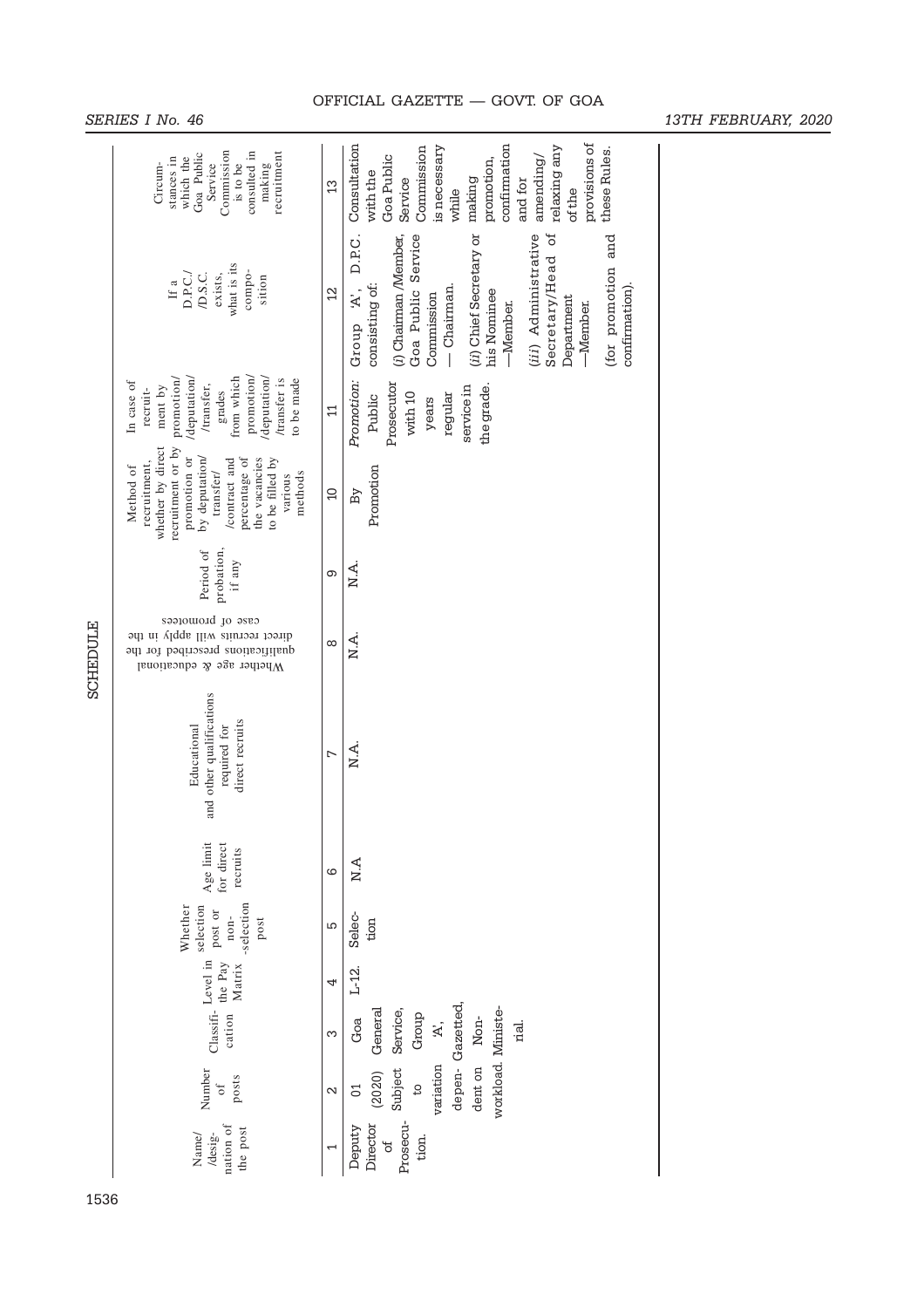# Department of Personnel  $\overline{\phantom{a}}$

#### Notification

#### 1/15/2017-PER

In exercise of the powers conferred by the proviso to Article 309 of the Constitution of India, the Governor of Goa hereby makes the following rules to regulate the recruitment to the Goa General Service, Group 'A' and 'B', Gazetted posts, in the Institute of Nursing Education, under the Directorate of Health Services, Government of Goa, namely:—

1. Short title, application and commencement.— (1) These rules may be called the Government of Goa, Institute of Nursing Education, Directorate of Health Services, Goa General Service, Group 'A' and 'B', -Gazetted posts, Recruitment Rules, 2020.

(2) They shall apply to the post specified in column (2) of the Schedule to these rules (hereinafter called as the "said Schedule").

(3) They shall come into force from the date of their publication in the Official Gazette.

2. Number, classification and level in the pay matrix.— The number of posts, classification of the said posts and the level in the pay matrix attached thereto shall be as specified in columns (3) to (5) of the said Schedule:

Provided that the Government may vary the number of posts as specified in column (3) of the said Schedule from time to time subject to exigencies of work.

3. Method of recruitment, age limit and other qualifications.— The method of recruitment to the said posts, age limit, qualifications and other matters connected therewith shall be as specified in columns (6) to (14) of the said Schedule.

4. Disqualification.— No person who has entered into or contracted a marriage with a person having a spouse living or who, having a spouse living, has entered into or contracted a marriage with any person, shall be eligible for appointment to the service:

Provided that the Government may, if satisfied that such marriage is permissible under the personal law applicable to such person and the other party to the marriage and that there are other grounds for so doing, exempt any person from the operation of this rule.

5. Power to relax.— Where, the Government is of the opmion that it is necessary or expedient so to do, it may, by order, for reasons to be recorded in writing and in consultation with the Goa Public Service Commission, relax any of the provisions of these rules with respect to any class or category of persons.

6. Saving.— Nothing in these rules shall affect reservation, relaxation of age limit and other concessions required to be provided for Scheduled Castes, Scheduled Tribes, Other Backward Classes, Ex-servicemen and other special categories of persons in accordance with the orders issued by the Government from time to time in that regard.

These rules are issued in consultation with the Goa Public Service Commission vide their letter Nos. COM/II/13/24(1)/2020/1591 and COM/II/13/24(2)/2020/1595 dated 28-01-2020.

> By order and in the name of the Governor of Goa.

Ravi Jha, IAS, Special Secretary (Personnel).

Porvorim, 5th February, 2020.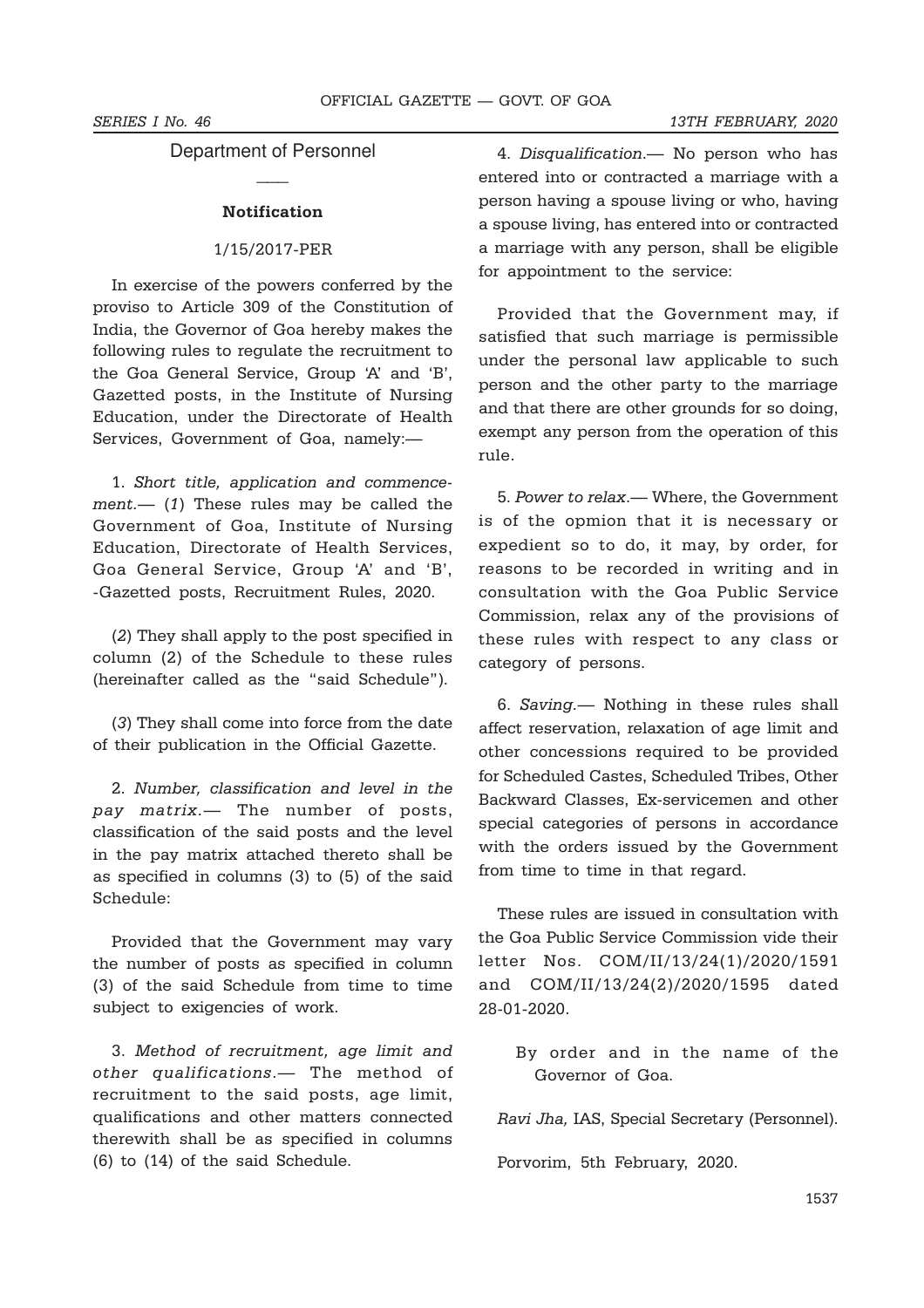| SCHEDULE | Commission<br>recruitment<br>consulted in<br>Goa Public<br>which the<br>stances in<br>Service<br>Circum-<br>making<br>is to be                                                                                      | 4                 | with the Goa<br>provisions of<br>Consultation<br>relaxing/any<br>confirmation<br>Commission<br>is necessary<br>these Rules.<br>recruitment,<br>amending/<br>promotion.<br>making<br>Service<br>and for<br>Public<br>while<br>direct<br>of the                                                                                                                                                                                                                                                                                                                                                                                                                                                                                                                                                                                                                           |
|----------|---------------------------------------------------------------------------------------------------------------------------------------------------------------------------------------------------------------------|-------------------|-------------------------------------------------------------------------------------------------------------------------------------------------------------------------------------------------------------------------------------------------------------------------------------------------------------------------------------------------------------------------------------------------------------------------------------------------------------------------------------------------------------------------------------------------------------------------------------------------------------------------------------------------------------------------------------------------------------------------------------------------------------------------------------------------------------------------------------------------------------------------|
|          | what is its<br>compo-<br>D.S.C.<br>D.P.C.<br>exists,<br>sition<br>If $a$                                                                                                                                            | 13                | (iii) Administrative<br>đ<br>or his Nominee<br>(for promotion and<br>Goa<br>Service<br>(ii) Chief Secretary<br>Chairman/<br>Group 'A', D.P.C<br>Secretary/Head<br>Commission<br>consisting of:<br>confirmation)<br>Jepartment<br>/Member,<br>-Member.<br>-Member.<br>Chairman.<br>Public<br>(i)                                                                                                                                                                                                                                                                                                                                                                                                                                                                                                                                                                         |
|          | promotion<br>from which<br>/deputation/<br>/deputation/<br>promotion/<br>/transfer is<br>to be made<br>In case of<br>/transfer,<br>ment by<br>recruit-<br>grades                                                    | 2                 | Promotion:<br>Associate<br>with three<br>regular in<br>the grade.<br>Professor<br>years of                                                                                                                                                                                                                                                                                                                                                                                                                                                                                                                                                                                                                                                                                                                                                                              |
|          | promotion or<br>by deputation/<br>the vacancies<br>/contract and<br>percentage of<br>direct recruit-<br>to be filled by<br>recruitment,<br>ment or by<br>whether by<br>Method of<br>transfer/<br>methods<br>various | $\Xi$             | recruitment.<br>tion, failing<br>By promo-<br>which, by<br>direct                                                                                                                                                                                                                                                                                                                                                                                                                                                                                                                                                                                                                                                                                                                                                                                                       |
|          | Period of<br>probation,<br>if any                                                                                                                                                                                   | $\Omega$          | years.<br>Two                                                                                                                                                                                                                                                                                                                                                                                                                                                                                                                                                                                                                                                                                                                                                                                                                                                           |
|          | case of promotees<br>direct recruits will apply in the<br>qualifications prescribed for the<br>Whether age & educational                                                                                            | ග                 | Qualifica-<br>Age: No.<br>Educa-<br>tional<br>tion:<br>Yes.                                                                                                                                                                                                                                                                                                                                                                                                                                                                                                                                                                                                                                                                                                                                                                                                             |
|          | and other qualifications<br>direct recruits<br>Educational<br>required for                                                                                                                                          | $\infty$          | Degree in<br>(2) Ten years' experience<br>Degree in<br>recognized<br>ð<br>۲Ť.<br>Government is of the opinion that<br>Goa Public<br>otherwise found fit and this<br>mendation of the Goa Public<br>if the<br>(i) Doctor of Philosophy in<br>Nursing, out of which, seven<br>should be teaching<br>availability of suitable candidates<br>with the knowledge of Konkani<br>requirement can be relaxed by<br>the Government on the recom-<br>it is necessary or expedient so to<br>case of non-<br>may<br>(3) Knowledge of Konkani.<br>candidate<br>College<br>(ii) Knowledge of Marathi<br>Commission<br>Commission,<br>Nursing [Ph. D(N)].<br>for the post, the<br>$(1)$ Master's<br>after Master's<br>Nursing from a<br>experience in<br>$\sigma$<br>Note: In<br>recommend<br>University.<br>Desirable:<br>Essential<br>Nursing.<br>Service<br>Service<br>years<br>do. |
|          | for direct<br>post or Age limit<br>Matrix-selection recruits                                                                                                                                                        | L                 | accordance<br>instructions<br>for Govern-<br>the Govem-<br>(Relaxable<br>ment from<br>exceeding<br>issued by<br>servants<br>upto five<br>with the<br>or orders<br>45 years<br>years in<br>time to<br>ment<br>time).<br>Not                                                                                                                                                                                                                                                                                                                                                                                                                                                                                                                                                                                                                                              |
|          | selection<br>Whether<br>$non-$<br>post                                                                                                                                                                              | ဖ                 | selec-<br>tion                                                                                                                                                                                                                                                                                                                                                                                                                                                                                                                                                                                                                                                                                                                                                                                                                                                          |
|          | in the<br>Level<br>Pay                                                                                                                                                                                              | ιΩ                | L-12.                                                                                                                                                                                                                                                                                                                                                                                                                                                                                                                                                                                                                                                                                                                                                                                                                                                                   |
|          | Classifi-<br>cation                                                                                                                                                                                                 | 4                 | (2020) General<br>(Subject Service,<br>Gazet-<br>Group<br>Goa<br>ted,<br>Ë,                                                                                                                                                                                                                                                                                                                                                                                                                                                                                                                                                                                                                                                                                                                                                                                             |
|          | Number<br>posts<br>$\circ$ f                                                                                                                                                                                        | S                 | variation<br>dent on<br>workload)<br>depen-<br>$\overline{c}$<br>$\overline{0}$                                                                                                                                                                                                                                                                                                                                                                                                                                                                                                                                                                                                                                                                                                                                                                                         |
|          | the post<br>Serial /desig-<br>nation<br>Name/<br>$\circ$ f<br>$\overline{\mathsf{X}}$ o.                                                                                                                            | $\mathbf{\Omega}$ | 1. Professor                                                                                                                                                                                                                                                                                                                                                                                                                                                                                                                                                                                                                                                                                                                                                                                                                                                            |
| 1538     |                                                                                                                                                                                                                     |                   |                                                                                                                                                                                                                                                                                                                                                                                                                                                                                                                                                                                                                                                                                                                                                                                                                                                                         |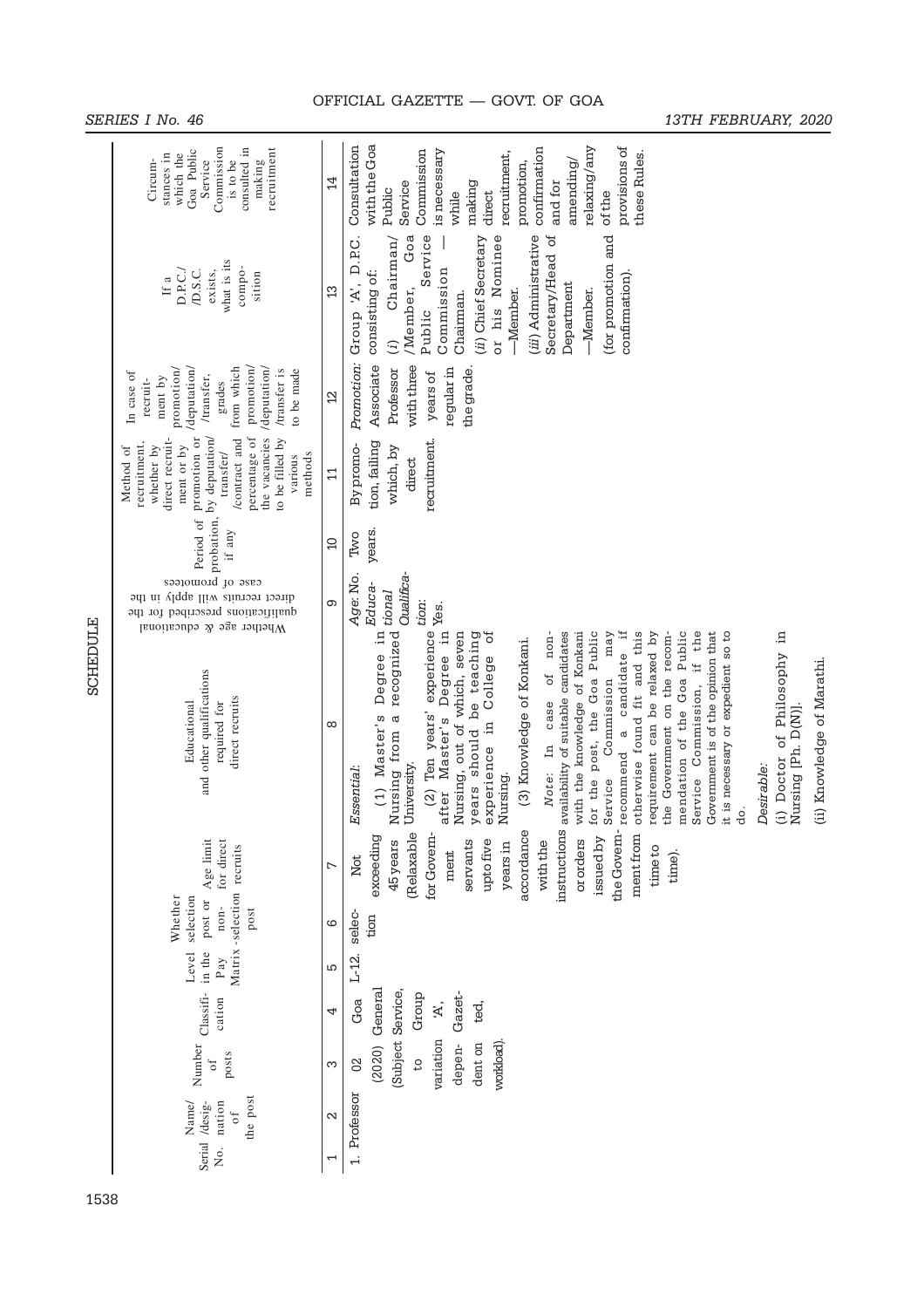|                   | OFFICIAL GAZETTE - GOVT. OF GOA                                                                                                                                                                                                                                                                                                                                                                                                                                                                                                                                                                                                                                                                                                                                                                                                                                                                                                                                                                                                                                       |
|-------------------|-----------------------------------------------------------------------------------------------------------------------------------------------------------------------------------------------------------------------------------------------------------------------------------------------------------------------------------------------------------------------------------------------------------------------------------------------------------------------------------------------------------------------------------------------------------------------------------------------------------------------------------------------------------------------------------------------------------------------------------------------------------------------------------------------------------------------------------------------------------------------------------------------------------------------------------------------------------------------------------------------------------------------------------------------------------------------|
|                   | SERIES I No. 46<br>13TH FEBRUARY, 2020                                                                                                                                                                                                                                                                                                                                                                                                                                                                                                                                                                                                                                                                                                                                                                                                                                                                                                                                                                                                                                |
| 14                | with the Goa<br>provisions of<br>Consultation<br>relaxing/any<br>confirmation<br>Commission<br>is necessary<br>recruitment,<br>these Rules.<br>amending/<br>making<br>Service<br>Public<br>while<br>direct<br>ofthe<br>and                                                                                                                                                                                                                                                                                                                                                                                                                                                                                                                                                                                                                                                                                                                                                                                                                                            |
| $\mathfrak{B}$    | Secretary/Head of<br>Service<br>(iii) Administrative<br>Goa<br>or his Nominee<br>(ii) Chief Secretary<br>Chairman/<br>(for promotion and<br>D.P.C.<br>consisting of:<br>Chairman.<br>confirmation)<br>$\mathbf{B}$<br>Commission<br>Department<br>/Member,<br>-Member.<br>-Member.<br>Public<br>Group<br>(i)                                                                                                                                                                                                                                                                                                                                                                                                                                                                                                                                                                                                                                                                                                                                                          |
| 2                 | N.A.                                                                                                                                                                                                                                                                                                                                                                                                                                                                                                                                                                                                                                                                                                                                                                                                                                                                                                                                                                                                                                                                  |
| $\Xi$             | recruitment.<br>By direct                                                                                                                                                                                                                                                                                                                                                                                                                                                                                                                                                                                                                                                                                                                                                                                                                                                                                                                                                                                                                                             |
| $\Omega$          | years.<br>Two                                                                                                                                                                                                                                                                                                                                                                                                                                                                                                                                                                                                                                                                                                                                                                                                                                                                                                                                                                                                                                                         |
| ၜ                 | N.A.                                                                                                                                                                                                                                                                                                                                                                                                                                                                                                                                                                                                                                                                                                                                                                                                                                                                                                                                                                                                                                                                  |
| $\infty$          | 'n.<br>¤i.<br>University and if a candidate<br>for Govern- with Master's Degree in<br>of Science in Nursing from a<br>three years of experience, out<br>of which, one year should be<br>$\ddot{a}$<br>the<br>be relaxed by the Government<br>on the recommendation of<br>Service<br>the<br>ŏ<br>Nursing/Post Basic Bachelor<br>accordance recognized University, with<br>suitable<br>knowledge of Konkani for the<br>post, the Goa Public Service<br>Commission may recommend<br>a candidate if otherwise found<br>fit and this requirement can<br>Government is of the opinion<br>a recognized<br>Nursing is not available,<br>non-<br>School/College of Nursing<br>Science<br>experience<br>2. Knowledge of Konkani<br>Degree<br>necessary<br>Knowledge of Marathi.<br>$\mathsf{d}$<br>with<br>ìf<br>Goa Public<br>expedient so to do.<br>case<br>$\mathfrak{b}$<br>Bachelor of<br>Master's<br>Commission,<br>Nursing from<br>ability<br>candidates<br>$it$ is<br>teaching<br>$\mathbb{H}$<br>Desirable:<br>tial:<br>Note:<br>Essen<br>availa<br>that<br>the<br>(1) |
| N                 | instructions<br>(Relaxable<br>the Govem-<br>ment from<br>exceeding<br>issued by<br>with the<br>or orders<br>servants<br>upto five<br>45 years<br>years in<br>time to<br>ment<br>time).<br>Not                                                                                                                                                                                                                                                                                                                                                                                                                                                                                                                                                                                                                                                                                                                                                                                                                                                                         |
| G                 | N.A.                                                                                                                                                                                                                                                                                                                                                                                                                                                                                                                                                                                                                                                                                                                                                                                                                                                                                                                                                                                                                                                                  |
| Б                 | $-6$ .                                                                                                                                                                                                                                                                                                                                                                                                                                                                                                                                                                                                                                                                                                                                                                                                                                                                                                                                                                                                                                                                |
| 4                 | Service,<br>General<br>Gazet-<br>Group<br>Non-<br>Goa<br>$\mathbf{B}$ ,<br>ted.                                                                                                                                                                                                                                                                                                                                                                                                                                                                                                                                                                                                                                                                                                                                                                                                                                                                                                                                                                                       |
| S                 | (Subject<br>variation<br>workload).<br>dent on<br>depen-<br>(2020)<br>$\overline{c}$<br>$\overline{0}$                                                                                                                                                                                                                                                                                                                                                                                                                                                                                                                                                                                                                                                                                                                                                                                                                                                                                                                                                                |
| $\mathbf{\Omega}$ | Tutor                                                                                                                                                                                                                                                                                                                                                                                                                                                                                                                                                                                                                                                                                                                                                                                                                                                                                                                                                                                                                                                                 |
| ſ                 | $\sim$                                                                                                                                                                                                                                                                                                                                                                                                                                                                                                                                                                                                                                                                                                                                                                                                                                                                                                                                                                                                                                                                |